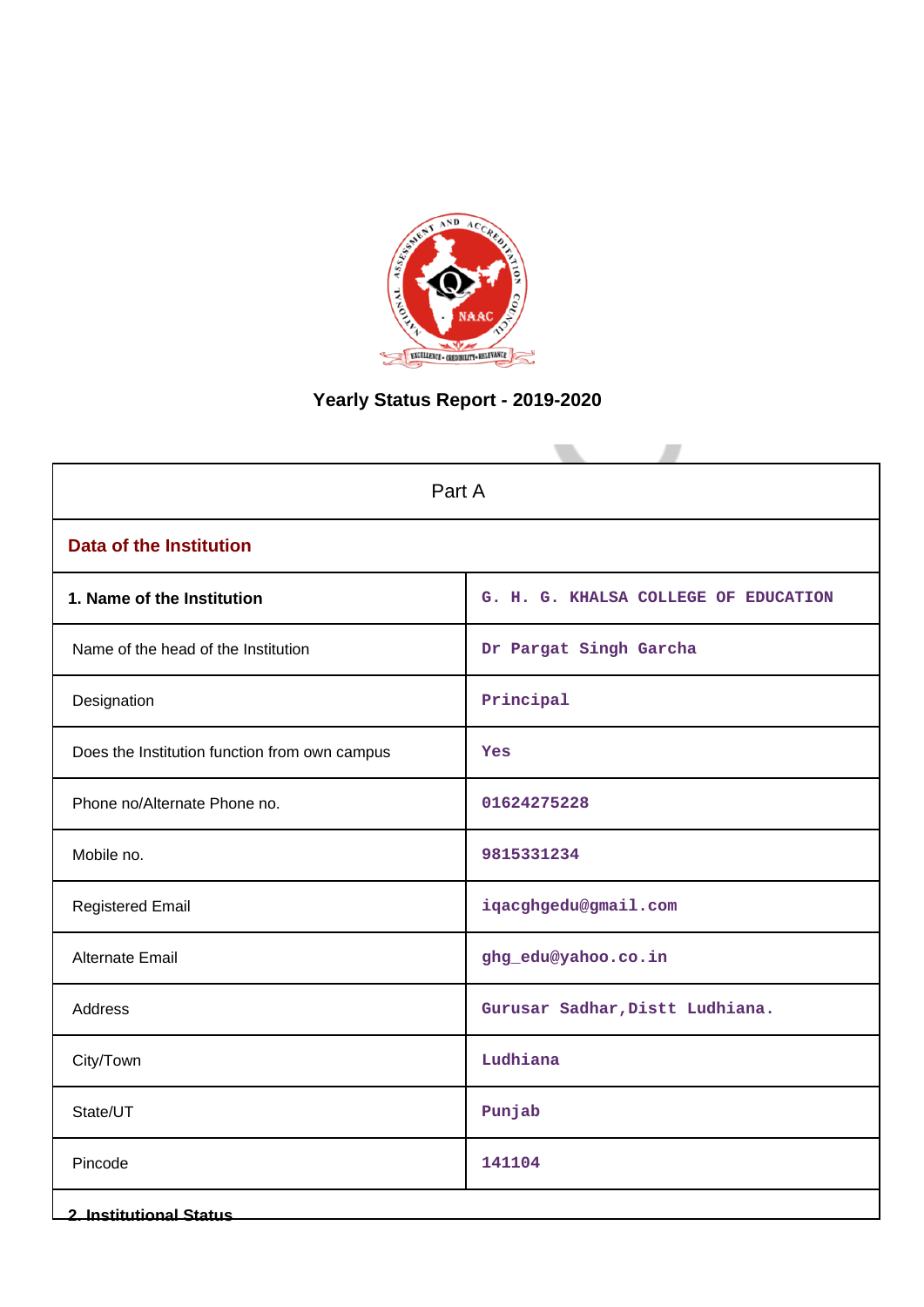| Affiliated / Constituent                                                 | Affiliated                                                      |
|--------------------------------------------------------------------------|-----------------------------------------------------------------|
| Type of Institution                                                      | Co-education                                                    |
| Location                                                                 | Rural                                                           |
| <b>Financial Status</b>                                                  | state                                                           |
| Name of the IQAC co-ordinator/Director                                   | Dr Manu Chadha                                                  |
| Phone no/Alternate Phone no.                                             | 01624275228                                                     |
| Mobile no.                                                               | 9915560719                                                      |
| <b>Registered Email</b>                                                  | iqacghgedu@gmail.com                                            |
| Alternate Email                                                          | ghg_edu@yahoo.co.in                                             |
| 3. Website Address                                                       |                                                                 |
| Web-link of the AQAR: (Previous Academic Year)                           | http://www.ghgcollegesadhar.org/inde<br>x-website.php?inst-id=3 |
| 4. Whether Academic Calendar prepared during<br>the year                 | Yes                                                             |
| if yes, whether it is uploaded in the institutional website:<br>Weblink: | http://www.ghgcollegesadhar.org/index-                          |

# **5. Accrediation Details**

| Cycle | Grade | <b>CGPA</b> | Year of      | Validity          |                          |
|-------|-------|-------------|--------------|-------------------|--------------------------|
|       |       |             | Accrediation | Period From       | Period To                |
|       | А     | 3.04        | 2009         | $13 - Feb - 2009$ | $12 - \text{Feb} - 2014$ |
|       | А     | 3.30        | 2017         | $25 - Sep - 2017$ | $24 - Sep-2022$          |

# **6. Date of Establishment of IQAC 22-Jul-2009**

[website.php?inst-id=3](http://www.ghgcollegesadhar.org/index-website.php?inst-id=3)

# **7. Internal Quality Assurance System**

| Quality initiatives by IQAC during the year for promoting quality culture |                   |                                       |
|---------------------------------------------------------------------------|-------------------|---------------------------------------|
| Item /Title of the quality initiative by<br><b>IQAC</b>                   | Date & Duration   | Number of participants/ beneficiaries |
| Seminar on the Philosophy<br>of Guru Nanak Dev Ji                         | $17 - Dec - 2019$ | 250                                   |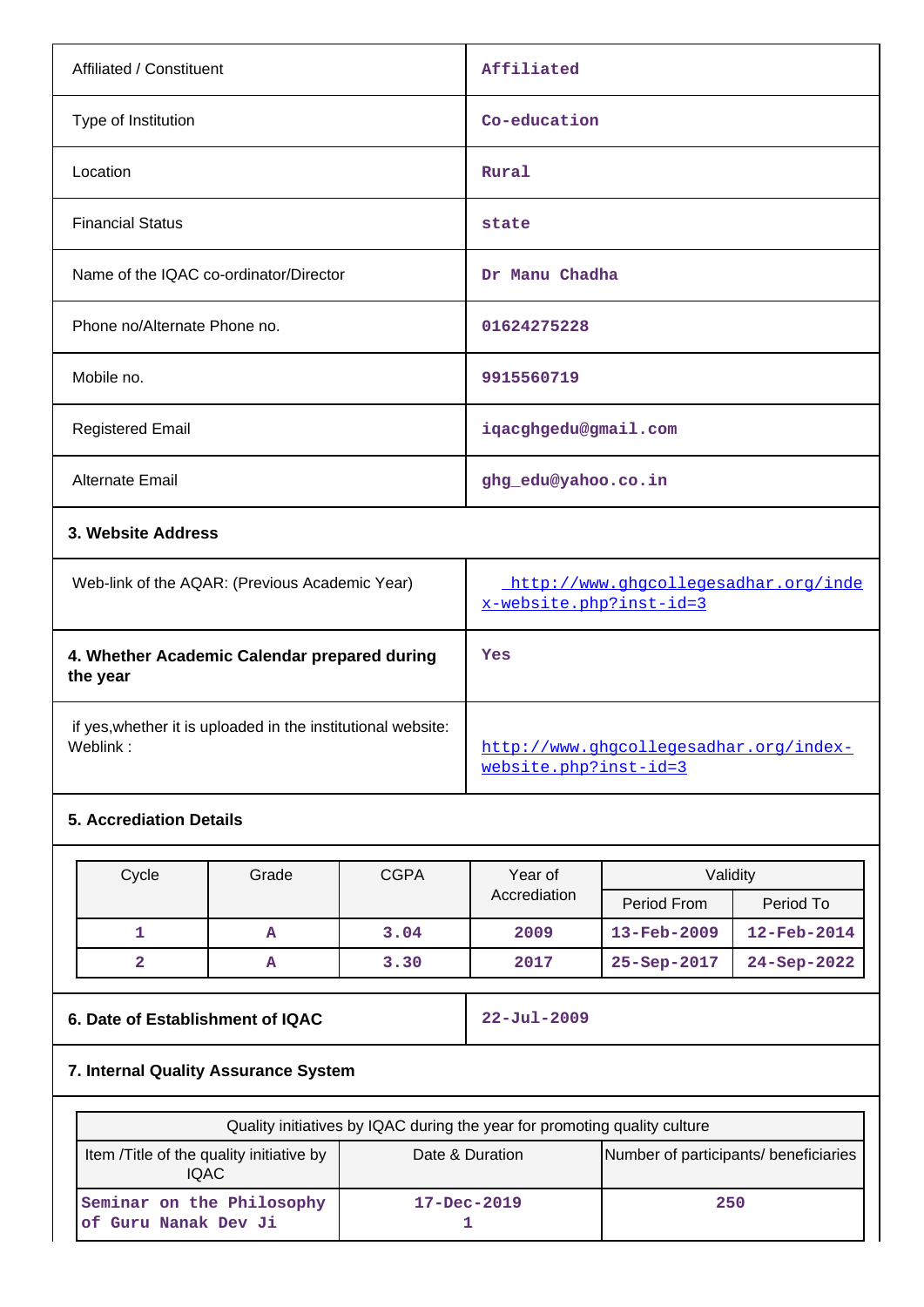| National seminar Cum<br>Workshop on NAAC: Revised<br>Accreditation Framework | $27 - \text{Feb} - 2020$ | 120 |
|------------------------------------------------------------------------------|--------------------------|-----|
| International Maat Bhasha<br>Diwas                                           | $21 - \text{Feb} - 2020$ | 110 |
| Naitik Sikhya Exam                                                           | $14 - Oct - 2019$<br>ı   | 57  |
| Awareness campaign on the<br>menace of Stubble Burning                       | $05 - Oct - 2019$<br>٦.  | 90  |
| Pupil Teachers Training<br>Programme by DIET                                 | $25 - Sep - 2019$        | 140 |
| Present Scenario of<br>Environmental crisis and<br>its solution in Gurbani   | $26 - Dec - 2019$        | 95  |
| Misuse of Oxytocin<br>Hormone                                                | $22 - Dec - 2019$        | 95  |
|                                                                              | View File                |     |

# **8. Provide the list of funds by Central/ State Government- UGC/CSIR/DST/DBT/ICMR/TEQIP/World Bank/CPE of UGC etc.**

| Institution/Departmen<br>t/Faculty                        | Scheme                                  | <b>Funding Agency</b> | Year of award with<br>duration | Amount  |
|-----------------------------------------------------------|-----------------------------------------|-----------------------|--------------------------------|---------|
| GHG Khalsa<br>College of Educ<br>ation, Gurusar<br>Sadhar | Paramarsh                               | <b>UGC</b>            | 2019<br>365                    | 1466500 |
| Manu Chadha<br>Dr.                                        | Research<br>Project Alumni<br>Relations | Panjab<br>University  | 2020<br>365                    | 50000   |
|                                                           |                                         | View File             |                                |         |

| ≏ |  |
|---|--|
|   |  |

| 9. Whether composition of IQAC as per latest<br><b>NAAC</b> guidelines:                                            | Yes              |
|--------------------------------------------------------------------------------------------------------------------|------------------|
| Upload latest notification of formation of IQAC                                                                    | <u>View File</u> |
| 10. Number of IQAC meetings held during the<br>year :                                                              | 4                |
| The minutes of IQAC meeting and compliances to the<br>decisions have been uploaded on the institutional<br>website | Yes              |
| Upload the minutes of meeting and action taken report                                                              | View File        |
| 11. Whether IQAC received funding from any of<br>the funding agency to support its activities<br>during the year?  | Yes              |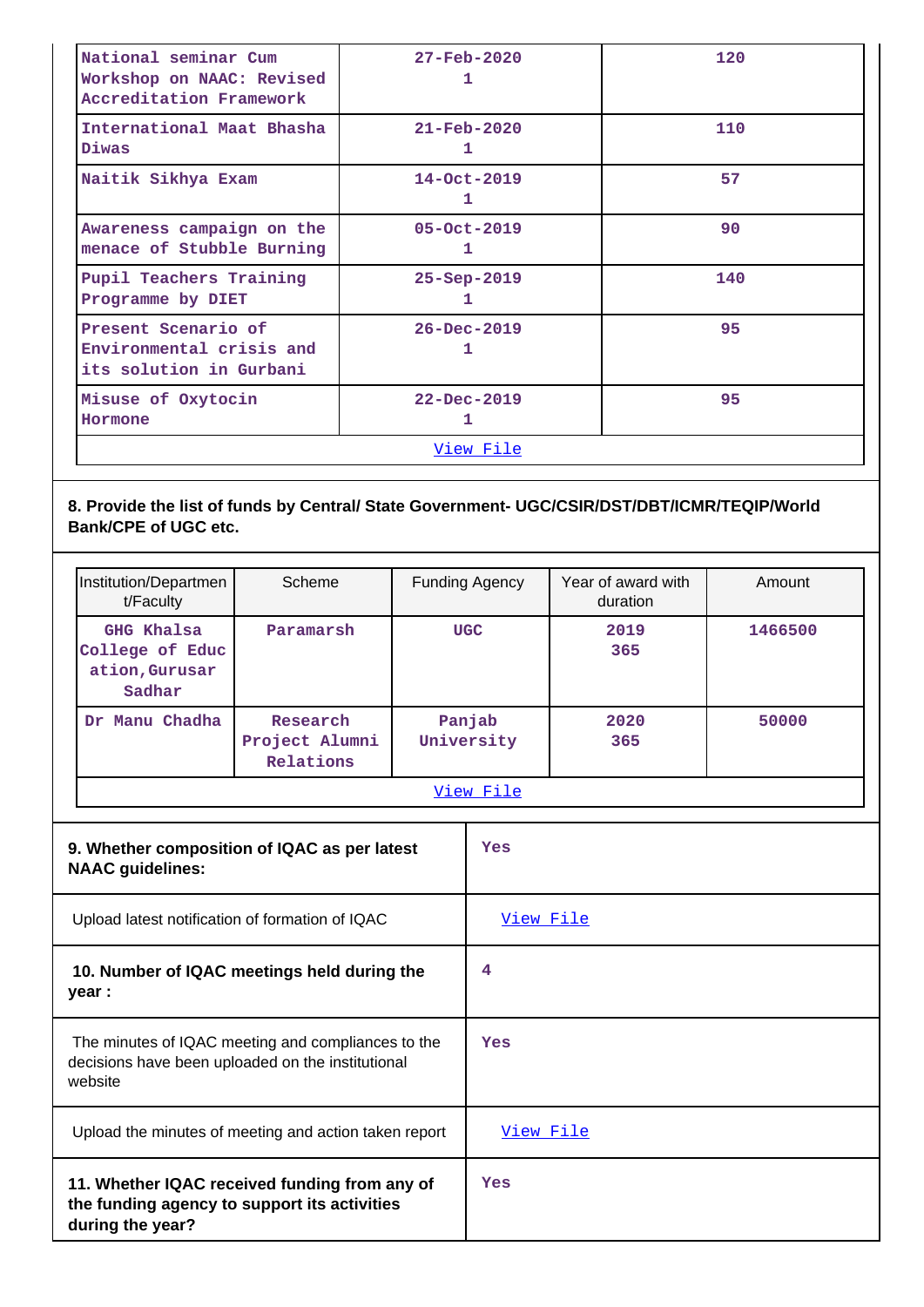| If yes, mention the amount | 1465000 |
|----------------------------|---------|
| Year                       | 2019    |

### **12. Significant contributions made by IQAC during the current year(maximum five bullets)**

**•District Institute of Education and Training, Jagraon organized Pupil Teachers Training Programme in the college campus on September 25, 2019.The aim of the training programme was to give exposure to pupil teachers about the project Padho Punjab Padhao Punjab • An awareness campaign was organized by the college on October 05, 2019 in order to sensitize the farmers and people of nearby villages on the hazardous impact of stubble burning. • Naitik Sikhya Exam conducted in the college campus in collaboration with Guru Gobind Singh Study Circle, Ludhiana on October 14, 2019. • A Free Medical Checkup Camp and a Blood Donation Camp were organized with a team of doctors from DMC Hospital, Ludhiana, and Civil Hospital, Malerkotla on February 29, 2020 • Extension lectures on Misuse of Oxytocin Hormone" on December 22, 2019. Concept of Environment in philosophy of Guru Nanak Dev Ji on December 23, 2019. Superstitions Prevalent in the Society and the Role of Education to Remove these Wrong Beliefs on December 24, 2019. Teachings of Guru Nanak Dev Ji and Environmental Issues on December 25, 2019 Present Scenario of Environmental crisis and its solution in Gurbani on December 26,2019. An awareness campaign on Balanced diet as event of Poshan Maah as per the directions of DPI, Punjab on September 11, 2019.**

### [View File](https://assessmentonline.naac.gov.in/public/Postacc/Contribution/7162_Contribution.xlsx)

**13. Plan of action chalked out by the IQAC in the beginning of the academic year towards Quality Enhancement and outcome achieved by the end of the academic year**

| Plan of Action                                                                                                                                             | Achivements/Outcomes                                                                                                                                                                                                             |
|------------------------------------------------------------------------------------------------------------------------------------------------------------|----------------------------------------------------------------------------------------------------------------------------------------------------------------------------------------------------------------------------------|
| Promote participation of students and<br>staff in seminars, workshops, sports<br>and cultural activities organized by<br>the college and external agencies | Participation in District Debate<br>Competition, College observed Rashtriya<br>Ekta Diwas (National Unity<br>day), training programme was to give<br>exposure to pupil teachers about the<br>project Padho Punjab- Padhao Punjab |
| Environment friendly initiatives and<br>ensuring participation of maximum<br>students in such initiatives                                                  | Awareness campaign on the menace of<br>Stubble Burning and cleanliness drives<br>and awareness rallies on the social<br>issues, extension lectures and tree<br>plantation drive etc.                                             |
| The use of Learning Management System<br>(LMS) for regular teaching, learning<br>and evaluation related activities                                         | Use of MOODLE in Teaching learning<br>process and evaluation.                                                                                                                                                                    |
| Organization of seminar and workshop to<br>promote the quality improvement<br>strategies in teaching-learning,<br>research                                 | FDP related to use of Learning<br>Management System & Integrating<br>Technology in teaching learning.                                                                                                                            |
| Online feedback system                                                                                                                                     | Through Google forms and uploading<br>feedback on the google link.                                                                                                                                                               |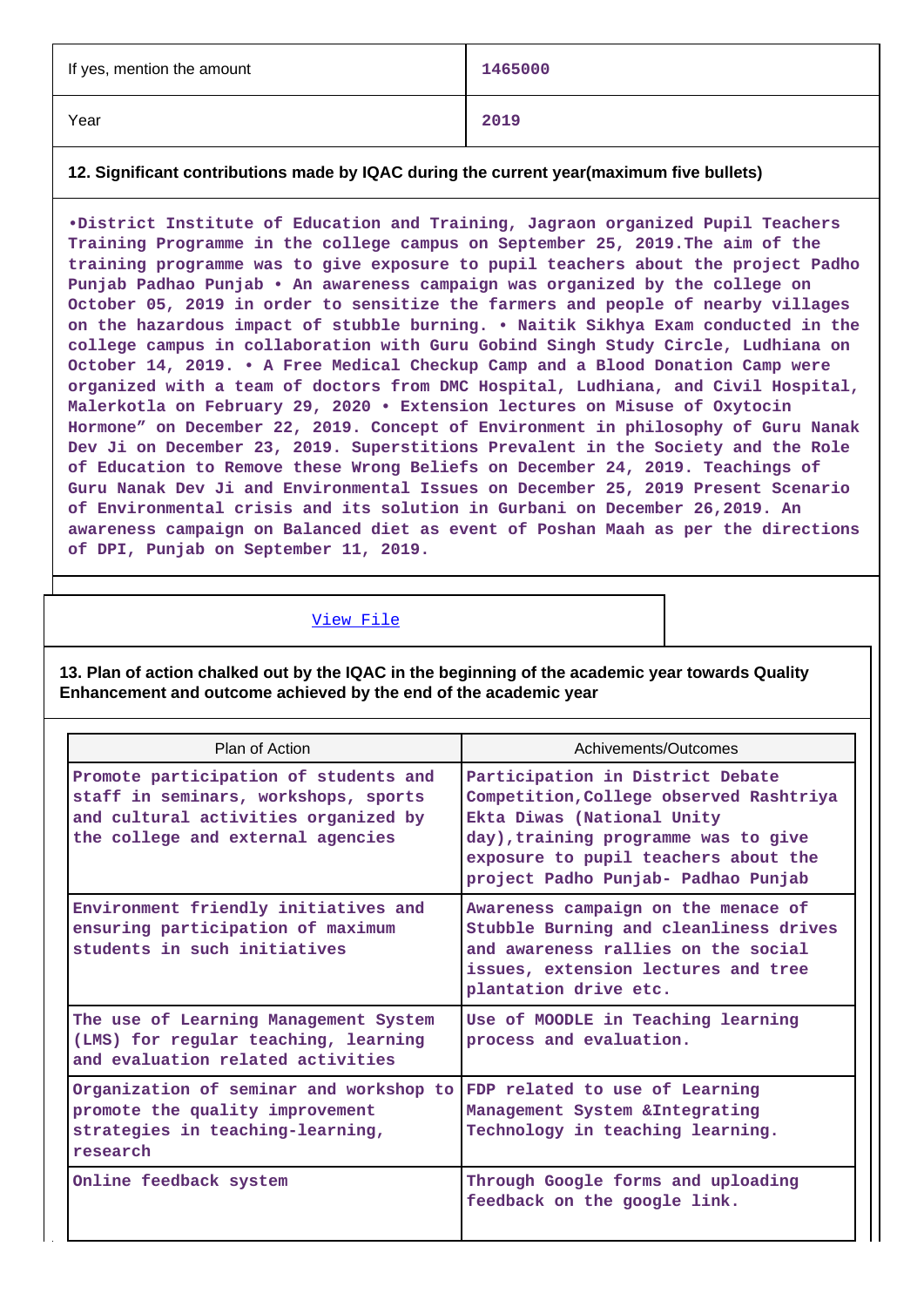| Digitization of the college library                                                                                  | Library is being digitalized through<br>OPAC system. With its INFLIBNET NList<br>Programme, the library users have an<br>open access to various Indian and<br>international ebooks and ejournals<br>through elibrary.<br>View File                                                                                                                                                                                                                                                                                                                                                                                                                                                                                                                                                    |
|----------------------------------------------------------------------------------------------------------------------|---------------------------------------------------------------------------------------------------------------------------------------------------------------------------------------------------------------------------------------------------------------------------------------------------------------------------------------------------------------------------------------------------------------------------------------------------------------------------------------------------------------------------------------------------------------------------------------------------------------------------------------------------------------------------------------------------------------------------------------------------------------------------------------|
| 14. Whether AQAR was placed before statutory<br>body?                                                                | Yes                                                                                                                                                                                                                                                                                                                                                                                                                                                                                                                                                                                                                                                                                                                                                                                   |
| Name of Statutory Body                                                                                               | <b>Meeting Date</b>                                                                                                                                                                                                                                                                                                                                                                                                                                                                                                                                                                                                                                                                                                                                                                   |
| IQAC Cell                                                                                                            | 23-Sep-2020                                                                                                                                                                                                                                                                                                                                                                                                                                                                                                                                                                                                                                                                                                                                                                           |
| 15. Whether NAAC/or any other accredited<br>body(s) visited IQAC or interacted with it to<br>assess the functioning? | Yes                                                                                                                                                                                                                                                                                                                                                                                                                                                                                                                                                                                                                                                                                                                                                                                   |
| Date of Visit                                                                                                        | 25-Sep-2017                                                                                                                                                                                                                                                                                                                                                                                                                                                                                                                                                                                                                                                                                                                                                                           |
| 16. Whether institutional data submitted to<br><b>AISHE:</b>                                                         | Yes                                                                                                                                                                                                                                                                                                                                                                                                                                                                                                                                                                                                                                                                                                                                                                                   |
| <b>Year of Submission</b>                                                                                            | 2020                                                                                                                                                                                                                                                                                                                                                                                                                                                                                                                                                                                                                                                                                                                                                                                  |
| Date of Submission                                                                                                   | $03 - Aug - 2020$                                                                                                                                                                                                                                                                                                                                                                                                                                                                                                                                                                                                                                                                                                                                                                     |
| 17. Does the Institution have Management<br><b>Information System?</b>                                               | Yes                                                                                                                                                                                                                                                                                                                                                                                                                                                                                                                                                                                                                                                                                                                                                                                   |
| If yes, give a brief descripiton and a list of modules<br>currently operational (maximum 500 words)                  | ERP system for attendance, fees,<br>faculty enrichment activities, Time<br>table, internal assessment and<br>evaluation etc. MOODLE for uploading<br>learning material and this facilitates<br>easy and friendly access of learning<br>material to the students. The website<br>contains information about the college<br>and is attractive and user friendly.<br>All academic related information such<br>as course information, new courses,<br>seminars etc and also various academic<br>and cocurricular programs held, and<br>upcoming events are constantly updated.<br>Library The library uses LIBMAN<br>software. Students and teachers use the<br>Web OPAC facility and INFLIBNET to<br>access ebooks. Office Accounts All<br>accounts are maintained through Tally<br>ERP. |

 $\overline{\phantom{a}}$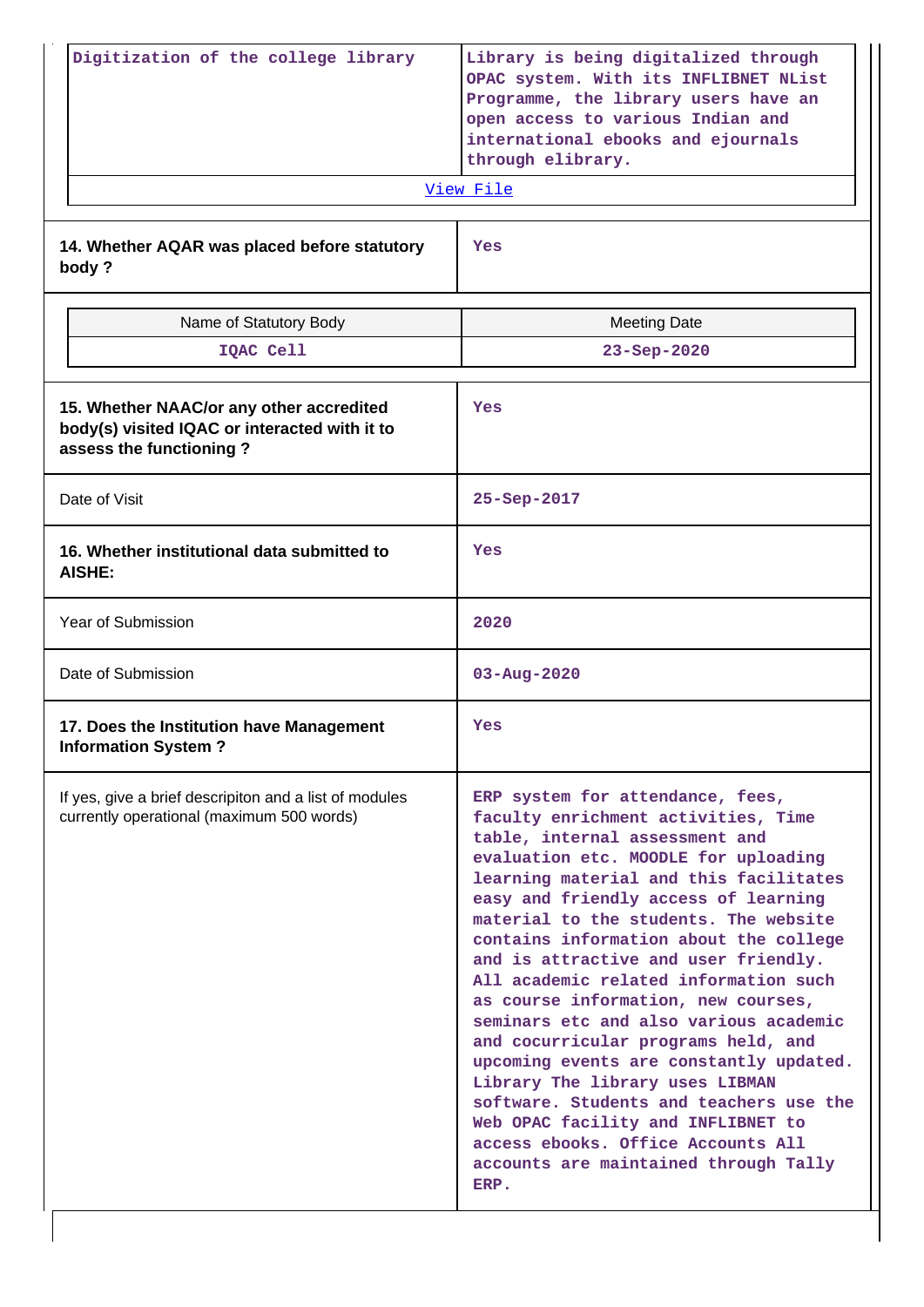## **CRITERION I – CURRICULAR ASPECTS**

### **1.1 – Curriculum Planning and Implementation**

 1.1.1 – Institution has the mechanism for well planned curriculum delivery and documentation. Explain in 500 words

 **The College is affiliated to Panjab University, Chandigarh and follows the curriculum prescribed by the university. the school is recognized as a premiere institute of learning because it promotes academic excellence. the school prepares academic calendar for every session in accordance with the schedule provided by the university. a lively plan for timely implementation is formulated by the institution to make sure effective delivery. to watch academic performance a tutorial committee consisting the heads of varied departments and chaired by the Principal prepares policies after strategizing the simplest methods to successfully implement the curriculum. Various strategies are figured out after discussions with the members. The Prospectus mentions the Semester specific courses and also the evaluation procedure and weightage for both BEd and MEd programmes. Class wise schedule is drafted and finalized well before the commencement of semester. The papers/options are allotted after careful consideration of the qualifications, subject specializations, experience and performance. Faculties are encouraged to organize a lively plan for his or her classroom teachings of the each semester even before the tutorial year commences. The preparation of such an idea helps with effective distribution of syllabus, clarity of curriculum and timely completion of the course. The teaching plans are prepared by the respective teachers who are responsible of the themes . Continuous evaluation is maintained throughout the year by conducting tests after completion of syllabus. The minimum number of working days as stipulated by the university is adhered to each year. Continuous assessment and academic progress of scholars through Internal Tests is followed. All the laboratories are replenished per annum as per the need of the curriculum. Classroom teaching is supplemented with seminars, workshops, special lectures, group discussions, Tutorials, Departmental Quiz, paper presentation by the scholars , projects, group assignments, term-papers, educational tours, field trips and industrial visits for effective delivery of curriculum, which are wiped out a planned manner. along side the normal chalk and talk method use of ICT based learning has been incorporated altogether departments for communication with students to form the teaching learning process more learner-centric. YouTube assisted learning; experiential learning, participative learning &;Problem Solving method also are used for effective curriculum delivery. College organises interdisciplinary competitions, events or exhibitions. Record of the regular attendance, mark lists and progress of the scholars are maintained and preserved by the respective teachers. Proper attendance is ensured by giving timely SMS .The college encourages faculty members to attend Orientation/Refresher courses, workshops and present papers in seminars conducted by the affiliating and other Universities for acquiring necessary skills for effective delivery of the curriculum. As this institution serves to the agricultural area, the necessity for sorts of activities to be a neighborhood of curriculum is identified and incorporated. More emphasis is given to employability and entrepreneurship skills because the motive is to form them self dependent. The students get themselves familiar with the fundamentals of those skills and that they use them in their local job market because the need arises.**

1.1.2 – Certificate/ Diploma Courses introduced during the academic year

| Certificate |  |
|-------------|--|
|             |  |

Duration Focus on employ ability/entreprene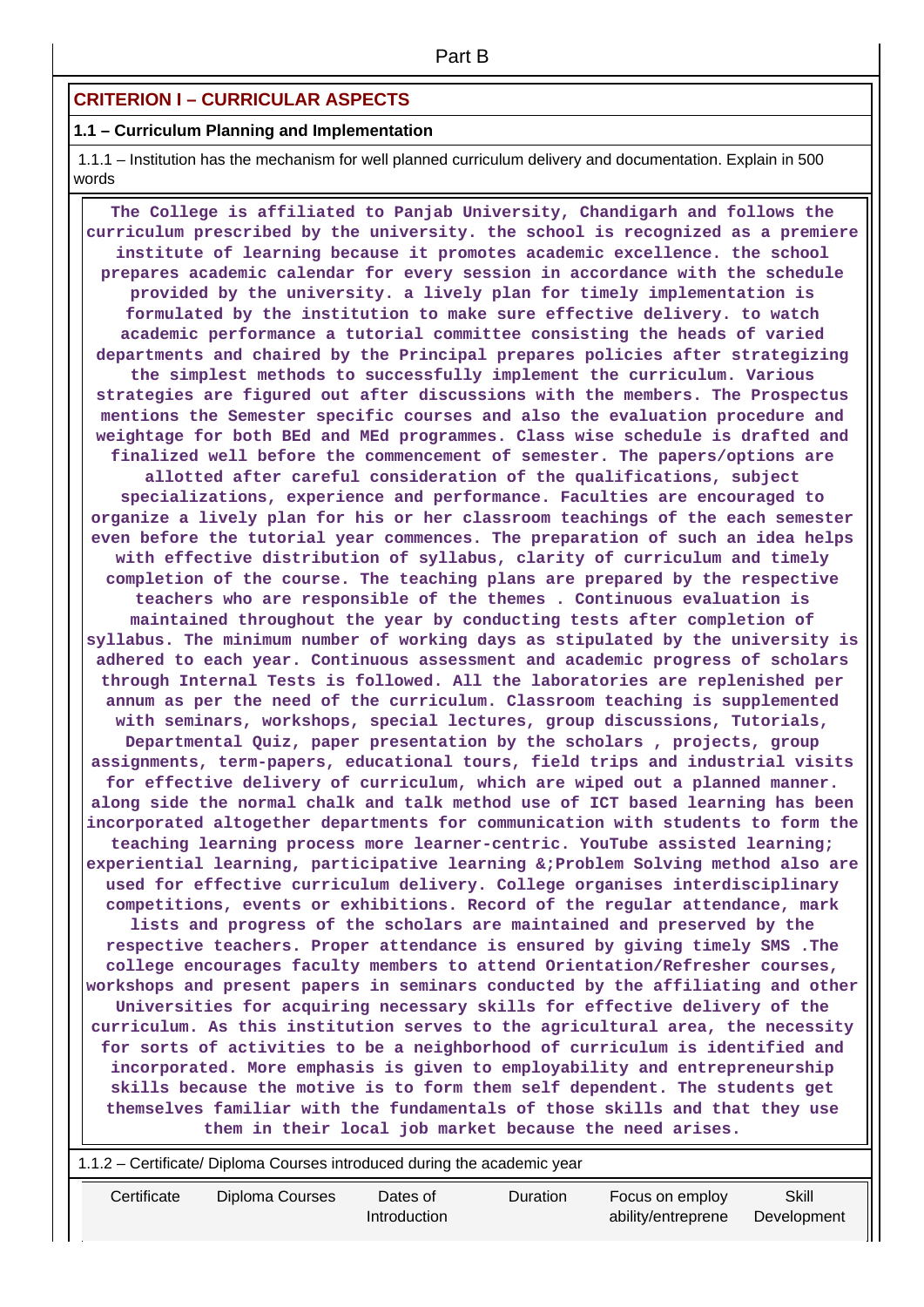|                                                                                                                                                                          |                          |                        | urship                                                          |  |  |  |  |  |  |
|--------------------------------------------------------------------------------------------------------------------------------------------------------------------------|--------------------------|------------------------|-----------------------------------------------------------------|--|--|--|--|--|--|
| No Data Entered/Not Applicable !!!                                                                                                                                       |                          |                        |                                                                 |  |  |  |  |  |  |
| 1.2 - Academic Flexibility                                                                                                                                               |                          |                        |                                                                 |  |  |  |  |  |  |
| 1.2.1 – New programmes/courses introduced during the academic year                                                                                                       |                          |                        |                                                                 |  |  |  |  |  |  |
| Programme/Course                                                                                                                                                         | Programme Specialization |                        | Dates of Introduction                                           |  |  |  |  |  |  |
| <b>MEd</b>                                                                                                                                                               |                          | <b>NA</b>              | 16/07/2019                                                      |  |  |  |  |  |  |
| <b>BEd</b>                                                                                                                                                               |                          | <b>NA</b>              | 16/07/2019                                                      |  |  |  |  |  |  |
|                                                                                                                                                                          |                          | No file uploaded.      |                                                                 |  |  |  |  |  |  |
| 1.2.2 - Programmes in which Choice Based Credit System (CBCS)/Elective course system implemented at the<br>affiliated Colleges (if applicable) during the academic year. |                          |                        |                                                                 |  |  |  |  |  |  |
| Name of programmes adopting<br><b>CBCS</b>                                                                                                                               | Programme Specialization |                        | Date of implementation of<br><b>CBCS/Elective Course System</b> |  |  |  |  |  |  |
| <b>BEd</b>                                                                                                                                                               | <b>NA</b>                | 16/07/2019             |                                                                 |  |  |  |  |  |  |
| 1.2.3 - Students enrolled in Certificate/ Diploma Courses introduced during the year                                                                                     |                          |                        |                                                                 |  |  |  |  |  |  |
|                                                                                                                                                                          | Certificate              |                        | Diploma Course                                                  |  |  |  |  |  |  |
| <b>Number of Students</b>                                                                                                                                                |                          | Nil                    | Nil                                                             |  |  |  |  |  |  |
| 1.3 - Curriculum Enrichment                                                                                                                                              |                          |                        |                                                                 |  |  |  |  |  |  |
| 1.3.1 – Value-added courses imparting transferable and life skills offered during the year                                                                               |                          |                        |                                                                 |  |  |  |  |  |  |
| <b>Value Added Courses</b><br>Date of Introduction<br>Number of Students Enrolled                                                                                        |                          |                        |                                                                 |  |  |  |  |  |  |
| Resume Writing                                                                                                                                                           |                          | 03/02/2020             | 12                                                              |  |  |  |  |  |  |
| Finishing School<br>Programme                                                                                                                                            |                          | 23/12/2019             | 55                                                              |  |  |  |  |  |  |
| Article Writing                                                                                                                                                          |                          | 22/01/2020             | 93                                                              |  |  |  |  |  |  |
| Communication-Types and<br><b>Barriers</b>                                                                                                                               |                          | 15/01/2020             | 93                                                              |  |  |  |  |  |  |
| Basics in Computers                                                                                                                                                      |                          | 14/09/2020             | 86                                                              |  |  |  |  |  |  |
|                                                                                                                                                                          |                          | View File              |                                                                 |  |  |  |  |  |  |
| 1.3.2 - Field Projects / Internships under taken during the year                                                                                                         |                          |                        |                                                                 |  |  |  |  |  |  |
| Project/Programme Title                                                                                                                                                  | Programme Specialization |                        | No. of students enrolled for Field<br>Projects / Internships    |  |  |  |  |  |  |
| <b>BEd</b>                                                                                                                                                               |                          | Internship in Teaching | 93                                                              |  |  |  |  |  |  |
| <b>MEd</b>                                                                                                                                                               |                          | Field based internship | 12                                                              |  |  |  |  |  |  |
|                                                                                                                                                                          |                          | No file uploaded.      |                                                                 |  |  |  |  |  |  |
| 1.4 - Feedback System                                                                                                                                                    |                          |                        |                                                                 |  |  |  |  |  |  |
| 1.4.1 - Whether structured feedback received from all the stakeholders.                                                                                                  |                          |                        |                                                                 |  |  |  |  |  |  |
| <b>Students</b>                                                                                                                                                          |                          |                        | Yes                                                             |  |  |  |  |  |  |
| <b>Teachers</b>                                                                                                                                                          |                          | Yes                    |                                                                 |  |  |  |  |  |  |
| Employers                                                                                                                                                                |                          | Yes                    |                                                                 |  |  |  |  |  |  |
| Alumni<br>Yes                                                                                                                                                            |                          |                        |                                                                 |  |  |  |  |  |  |
| Yes<br>Parents                                                                                                                                                           |                          |                        |                                                                 |  |  |  |  |  |  |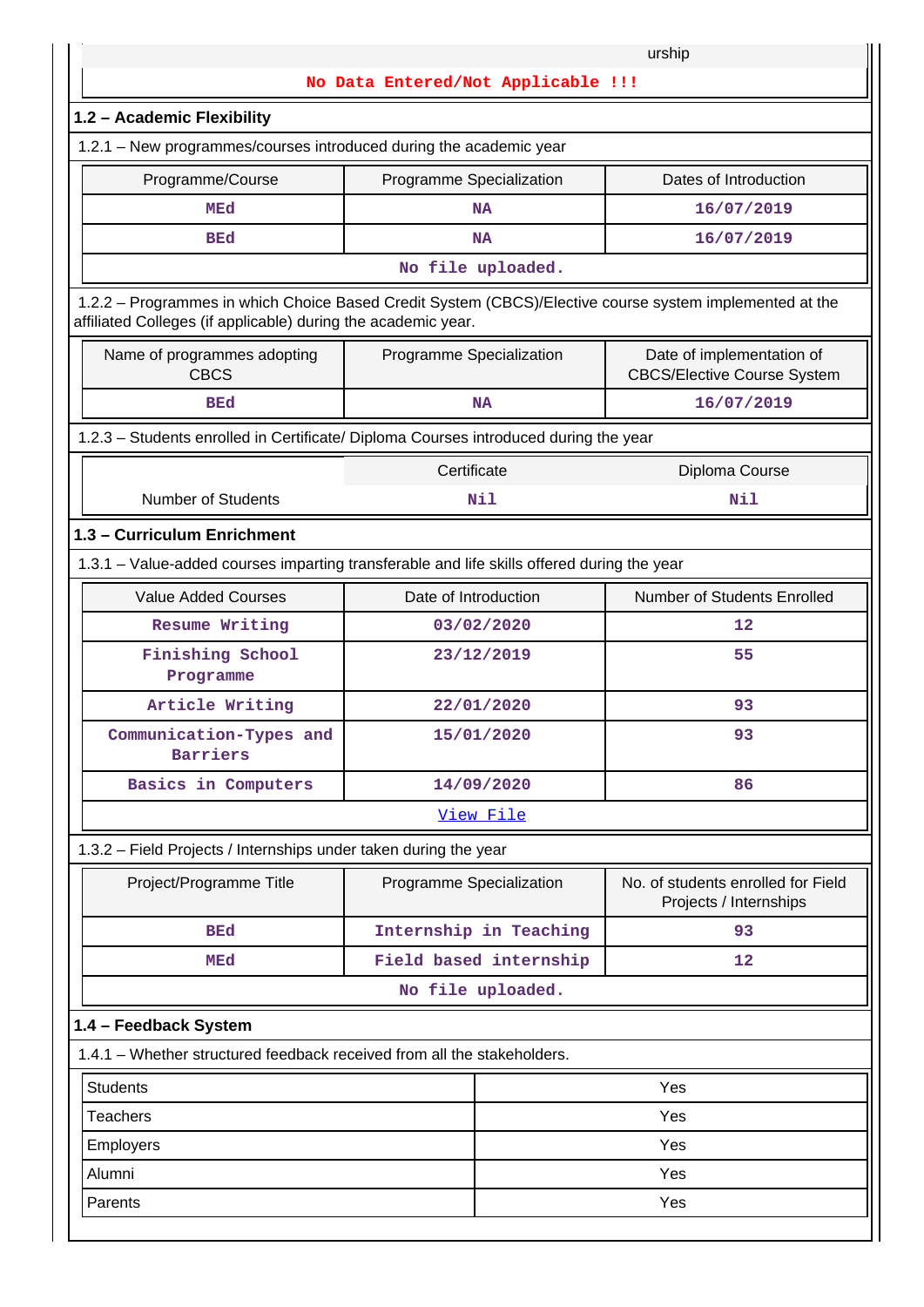1.4.2 – How the feedback obtained is being analyzed and utilized for overall development of the institution? (maximum 500 words)

Feedback Obtained

**The institution also features a well-defined system of feedback within the form of- Central Students Council.The College features a central student's council comprising of ten members from B.Ed and M.Ed classes. the category representatives provides extensive feedback during the formal also as informal meetings regarding the various aspects of curriculum and its transaction. Feedback from the heads of practicing schools: The principals of the practicing schools are asked to fill in their observations regarding the talents demonstrated by the pupil teacher to hold out the task of teaching and learning. The performa of feedback was prepared by the school and principal at the institutional level. Feedback from Alumni: The alumni association of the school organizes annual meetings during which the old students of the school , who are employed as teacher/heads/administrators or living abroad, also suggest improvement within the functioning of the school programmes (curricular also as extracurricular) during formal or informal meetings. Feedback from Parents: Parents provide feedback within the informal meetings at the time of admissions, college functions and at the time of evaluation and farewell of the scholars . Feedback from the Staff: Regular staff meetings are administered during which the school provides feedback received from the scholars in their routine classes, informal meetings and tutorial groups regarding participation in various activities. Feedback from the Mentor Group: Under the mentor group system practiced by the institution the scholars give their feedback to the mentor group responsible about the various aspects of curriculum, difficulty faced by them during a particular course work, the certain areas which should be a neighborhood of the present curriculum etc. Confidential Feedback from the students: At the top of the year, the scholars fill within the Feedback Performa as under: Student's feedback questionnaire regarding the entire programme. Student's feedback questionnaire regarding the teacher's performance within the curriculum transaction. The System Approach Analysis is employed to review the tutorial system of the school . The results obtained within the Panjab University Final Examinations are used as reflective indicators of the strengths and weaknesses of the courses and curricula. This feedback is discussed at faculty meetings, suggestions are invited and given due consideration. Consensus made within the faculty meetings are discussed at length at IQAC meetings. All the feasible outcomes are shared at Board of Studies meeting by the top of the institution and by the school members at the curriculum revision workshops conducted by PU Chd. from time to time. In this session feedback from students reflected demands in improvement on various aspects primarily curriculum transaction, blended mode of teaching learning and also remedial teaching.These issues were discussed in IQAC and then plans of action prepared in Staff Meeting and finally implemented and are now being executed in the ongoing session.**

## **CRITERION II – TEACHING- LEARNING AND EVALUATION**

### **2.1 – Student Enrolment and Profile**

2.1.1 – Demand Ratio during the year

|  | Name of the<br>Programme<br>Specialization<br>Programme<br>MEd<br>General |         | Number of seats<br>available | Number of<br>Application received | <b>Students Enrolled</b> |  |  |  |
|--|---------------------------------------------------------------------------|---------|------------------------------|-----------------------------------|--------------------------|--|--|--|
|  |                                                                           |         | 100                          | 22                                | 19                       |  |  |  |
|  | <b>BEd</b>                                                                | General | 200                          | 184                               | 171                      |  |  |  |
|  | No file uploaded.                                                         |         |                              |                                   |                          |  |  |  |
|  | 2.2 - Catering to Student Diversity                                       |         |                              |                                   |                          |  |  |  |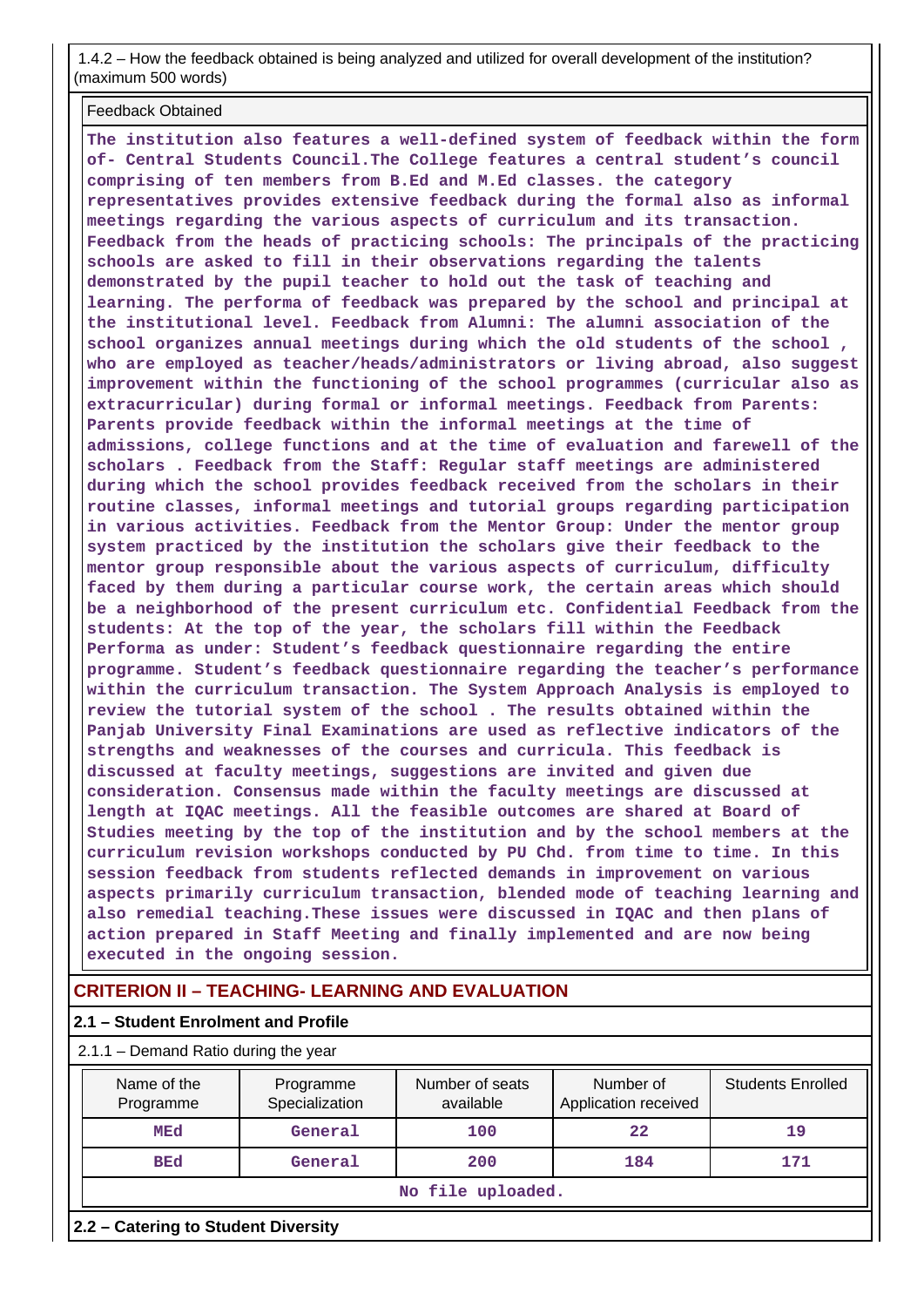| 2.2.1 - Student - Full time teacher ratio (current year data)                                                                                             |                                                                                                                                                       |                         |                     |                                                                                     |                                                                                                  |                                    |                                                                                                  |             |                                                                                                                                                                                                                                                                                                                                                                                                                                                                                                                                                                                                                                                                                                                                   |
|-----------------------------------------------------------------------------------------------------------------------------------------------------------|-------------------------------------------------------------------------------------------------------------------------------------------------------|-------------------------|---------------------|-------------------------------------------------------------------------------------|--------------------------------------------------------------------------------------------------|------------------------------------|--------------------------------------------------------------------------------------------------|-------------|-----------------------------------------------------------------------------------------------------------------------------------------------------------------------------------------------------------------------------------------------------------------------------------------------------------------------------------------------------------------------------------------------------------------------------------------------------------------------------------------------------------------------------------------------------------------------------------------------------------------------------------------------------------------------------------------------------------------------------------|
| Year                                                                                                                                                      | Number of<br>students enrolled<br>in the institution<br>(UG)                                                                                          |                         |                     | Number of<br>students enrolled<br>in the institution<br>(PG)                        | Number of<br>fulltime teachers<br>available in the<br>institution<br>teaching only UG<br>courses |                                    | Number of<br>fulltime teachers<br>available in the<br>institution<br>teaching only PG<br>courses |             | Number of<br>teachers<br>teaching both UG<br>and PG courses                                                                                                                                                                                                                                                                                                                                                                                                                                                                                                                                                                                                                                                                       |
| 2019                                                                                                                                                      |                                                                                                                                                       | 171                     |                     | 19                                                                                  | 17                                                                                               |                                    |                                                                                                  | <b>Nill</b> | 10                                                                                                                                                                                                                                                                                                                                                                                                                                                                                                                                                                                                                                                                                                                                |
| 2.3 - Teaching - Learning Process                                                                                                                         |                                                                                                                                                       |                         |                     |                                                                                     |                                                                                                  |                                    |                                                                                                  |             |                                                                                                                                                                                                                                                                                                                                                                                                                                                                                                                                                                                                                                                                                                                                   |
| 2.3.1 - Percentage of teachers using ICT for effective teaching with Learning Management Systems (LMS), E-<br>learning resources etc. (current year data) |                                                                                                                                                       |                         |                     |                                                                                     |                                                                                                  |                                    |                                                                                                  |             |                                                                                                                                                                                                                                                                                                                                                                                                                                                                                                                                                                                                                                                                                                                                   |
| Number of<br><b>Teachers on Roll</b>                                                                                                                      | Number of<br>Number of ICT<br><b>ICT Tools and</b><br>teachers using<br>enabled<br>resources<br>ICT (LMS, e-<br>Classrooms<br>available<br>Resources) |                         |                     | Numberof smart<br>classrooms                                                        |                                                                                                  | E-resources and<br>techniques used |                                                                                                  |             |                                                                                                                                                                                                                                                                                                                                                                                                                                                                                                                                                                                                                                                                                                                                   |
| 17                                                                                                                                                        |                                                                                                                                                       | 17                      |                     | 75                                                                                  | 6                                                                                                |                                    |                                                                                                  | 3           | 15                                                                                                                                                                                                                                                                                                                                                                                                                                                                                                                                                                                                                                                                                                                                |
|                                                                                                                                                           |                                                                                                                                                       |                         |                     | View File of ICT Tools and resources                                                |                                                                                                  |                                    |                                                                                                  |             |                                                                                                                                                                                                                                                                                                                                                                                                                                                                                                                                                                                                                                                                                                                                   |
|                                                                                                                                                           |                                                                                                                                                       |                         |                     | View File of E-resources and techniques used                                        |                                                                                                  |                                    |                                                                                                  |             |                                                                                                                                                                                                                                                                                                                                                                                                                                                                                                                                                                                                                                                                                                                                   |
| 2.3.2 - Students mentoring system available in the institution? Give details. (maximum 500 words)                                                         |                                                                                                                                                       |                         |                     |                                                                                     |                                                                                                  |                                    |                                                                                                  |             |                                                                                                                                                                                                                                                                                                                                                                                                                                                                                                                                                                                                                                                                                                                                   |
|                                                                                                                                                           |                                                                                                                                                       |                         |                     | resources in college library for effective teaching and mentoring.                  |                                                                                                  |                                    |                                                                                                  |             | and personal care is provided in mentor groups to share their experiences and discuss their problems. • Mentors<br>provide counseling to the students for their educational, personal, psychological, vocational, emotional problems.<br>• Mentors motivate students to develop positive attitude and participate in curricular and co-curricular activities. •<br>Morning assembly is organized by each mentor group in which all the students of the group participate, such an<br>activity instills confidence for public speaking. • All the mentor incharges prepare a cummulative record profile of<br>the students to keep a track of their development. The institution has a central library, cyber library and enriched |
| Number of students enrolled in the<br>institution                                                                                                         |                                                                                                                                                       |                         |                     | Number of fulltime teachers                                                         |                                                                                                  |                                    |                                                                                                  |             | Mentor: Mentee Ratio                                                                                                                                                                                                                                                                                                                                                                                                                                                                                                                                                                                                                                                                                                              |
|                                                                                                                                                           | 190                                                                                                                                                   |                         |                     |                                                                                     | 17                                                                                               |                                    |                                                                                                  |             | 1:11                                                                                                                                                                                                                                                                                                                                                                                                                                                                                                                                                                                                                                                                                                                              |
| 2.4 - Teacher Profile and Quality                                                                                                                         |                                                                                                                                                       |                         |                     |                                                                                     |                                                                                                  |                                    |                                                                                                  |             |                                                                                                                                                                                                                                                                                                                                                                                                                                                                                                                                                                                                                                                                                                                                   |
| 2.4.1 – Number of full time teachers appointed during the year                                                                                            |                                                                                                                                                       |                         |                     |                                                                                     |                                                                                                  |                                    |                                                                                                  |             |                                                                                                                                                                                                                                                                                                                                                                                                                                                                                                                                                                                                                                                                                                                                   |
| No. of sanctioned<br>positions                                                                                                                            |                                                                                                                                                       | No. of filled positions |                     | Vacant positions                                                                    |                                                                                                  |                                    | Positions filled during<br>the current year                                                      |             | No. of faculty with<br>Ph.D                                                                                                                                                                                                                                                                                                                                                                                                                                                                                                                                                                                                                                                                                                       |
| 13                                                                                                                                                        |                                                                                                                                                       | 17                      |                     |                                                                                     | Nill                                                                                             |                                    | 1                                                                                                |             | 13                                                                                                                                                                                                                                                                                                                                                                                                                                                                                                                                                                                                                                                                                                                                |
| International level from Government, recognised bodies during the year)                                                                                   |                                                                                                                                                       |                         |                     |                                                                                     |                                                                                                  |                                    |                                                                                                  |             | 2.4.2 - Honours and recognition received by teachers (received awards, recognition, fellowships at State, National,                                                                                                                                                                                                                                                                                                                                                                                                                                                                                                                                                                                                               |
| Year of Award                                                                                                                                             |                                                                                                                                                       |                         | international level | Name of full time teachers<br>receiving awards from<br>state level, national level, |                                                                                                  | Designation                        |                                                                                                  |             | Name of the award,<br>fellowship, received from<br>Government or recognized<br>bodies                                                                                                                                                                                                                                                                                                                                                                                                                                                                                                                                                                                                                                             |
| 2019                                                                                                                                                      |                                                                                                                                                       |                         |                     | Dr Jasleen Kaur                                                                     |                                                                                                  | Assistant<br>Professor             |                                                                                                  |             | Mrs Punjaban<br>Runners up                                                                                                                                                                                                                                                                                                                                                                                                                                                                                                                                                                                                                                                                                                        |
| View File                                                                                                                                                 |                                                                                                                                                       |                         |                     |                                                                                     |                                                                                                  |                                    |                                                                                                  |             |                                                                                                                                                                                                                                                                                                                                                                                                                                                                                                                                                                                                                                                                                                                                   |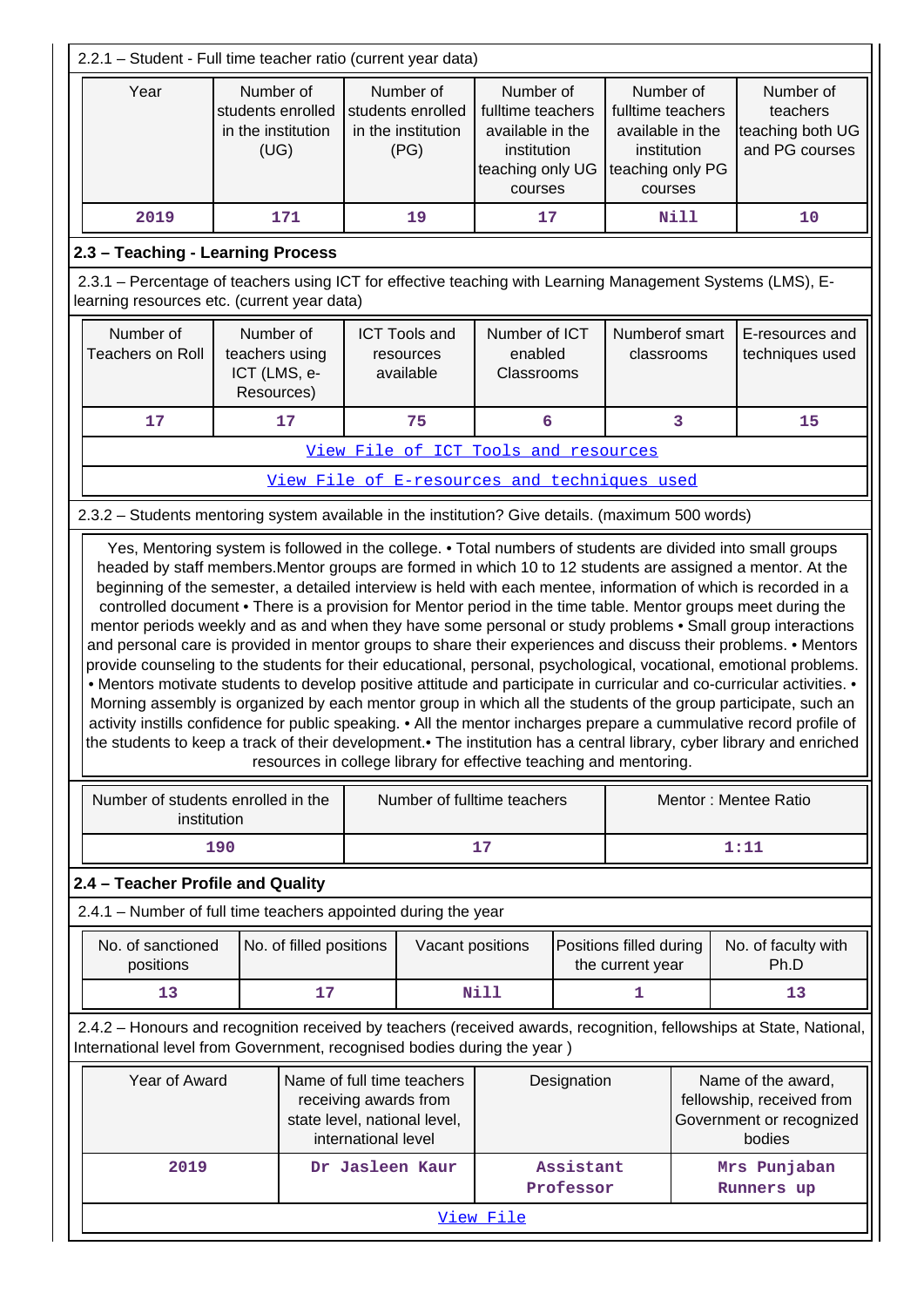### **2.5 – Evaluation Process and Reforms**

 2.5.1 – Number of days from the date of semester-end/ year- end examination till the declaration of results during the year

| Programme Name | Programme Code | Semester/year | Last date of the last<br>semester-end/year-<br>end examination | Date of declaration of<br>results of semester-<br>end/year-end<br>examination |  |  |  |  |
|----------------|----------------|---------------|----------------------------------------------------------------|-------------------------------------------------------------------------------|--|--|--|--|
| <b>BEd</b>     | General        | 4 th Semester | 30/09/2020                                                     | 24/10/2020                                                                    |  |  |  |  |
| View File      |                |               |                                                                |                                                                               |  |  |  |  |

2.5.2 – Reforms initiated on Continuous Internal Evaluation(CIE) system at the institutional level (250 words)

 **Internal Assessment: The College has to follow the Panjab University guidelines for evaluation of both continuous internal evaluation systems as well as semester end exams. However, the natures of assignments are more field based and experiential learning reports. Additionally every student has to report for two weeks of Pre Internship both in first and second semester and 4 months of internship or work experience in Semester3. The college has moved beyond the conventional method of evaluation. There is a provision of continuous evaluation of the student's progress which is monitored by keeping the records of the performance of each student in the each activity. There is internal evaluation (10marks) in each of the theory paper as well as methodology papers which is based on • Class attendance • Participation of the student in class discussion • Written assignments • Snap tests • General behavior • Seminar Performance. • Internal evaluation for the practical in each subject is also 10 which is based on the specified practical work such as Practice teaching and its records • Preparation of practical files • Apart from teaching digital sources' are used for conducting of exams. Online evaluation of assignments submitted by students, regular class tests, House examinations, Student Seminar •Group discussions, PowerPoint presentations, debate competition, dissertations, short- term field tours and report preparation, assignments etc. • Students' areas of weakness are filtered from the evaluation of their series of internal assessment • Students are divided into groups, each group comprising academically strong and not-so-strong students and made to discuss and write assignments together contribution/ knowledge gained by members of the**

**group is tested through interactions • Oral presentations by students during the last 10 minutes of the class periods • Students deliver a short lecture on the taught topic in the same class, subject to availability of time •Discussions on topics from the syllabus on which research may be initiated are welcomed. There is 30 marks internal assessment in each of the subject for M.Ed class. The internal assessment for the dissertation work is 100 marks which are submitted by their supervisors. The internal assessment is based on the**

**sessional work of the students. For project report a unique practice of pre viva for students is conducted before the final viva-voce examination. Students are also encouraged to present papers in conferences, papers and seminars or have publications in peer reviewed journals.**

 2.5.3 – Academic calendar prepared and adhered for conduct of Examination and other related matters (250 words)

 **The institution is an affiliated college and follows the guidelines of Panjab University. The University releases the academic calendar for the new session one month prior to its commencement. Referring to the University Calendar,the Principal along with the IQAC and coordinators of different committees prepares the academic calendar. The same is then discussed at the staff meeting and accordingly changes are made if any. College informs students about the university notices and circulars related to the examinations from time to time through student notice boards, college website, mentor groups, whatsaapp groups**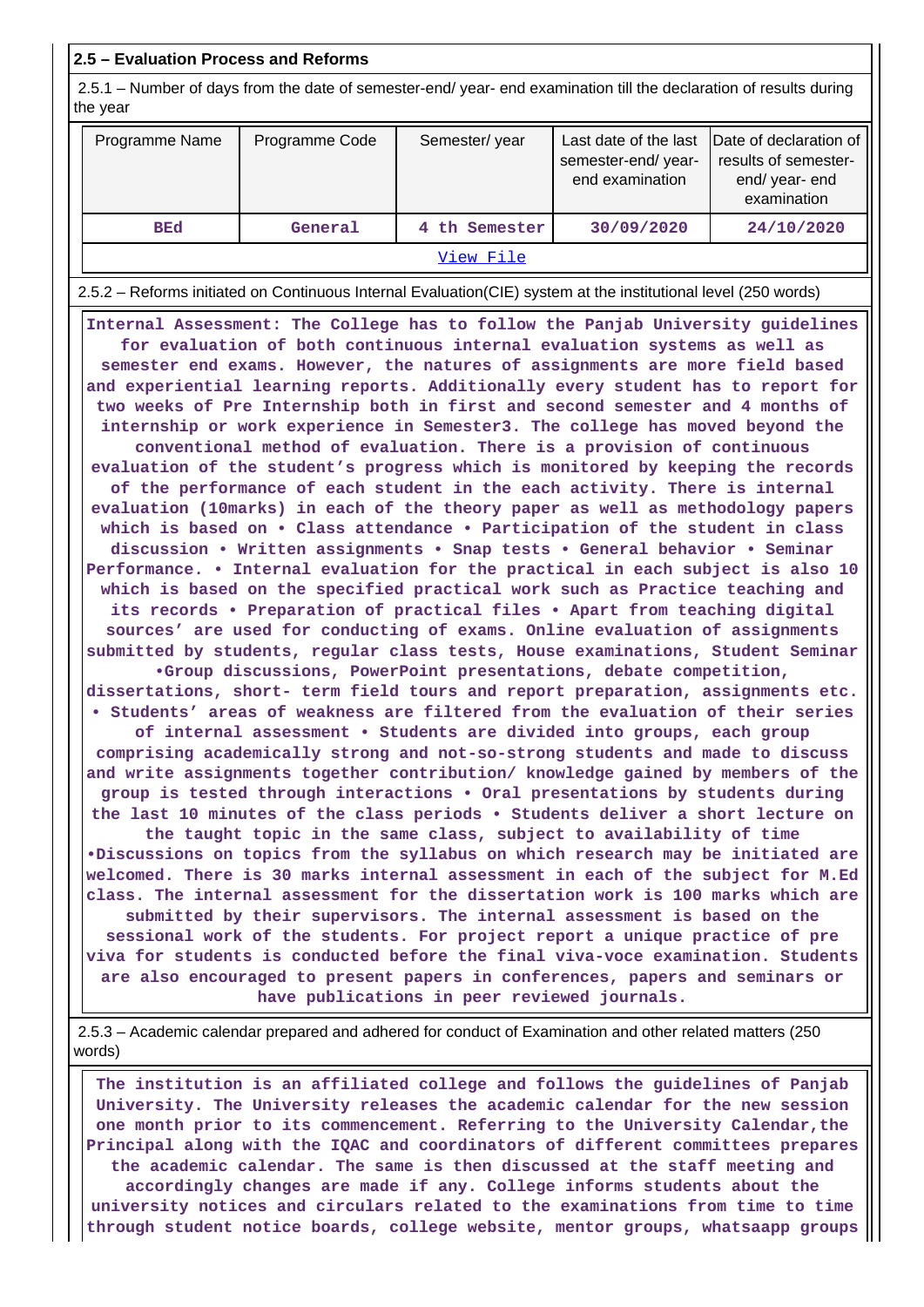**and also verbally by the faculty members of the college. In the college academic calendar a schedule of co-curricular and extra- curricular activities for its students are prepared. Scheduled information of the Intra semester assessments and the final semester end exam for both the odd and even semesters are mentioned. All subject incharges conduct internal assessment of students and students are well informed about these internal examinations well in advance. Internal assessment dates are also provided by the college in the proposed academic calendar prepared at the beginning of each academic session, which is uploaded on the college website Academic calendar is prepared well in advance to show the roadmap to the student teachers of tasks to be accomplished during each semester.**

### **2.6 – Student Performance and Learning Outcomes**

 2.6.1 – Program outcomes, program specific outcomes and course outcomes for all programs offered by the institution are stated and displayed in website of the institution (to provide the weblink)

### <http://www.ghgcollegesadhar.org/index/2/>

2.6.2 – Pass percentage of students

| Programme<br>Code | Programme<br>Name | Programme<br>Specialization | Number of<br>students<br>appeared in the<br>final year<br>examination | Number of<br>students passed<br>in final year<br>examination | Pass Percentage |  |  |  |  |
|-------------------|-------------------|-----------------------------|-----------------------------------------------------------------------|--------------------------------------------------------------|-----------------|--|--|--|--|
| 2                 | MEd               | General                     | 18                                                                    | 18                                                           | 100             |  |  |  |  |
|                   | <b>BEd</b>        |                             | 171                                                                   | 171                                                          | 100             |  |  |  |  |
| View File         |                   |                             |                                                                       |                                                              |                 |  |  |  |  |

# **2.7 – Student Satisfaction Survey**

 2.7.1 – Student Satisfaction Survey (SSS) on overall institutional performance (Institution may design the questionnaire) (results and details be provided as weblink)

 [College has a Feed back Performa that seeks feedback related to teaching](College has a Feed back Performa that seeks feedback related to teaching learning evaluation ,teachers, infrastructure. The report of academic session is approved by IQAC. http://www.ghgcollegesadhar.org/index-website.php?inst-id=3) [learning evaluation ,teachers, infrastructure. The report of academic session](College has a Feed back Performa that seeks feedback related to teaching learning evaluation ,teachers, infrastructure. The report of academic session is approved by IQAC. http://www.ghgcollegesadhar.org/index-website.php?inst-id=3) is approved by IOAC. http://www.ghgcollegesadhar.org/index-website.php?inst $id=3$ 

# **CRITERION III – RESEARCH, INNOVATIONS AND EXTENSION**

### **3.1 – Resource Mobilization for Research**

3.1.1 – Research funds sanctioned and received from various agencies, industry and other organisations

| Nature of the Project  | <b>Duration</b> | Name of the funding<br>agency            | Total grant<br>sanctioned | Amount received<br>during the year |  |
|------------------------|-----------------|------------------------------------------|---------------------------|------------------------------------|--|
| Minor<br>Projects      | 365             | Alumni RElati<br>ons, PU, Chandiga<br>rh | 0.5                       | 0.5                                |  |
| Any Other<br>(Specify) | 365             | UGC Paramarsh                            | 29.33                     | 14.66                              |  |
|                        |                 | No file uploaded.                        |                           |                                    |  |

### **3.2 – Innovation Ecosystem**

 3.2.1 – Workshops/Seminars Conducted on Intellectual Property Rights (IPR) and Industry-Academia Innovative practices during the year

| Title of workshop/seminar | Name of the Dept. | Date |
|---------------------------|-------------------|------|
|                           |                   |      |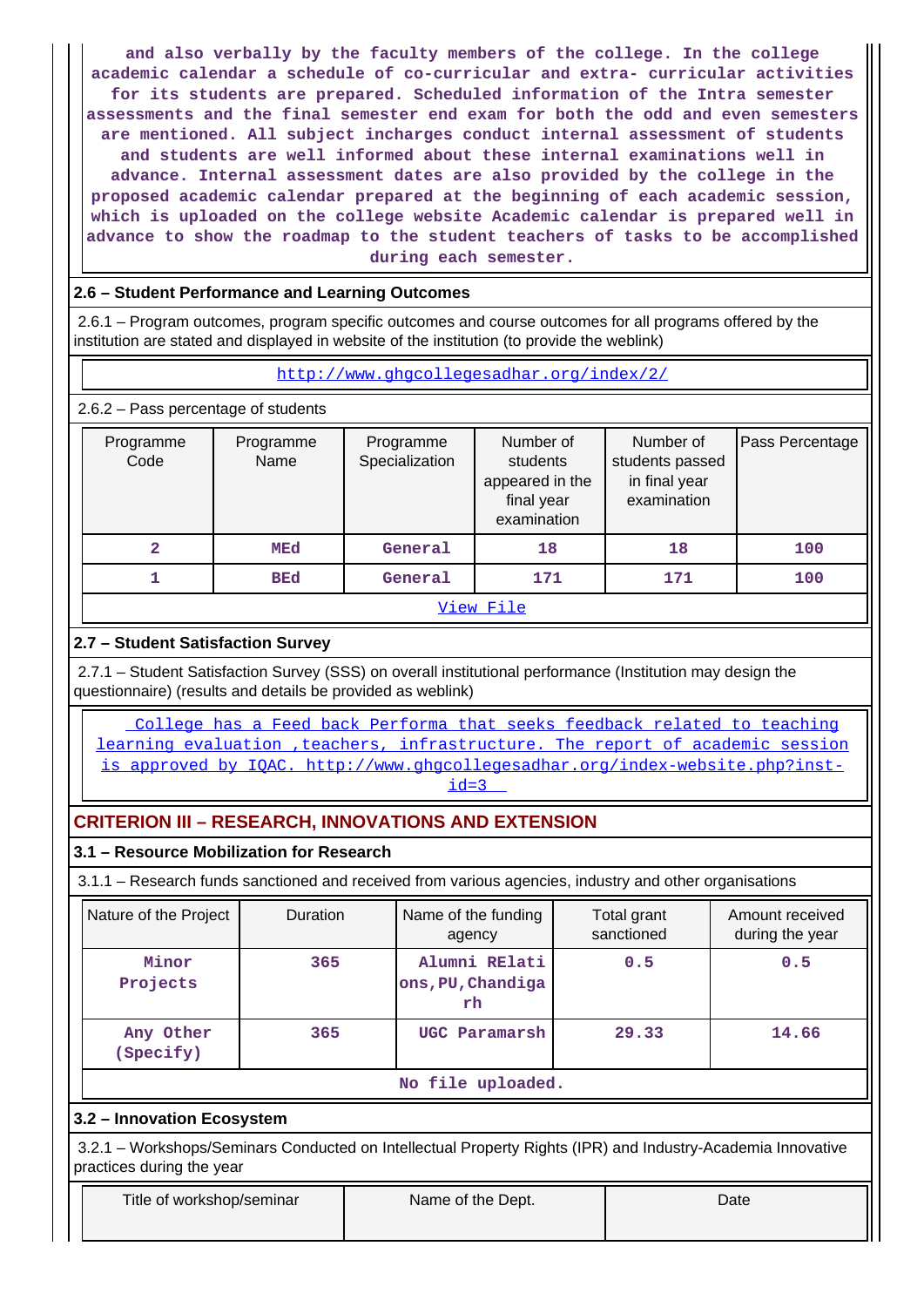| Pupil Teachers Training<br>Programme by DIET                                                         |                                  |              | Jagraon              | District Institute of<br>Education and Training, |                                                                                                                                                                                      | 25/09/2019             |  |                                                   |  |
|------------------------------------------------------------------------------------------------------|----------------------------------|--------------|----------------------|--------------------------------------------------|--------------------------------------------------------------------------------------------------------------------------------------------------------------------------------------|------------------------|--|---------------------------------------------------|--|
| National seminar Cum<br>Workshop on NAAC: Revised<br><b>Accreditation Framework</b>                  |                                  |              | <b>PARAMARSH</b>     | College under UGC                                |                                                                                                                                                                                      |                        |  | 27/02/2020                                        |  |
| 3.2.2 - Awards for Innovation won by Institution/Teachers/Research scholars/Students during the year |                                  |              |                      |                                                  |                                                                                                                                                                                      |                        |  |                                                   |  |
| Title of the innovation                                                                              | Name of Awardee                  |              |                      | Awarding Agency                                  |                                                                                                                                                                                      |                        |  | Category                                          |  |
| Skill in<br>Teaching                                                                                 | Puneet Kaur                      |              | University           | Panjab                                           |                                                                                                                                                                                      | 11/02/2020             |  | Skill in<br>Teaching                              |  |
| Skill in<br>Teaching                                                                                 |                                  | Gundeep Kaur |                      | Panjab<br>University                             |                                                                                                                                                                                      | 10/02/2020             |  | Skill in<br>Teaching                              |  |
| On the Spot<br><b>Teaching Aid</b><br>Preparation                                                    | Rupinder<br>Singh                |              | University           | Panjab                                           |                                                                                                                                                                                      | 10/02/2020             |  | On the Spot<br><b>Teaching Aid</b><br>Preparation |  |
| On the Spot<br><b>Teaching Aid</b><br>Preparation                                                    | Jaspreet Kaur                    |              | University           | Panjab                                           |                                                                                                                                                                                      | 11/02/2020             |  | On the Spot<br>Teaching Aid<br>Preparation        |  |
| On the Spot<br><b>Teaching Aid</b><br>Preparation                                                    | Gurwinder<br>Singh               |              | University           | Panjab                                           |                                                                                                                                                                                      | 12/02/2020             |  | On the Spot<br><b>Teaching Aid</b><br>Preparation |  |
| On the Spot<br><b>Teaching Aid</b><br>Preparation                                                    | Amanjot                          |              | Panjab<br>University |                                                  |                                                                                                                                                                                      | 11/02/2020             |  | On the Spot<br><b>Teaching Aid</b><br>Preparation |  |
| On the Spot<br>Teaching Aid<br>Preparation                                                           | Singh                            | Balwinder    |                      | Panjab<br>University                             |                                                                                                                                                                                      | 12/02/2020             |  | On the Spot<br><b>Teaching Aid</b><br>Preparation |  |
| Skill in<br>Teaching                                                                                 | Puneet Kaur                      |              | University           | Panjab                                           |                                                                                                                                                                                      | 20/02/2020             |  | Skill in<br>Teaching                              |  |
| On the Spot<br><b>Teaching Aid</b><br>Preparation                                                    | Rupinder<br>Singh                |              | Panjab<br>University |                                                  | 20/02/2020                                                                                                                                                                           |                        |  | On the Spot<br><b>Teaching Aid</b><br>Preparation |  |
|                                                                                                      |                                  |              |                      | View File                                        |                                                                                                                                                                                      |                        |  |                                                   |  |
| 3.2.3 - No. of Incubation centre created, start-ups incubated on campus during the year              |                                  |              |                      |                                                  |                                                                                                                                                                                      |                        |  |                                                   |  |
| Incubation<br>Center                                                                                 | Name                             |              | Sponsered By         | Name of the<br>Start-up                          |                                                                                                                                                                                      | Nature of Start-<br>up |  | Date of<br>Commencement                           |  |
| Finishing<br>School<br>Programme                                                                     | Finishing<br>School<br>Programme |              | College              | Finishing<br>School<br>Programme                 | Soft Skill<br>development,<br>Effective co<br>mmunication<br>Skills, Inte<br>rpersonal<br>Skill,<br>Resume<br>Writing,<br>Mock<br>Interviews,<br>Continuous<br>and Comprehe<br>nsive |                        |  | 23/12/2019                                        |  |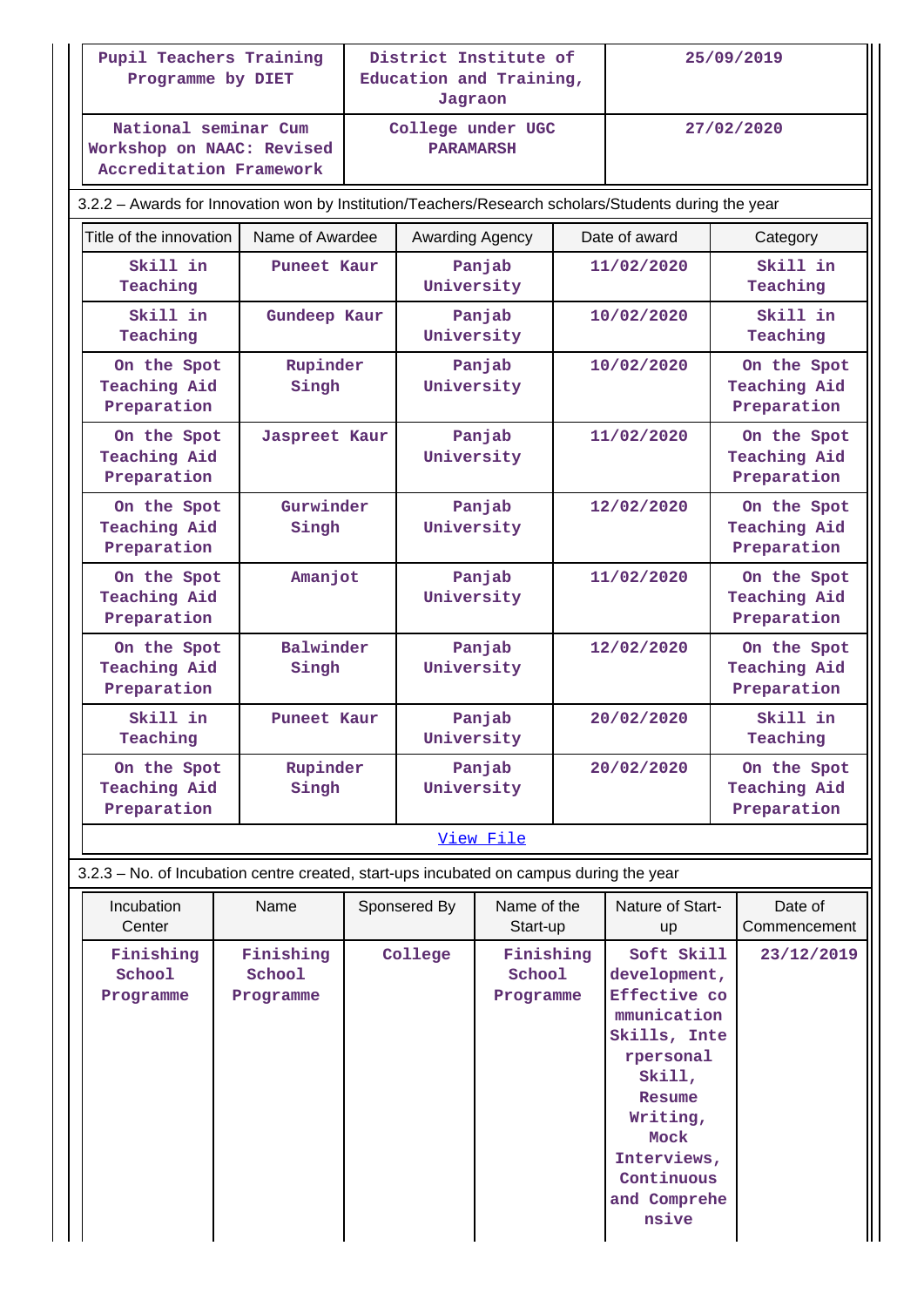|                                                                                                                                                                       |                          |  |                                               |                        |                       |                                      |  | Evaluation                                                                                       |                                                      |
|-----------------------------------------------------------------------------------------------------------------------------------------------------------------------|--------------------------|--|-----------------------------------------------|------------------------|-----------------------|--------------------------------------|--|--------------------------------------------------------------------------------------------------|------------------------------------------------------|
| Basics of<br>Computer                                                                                                                                                 | Computer<br>Skills       |  | College                                       |                        |                       | Basics of<br>Computer                |  | Power<br>Point presen<br>tation, Word<br>andExcel, Ema<br>il, Internet<br>surfing, Blog<br>posts | 14/09/2019                                           |
| Communicat<br>ion                                                                                                                                                     | Communicat<br>ion Skills |  | College                                       |                        |                       | Communicat<br>ion Language<br>Skills |  | Communicat<br>ion Language<br>Skills                                                             | 15/01/2020                                           |
|                                                                                                                                                                       |                          |  |                                               |                        | View File             |                                      |  |                                                                                                  |                                                      |
| 3.3 – Research Publications and Awards                                                                                                                                |                          |  |                                               |                        |                       |                                      |  |                                                                                                  |                                                      |
| 3.3.1 - Incentive to the teachers who receive recognition/awards<br><b>State</b><br>National<br>International                                                         |                          |  |                                               |                        |                       |                                      |  |                                                                                                  |                                                      |
|                                                                                                                                                                       | 00                       |  |                                               | 00                     |                       |                                      |  | 00                                                                                               |                                                      |
| 3.3.2 - Ph. Ds awarded during the year (applicable for PG College, Research Center)                                                                                   |                          |  |                                               |                        |                       |                                      |  |                                                                                                  |                                                      |
|                                                                                                                                                                       | Name of the Department   |  |                                               |                        |                       |                                      |  | Number of PhD's Awarded                                                                          |                                                      |
|                                                                                                                                                                       | <b>NA</b>                |  |                                               | Nill                   |                       |                                      |  |                                                                                                  |                                                      |
| 3.3.3 - Research Publications in the Journals notified on UGC website during the year                                                                                 |                          |  |                                               |                        |                       |                                      |  |                                                                                                  |                                                      |
| <b>Type</b><br>Department                                                                                                                                             |                          |  |                                               |                        |                       | Number of Publication                |  |                                                                                                  | Average Impact Factor (if<br>any)                    |
| International<br>Education                                                                                                                                            |                          |  |                                               |                        |                       | 3                                    |  |                                                                                                  | 6.6                                                  |
| National                                                                                                                                                              |                          |  | Education                                     |                        | 3                     |                                      |  |                                                                                                  | 0 <sup>0</sup>                                       |
|                                                                                                                                                                       |                          |  |                                               |                        | View File             |                                      |  |                                                                                                  |                                                      |
| 3.3.4 – Books and Chapters in edited Volumes / Books published, and papers in National/International Conference<br>Proceedings per Teacher during the year            |                          |  |                                               |                        |                       |                                      |  |                                                                                                  |                                                      |
|                                                                                                                                                                       | Department               |  |                                               |                        | Number of Publication |                                      |  |                                                                                                  |                                                      |
|                                                                                                                                                                       | Education                |  |                                               |                        | 12                    |                                      |  |                                                                                                  |                                                      |
|                                                                                                                                                                       |                          |  |                                               |                        | View File             |                                      |  |                                                                                                  |                                                      |
| 3.3.5 - Bibliometrics of the publications during the last Academic year based on average citation index in Scopus/<br>Web of Science or PubMed/ Indian Citation Index |                          |  |                                               |                        |                       |                                      |  |                                                                                                  |                                                      |
| Title of the<br>Paper                                                                                                                                                 | Name of<br>Author        |  | Title of journal                              | Year of<br>publication |                       | <b>Citation Index</b>                |  | Institutional<br>affiliation as<br>mentioned in<br>the publication                               | Number of<br>citations<br>excluding self<br>citation |
| <b>Effect</b><br>of Coopera<br>tive<br>Learning<br><b>on</b><br>Critical t<br>hinking, so<br>cial<br>competence<br>and achiev<br>ement in                             | Garcha, P.S              |  | <b>Issues</b><br>and Ideas<br>in<br>Education |                        | 2019                  | 3.42                                 |  | Chitkara<br>University                                                                           | $\overline{a}$                                       |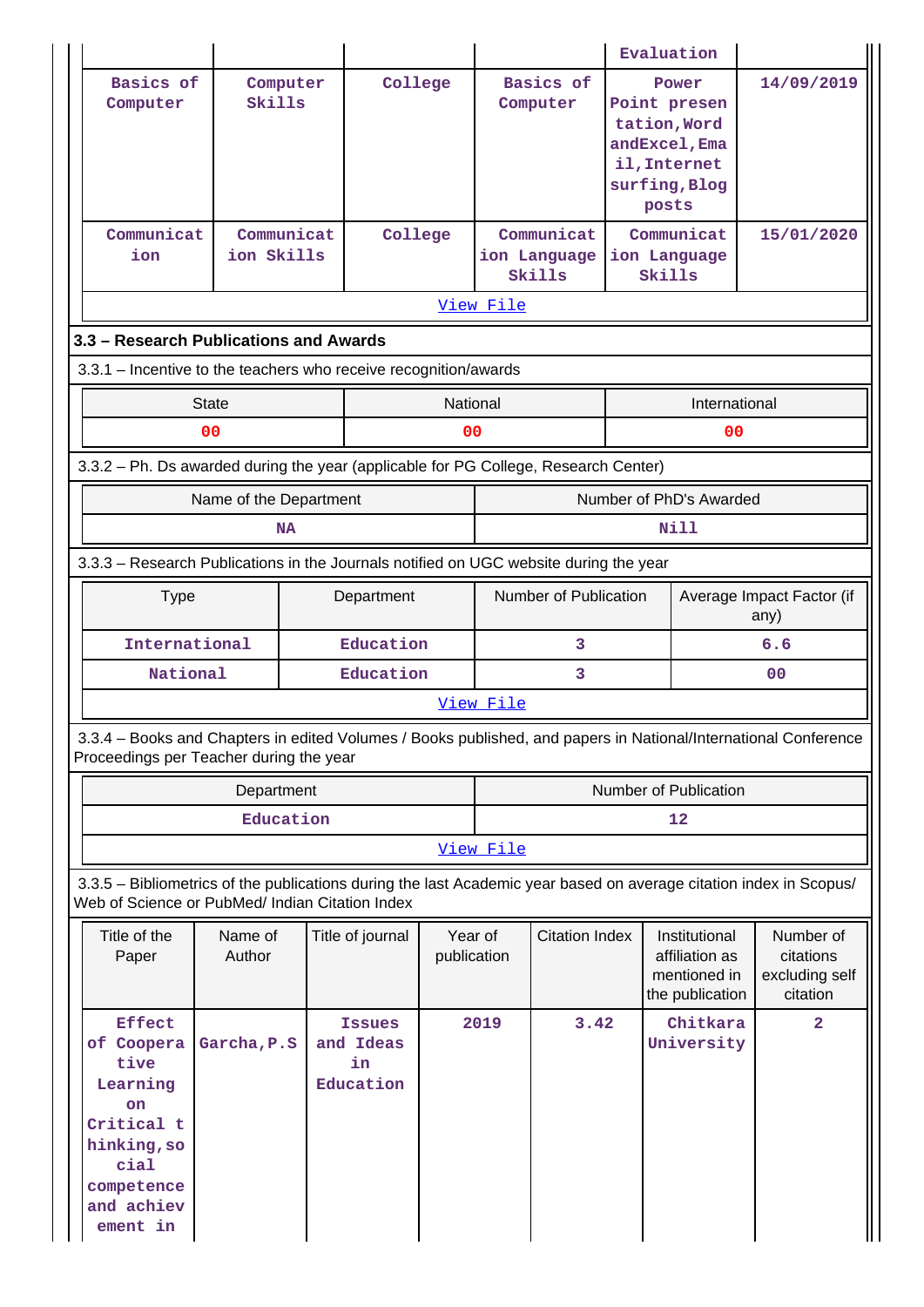| Social<br>Studies.                                                                                                                                                                                                 |                   |           |                                                                      |                   |                        |                                                          |                                                      |    |                                                                    |
|--------------------------------------------------------------------------------------------------------------------------------------------------------------------------------------------------------------------|-------------------|-----------|----------------------------------------------------------------------|-------------------|------------------------|----------------------------------------------------------|------------------------------------------------------|----|--------------------------------------------------------------------|
| Effectiv<br>eness of C<br>ooperative<br>Learning<br><b>on</b><br>Critical<br>thinking D<br>isposition<br>s of<br>Secondary<br>Schools                                                                              | Garcha, PS        |           | <b>Issues</b><br>and Ideas<br>in<br>Education                        |                   | 2020                   | 3.42                                                     | Chandigarh                                           |    | 8                                                                  |
|                                                                                                                                                                                                                    |                   |           |                                                                      | No file uploaded. |                        |                                                          |                                                      |    |                                                                    |
| 3.3.6 - h-Index of the Institutional Publications during the year. (based on Scopus/ Web of science)                                                                                                               |                   |           |                                                                      |                   |                        |                                                          |                                                      |    |                                                                    |
| Title of the<br>Paper                                                                                                                                                                                              | Name of<br>Author |           | Title of journal                                                     |                   | Year of<br>publication | h-index                                                  | Number of<br>citations<br>excluding self<br>citation |    | Institutional<br>affiliation as<br>mentioned in<br>the publication |
| <b>NA</b>                                                                                                                                                                                                          |                   | <b>NA</b> | <b>NA</b>                                                            |                   | 2020                   | <b>Nill</b>                                              | Nill                                                 |    | 0 <sub>0</sub>                                                     |
|                                                                                                                                                                                                                    |                   |           |                                                                      | No file uploaded. |                        |                                                          |                                                      |    |                                                                    |
| 3.3.7 - Faculty participation in Seminars/Conferences and Symposia during the year:                                                                                                                                |                   |           |                                                                      |                   |                        |                                                          |                                                      |    |                                                                    |
| Number of Faculty                                                                                                                                                                                                  |                   |           | International                                                        |                   | National               | <b>State</b>                                             |                                                      |    | Local                                                              |
| Attended/Semi<br>nars/Workshops                                                                                                                                                                                    |                   |           | 47                                                                   |                   | 142                    | 5                                                        |                                                      |    | 1                                                                  |
| Presented<br>papers                                                                                                                                                                                                |                   |           | $\overline{\mathbf{2}}$                                              |                   | 14                     | 1                                                        |                                                      |    | 1                                                                  |
| Resource<br>persons                                                                                                                                                                                                |                   |           | 1                                                                    |                   | 7                      | 5                                                        |                                                      | 40 |                                                                    |
|                                                                                                                                                                                                                    |                   |           |                                                                      |                   | View File              |                                                          |                                                      |    |                                                                    |
| 3.4 - Extension Activities                                                                                                                                                                                         |                   |           |                                                                      |                   |                        |                                                          |                                                      |    |                                                                    |
| 3.4.1 - Number of extension and outreach programmes conducted in collaboration with industry, community and<br>Non- Government Organisations through NSS/NCC/Red cross/Youth Red Cross (YRC) etc., during the year |                   |           |                                                                      |                   |                        |                                                          |                                                      |    |                                                                    |
| Title of the activities                                                                                                                                                                                            |                   |           | Organising unit/agency/<br>collaborating agency                      |                   |                        | Number of teachers<br>participated in such<br>activities |                                                      |    | Number of students<br>participated in such<br>activities           |
| Republic Day<br>Celebration                                                                                                                                                                                        |                   |           | Social Vision<br>Club                                                |                   |                        | 5                                                        |                                                      |    | 85                                                                 |
| <b>Buddy Day</b><br>Programme                                                                                                                                                                                      |                   |           | Red Ribbon Club                                                      |                   |                        | 3                                                        |                                                      |    | 55                                                                 |
| Rashtriya Ekta<br>Diwas                                                                                                                                                                                            |                   |           | Mentor group                                                         |                   |                        | 1                                                        |                                                      |    | 85                                                                 |
| Naitik Sikhya<br><b>Exam</b>                                                                                                                                                                                       |                   |           | Guru Gobind Singh<br><b>Study Circle</b>                             |                   |                        | $\overline{2}$                                           |                                                      |    | 57                                                                 |
| Awareness<br>campaign on the<br>menace of Stubble<br><b>Burning</b>                                                                                                                                                |                   |           | Asst. Director,<br>Youth Services,<br>Ludhiana and the<br>N.S.S Wing |                   |                        | 12                                                       |                                                      |    | 90                                                                 |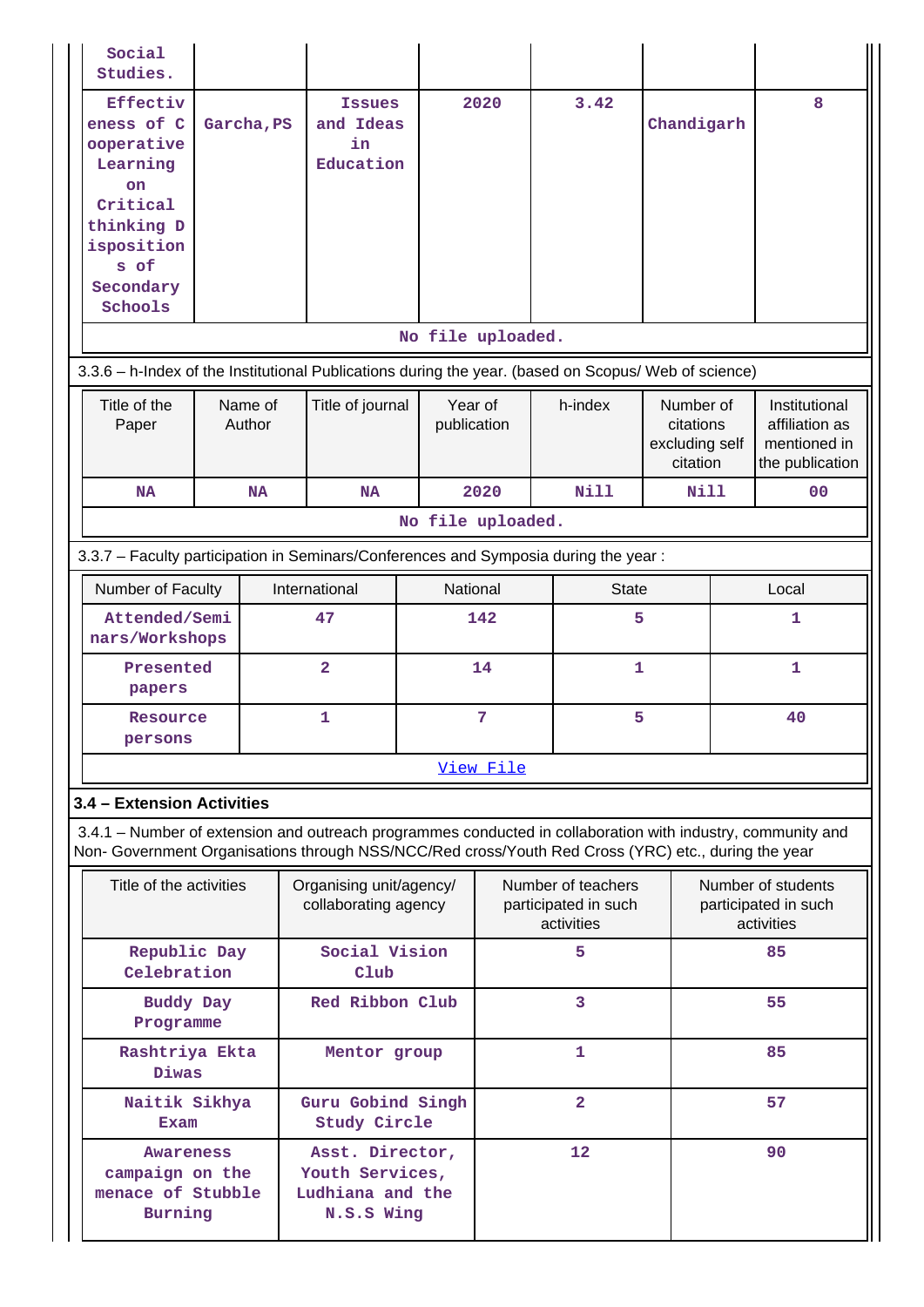| Pupil Teachers<br>Training Programme | District<br>Institute of<br>Education and<br>Training, Jagraon                                                                                               | 10 | 140 |  |  |  |  |
|--------------------------------------|--------------------------------------------------------------------------------------------------------------------------------------------------------------|----|-----|--|--|--|--|
| Teachers' Day<br>Celebration         | Mentor groups                                                                                                                                                | 17 | 98  |  |  |  |  |
| Fit India<br>Movement                | DPI, Punjab                                                                                                                                                  | 17 | 50  |  |  |  |  |
| Independence Day<br>celebrations     | Social Vision<br>$_{\rm Club}$                                                                                                                               | 5  | 86  |  |  |  |  |
| Swachhta Pakhwada                    | Ministry of Youth<br>Affairs and Sports,<br>Dept. of Youth<br>Affairs,<br>Directorate of<br>National Service<br>Scheme, New Delhi<br>Internship<br>incharges | 17 | 198 |  |  |  |  |
| <u>View File</u>                     |                                                                                                                                                              |    |     |  |  |  |  |

 3.4.2 – Awards and recognition received for extension activities from Government and other recognized bodies during the year

| Name of the activity                                                                                                                                                                                           | Award/Recognition                        |                                                                    | <b>Awarding Bodies</b> |                                   | Number of students<br><b>Benefited</b> |                                            |  |  |
|----------------------------------------------------------------------------------------------------------------------------------------------------------------------------------------------------------------|------------------------------------------|--------------------------------------------------------------------|------------------------|-----------------------------------|----------------------------------------|--------------------------------------------|--|--|
| PU Zonal Youth<br>Festival                                                                                                                                                                                     | <b>Awards</b>                            |                                                                    |                        | Panjab University<br>, Chandigarh |                                        | 48                                         |  |  |
| PU InterZonal<br>Youth Festival                                                                                                                                                                                |                                          | <b>Awards</b>                                                      |                        | Panjab University<br>, Chandigarh |                                        | 1                                          |  |  |
| Zonal Skill in<br>Teaching and<br><b>Teaching Aid</b><br>preparation<br>Competitions                                                                                                                           |                                          | <b>Awards</b>                                                      |                        | Panjab University<br>, Chandigarh |                                        | 8                                          |  |  |
| Interzonal Skill<br>in Teaching and<br><b>Teaching Aid</b><br>preparation<br>Competitions                                                                                                                      |                                          | <b>Awards</b>                                                      |                        | Panjab University<br>, Chandigarh |                                        | $\overline{\mathbf{2}}$                    |  |  |
| Intercollege<br>Competitions                                                                                                                                                                                   | <b>Awards</b>                            |                                                                    |                        | Colleges of<br>Punjab             | 7                                      |                                            |  |  |
| Annual Athletic<br><b>Awards</b><br>Championship<br>Evening and<br><b>Education Colleges</b>                                                                                                                   |                                          | Panjab University<br>, Chandigarh                                  |                        | 9                                 |                                        |                                            |  |  |
| View File                                                                                                                                                                                                      |                                          |                                                                    |                        |                                   |                                        |                                            |  |  |
| 3.4.3 - Students participating in extension activities with Government Organisations, Non-Government<br>Organisations and programmes such as Swachh Bharat, Aids Awareness, Gender Issue, etc. during the year |                                          |                                                                    |                        |                                   |                                        |                                            |  |  |
| Name of the scheme                                                                                                                                                                                             | Organising unit/Agen<br>cy/collaborating | Number of teachers<br>Name of the activity<br>participated in such |                        |                                   |                                        | Number of students<br>participated in such |  |  |

activites

activites

agency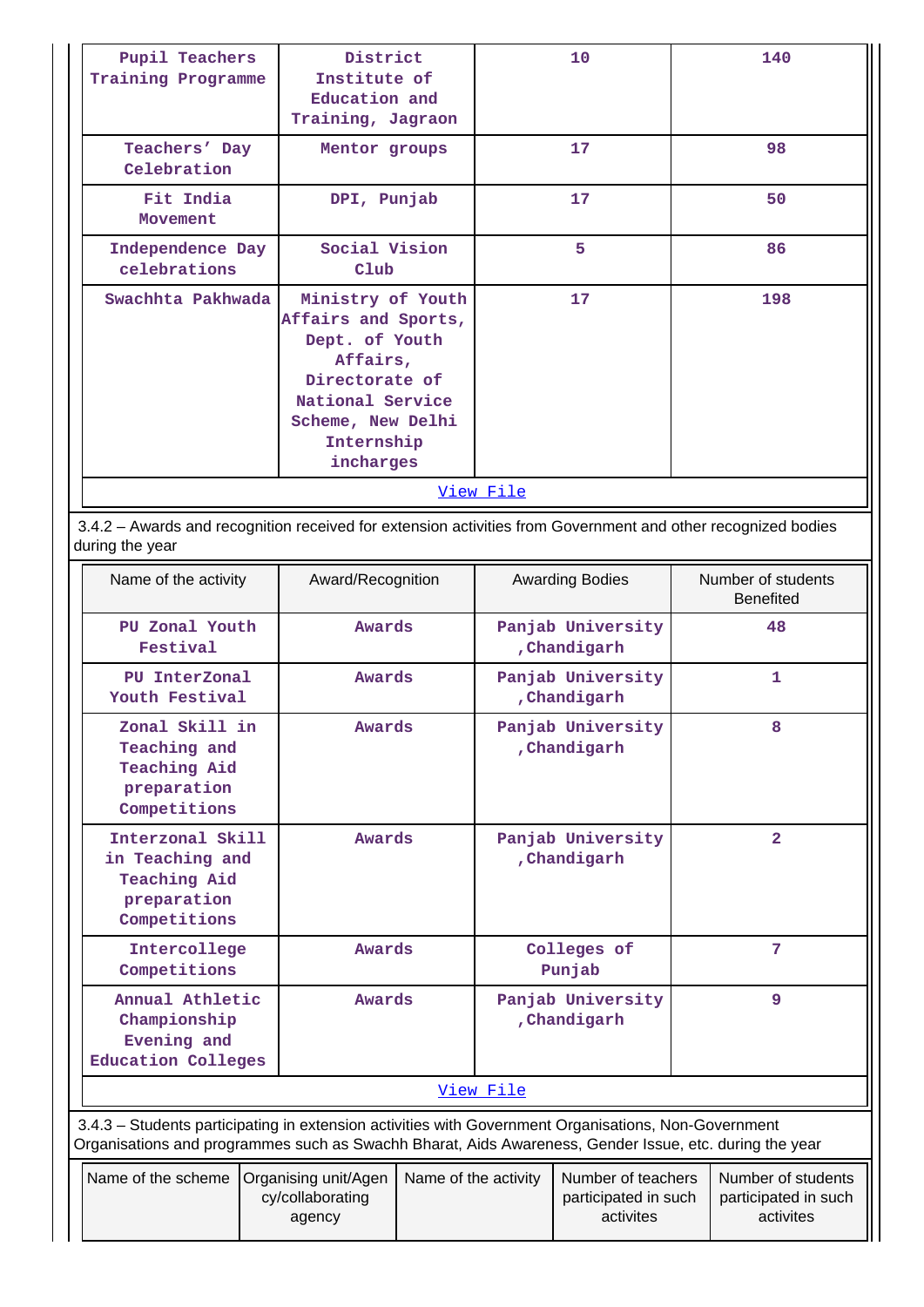| Fit India<br>Movement                            | DPI, Punjab                                                                             | live telecast<br>of the<br>programme on<br>Doordarshan,.<br>Students and<br>faculty took<br>oath to make<br>well-meaning<br>efforts for the<br>health and well-<br>being of every<br>person around<br>them and<br>achieve<br>physical<br>fitness, mental<br>strength and<br>emotional<br>equanimity.   | 17             | 50  |
|--------------------------------------------------|-----------------------------------------------------------------------------------------|--------------------------------------------------------------------------------------------------------------------------------------------------------------------------------------------------------------------------------------------------------------------------------------------------------|----------------|-----|
| Drug<br><b>Addiction Among</b><br>the Youth      | Red Ribbon<br>Club of GHG<br><b>KHalsa College</b><br>of Education                      | Awareness<br>lecture, slogan<br>writing and<br>poster making<br>competition                                                                                                                                                                                                                            | $\overline{3}$ | 55  |
| <b>Buddy Day</b><br>Programme                    | DPI Colleges,<br>Punjab                                                                 | essay<br>writing, slogan<br>writing and<br>Poster making<br>competitions on<br>the theme "Say<br>no to Drugs                                                                                                                                                                                           | 3              | 55  |
| Rashtriya<br>Ekta Diwas                          | Govt. of<br>India                                                                       | Special<br>morning<br>assembly                                                                                                                                                                                                                                                                         | 1              | 85  |
| <b>Awareness</b><br>menace of<br>Stubble Burning | Asst.<br>campaign on the Director, Youth<br>Services,<br>Ludhiana and<br>the N.S.S Wing | banners and<br>slogans were<br>raised by the<br>students as<br>well as the<br>faculty members<br>for creating<br>awareness on<br>the issue of<br>stubble<br>burning.<br>Meeting with<br>village people<br>and the farmers<br>were also held<br>to make them<br>aware about the<br>harmful effects<br>O | 12             | 90  |
| Swachhta<br>Pakhwada                             | Ministry of<br>Youth Affairs<br>and Sports,                                             | cleanliness<br>drives, Poster<br>making                                                                                                                                                                                                                                                                | 17             | 198 |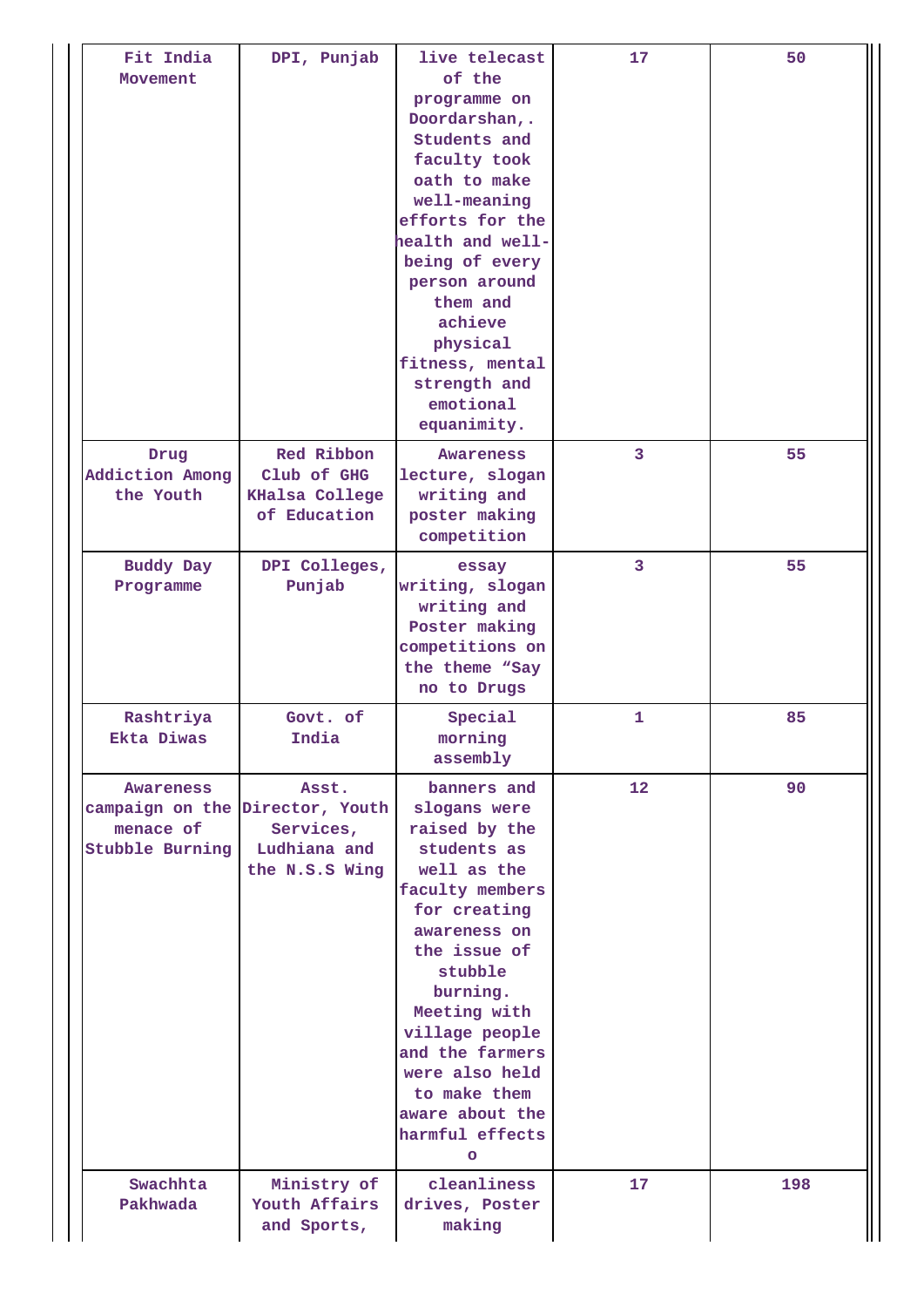|                                              |                                                                                                             |  | Dept. of Youth<br>Affairs,<br>Directorate of<br>National<br>Service Scheme,<br>New Delhi.         |                      | competitions,<br>drives,<br>cleanliness,<br>of hygiene<br>the schools<br>hands etc. | Tree plantation<br>extension<br>lectures on the<br>importance of<br>demonstration<br>activities to<br>small kids in<br>like washing |                        |             |                         |                                                                                                                       |
|----------------------------------------------|-------------------------------------------------------------------------------------------------------------|--|---------------------------------------------------------------------------------------------------|----------------------|-------------------------------------------------------------------------------------|-------------------------------------------------------------------------------------------------------------------------------------|------------------------|-------------|-------------------------|-----------------------------------------------------------------------------------------------------------------------|
|                                              | 3.5 - Collaborations                                                                                        |  |                                                                                                   |                      |                                                                                     | View File                                                                                                                           |                        |             |                         |                                                                                                                       |
|                                              | 3.5.1 – Number of Collaborative activities for research, faculty exchange, student exchange during the year |  |                                                                                                   |                      |                                                                                     |                                                                                                                                     |                        |             |                         |                                                                                                                       |
|                                              | Nature of activity                                                                                          |  |                                                                                                   | Participant          |                                                                                     | Source of financial support                                                                                                         |                        |             |                         | Duration                                                                                                              |
|                                              | Guru Nanak Dev<br>Birth anniversary<br>celebration and<br>Seminar with BTTC<br>Mumbai                       |  |                                                                                                   | 04                   |                                                                                     | College funds                                                                                                                       |                        |             |                         | 3                                                                                                                     |
|                                              | Seminar on Life<br>Skills with BTTC<br>, Mumbai                                                             |  |                                                                                                   | 04                   |                                                                                     | College funds                                                                                                                       |                        |             | 1                       |                                                                                                                       |
|                                              | Workshop on NAAC<br>-RAF at Arya<br>college, Ludhiana                                                       |  |                                                                                                   | 8                    |                                                                                     | UGC Paramarsh<br>grant                                                                                                              |                        |             |                         | 6                                                                                                                     |
|                                              | Workshop on NAAC<br>-RAF at Cordia<br>college, Sanghol                                                      |  |                                                                                                   | 8                    |                                                                                     | UGC Paramarsh<br>grant                                                                                                              |                        |             |                         | $\overline{a}$                                                                                                        |
|                                              | Workshop on NAAC<br>-RAF at GGS<br>College, Kamalpura                                                       |  |                                                                                                   | 8                    |                                                                                     | UGC Paramarsh<br>grant                                                                                                              |                        |             | $\overline{2}$          |                                                                                                                       |
|                                              | Workshop on NAAC<br>-RAF at Shanti Tara<br>College, Ahmedgarh                                               |  |                                                                                                   | 8                    |                                                                                     |                                                                                                                                     | UGC Paramarsh<br>grant |             |                         | $\overline{2}$                                                                                                        |
|                                              | Workshop on NAAC<br>-RAF at SBBS<br>College, Sukhanand                                                      |  |                                                                                                   | 8                    |                                                                                     |                                                                                                                                     | UGC Paramarsh<br>grant |             | $\overline{\mathbf{2}}$ |                                                                                                                       |
|                                              |                                                                                                             |  |                                                                                                   |                      |                                                                                     | No file uploaded.                                                                                                                   |                        |             |                         |                                                                                                                       |
|                                              | facilities etc. during the year                                                                             |  |                                                                                                   |                      |                                                                                     |                                                                                                                                     |                        |             |                         | 3.5.2 - Linkages with institutions/industries for internship, on-the- job training, project work, sharing of research |
| Nature of linkage<br>Title of the<br>linkage |                                                                                                             |  | Name of the<br>partnering<br>institution/<br>industry<br>/research lab<br>with contact<br>details | <b>Duration From</b> |                                                                                     | <b>Duration To</b>                                                                                                                  |                        | Participant |                         |                                                                                                                       |

a l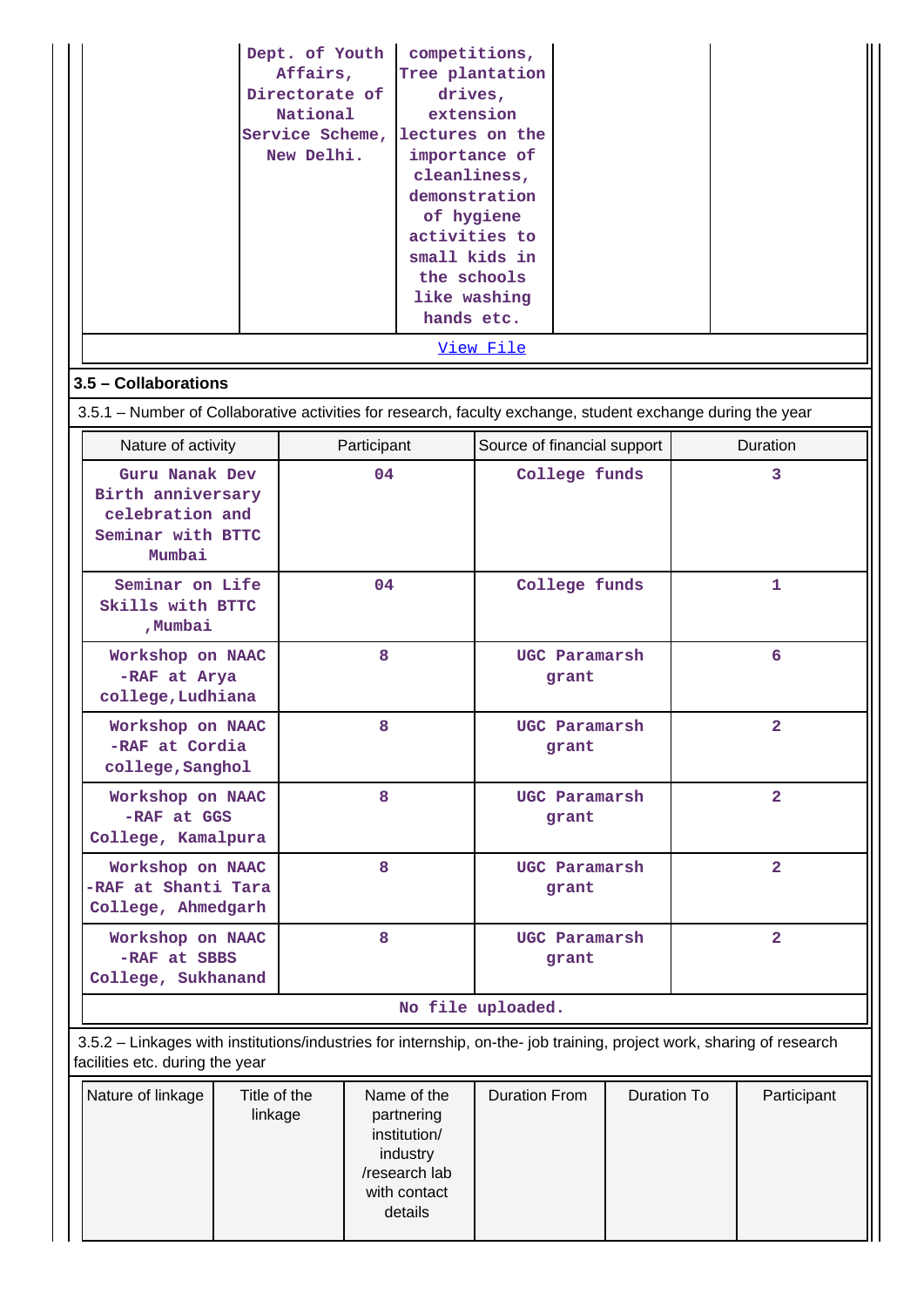| Internship               | Teaching<br>Practice   | 42 <sup>°</sup><br>Secondary<br>Sr.Sec<br>Schools of<br>Punjab. | 24/07/2019 | 23/11/2019 | 93                |  |  |  |  |
|--------------------------|------------------------|-----------------------------------------------------------------|------------|------------|-------------------|--|--|--|--|
| Field base<br>experience | Internship<br>practice | 5Secondary<br>Sr.Sec<br>Schools of<br>neighbouring<br>areas     | 14/10/2019 | 26/10/2019 | $12 \overline{ }$ |  |  |  |  |
| No file uploaded.        |                        |                                                                 |            |            |                   |  |  |  |  |

 3.5.3 – MoUs signed with institutions of national, international importance, other universities, industries, corporate houses etc. during the year

| Organisation                                                         | Date of MoU signed | Purpose/Activities                         | Number of<br>students/teachers<br>participated under MoUs |
|----------------------------------------------------------------------|--------------------|--------------------------------------------|-----------------------------------------------------------|
| Arya<br>College, Ludhiana                                            | 13/08/2019         | <b>NAAC</b><br>Accreditation<br>Mentorship | 15                                                        |
| Sant Baba Bhag<br>Singh Memorial<br>Girls College,<br>Sukhanand Moga | 16/08/2019         | <b>NAAC</b><br>Accreditation<br>Mentorship | 20                                                        |
| Guru Gobind Singh<br>Khalsa College for<br>Women, Kamalpura          | 17/08/2019         | <b>NAAC</b><br>Accreditation<br>Mentorship | 16                                                        |
| Cordia Group of<br>Colleges, Sanghol                                 | 19/08/2019         | <b>NAAC</b><br>Accreditation<br>Mentorship | 20                                                        |
| Shanti Tara Girls<br>College, Ahmedgarh,<br>Sangrur                  | 20/08/2019         | <b>NAAC</b><br>Accreditation<br>Mentorship | 8                                                         |
| Shree Atam<br>Vallabh Jain<br>College, Ludhiana                      | 05/08/2020         | <b>NAAC</b><br>Accreditation<br>Mentorship | 15                                                        |
|                                                                      |                    | No file uploaded.                          |                                                           |

# **CRITERION IV – INFRASTRUCTURE AND LEARNING RESOURCES**

### **4.1 – Physical Facilities**

4.1.1 – Budget allocation, excluding salary for infrastructure augmentation during the year

| Budget allocated for infrastructure augmentation | Budget utilized for infrastructure development |
|--------------------------------------------------|------------------------------------------------|
| 425000                                           | 405877                                         |

4.1.2 – Details of augmentation in infrastructure facilities during the year

| <b>Facilities</b> | Existing or Newly Added |  |  |  |
|-------------------|-------------------------|--|--|--|
| Campus Area       | Existing                |  |  |  |
| Class rooms       | Existing                |  |  |  |
| Laboratories      | Existing                |  |  |  |
| Seminar Halls     | Existing                |  |  |  |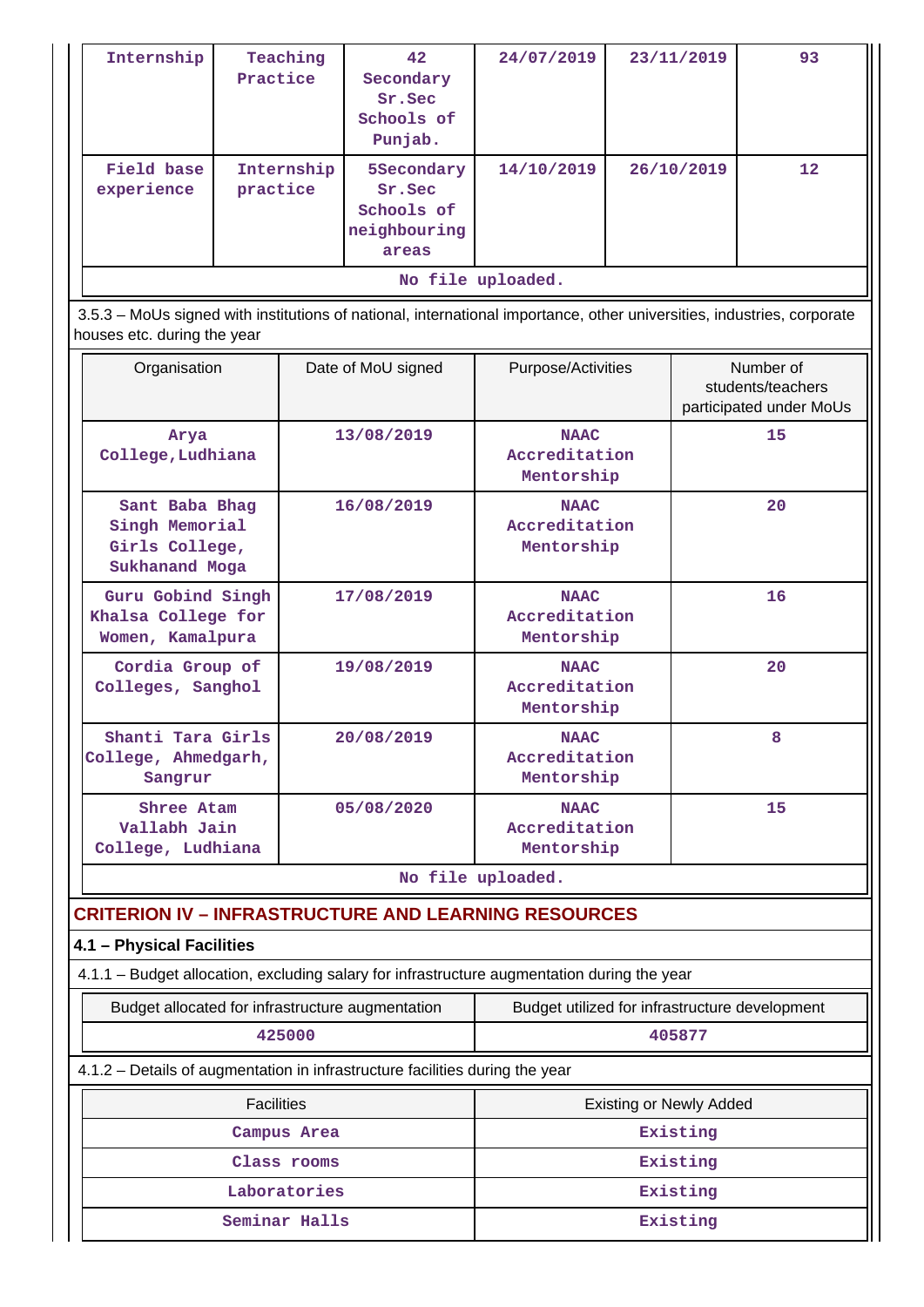|                                                                                                           |                |          | Classrooms with LCD facilities                                                                          | Existing          |                |             |                |  |                    |  |
|-----------------------------------------------------------------------------------------------------------|----------------|----------|---------------------------------------------------------------------------------------------------------|-------------------|----------------|-------------|----------------|--|--------------------|--|
|                                                                                                           |                |          | Seminar halls with ICT facilities                                                                       | Existing          |                |             |                |  |                    |  |
|                                                                                                           | Video Centre   |          |                                                                                                         |                   |                | Newly Added |                |  |                    |  |
|                                                                                                           |                |          | Classrooms with Wi-Fi OR LAN                                                                            |                   |                |             | Existing       |  |                    |  |
|                                                                                                           |                |          |                                                                                                         | No file uploaded. |                |             |                |  |                    |  |
| 4.2 - Library as a Learning Resource                                                                      |                |          |                                                                                                         |                   |                |             |                |  |                    |  |
| 4.2.1 - Library is automated {Integrated Library Management System (ILMS)}                                |                |          |                                                                                                         |                   |                |             |                |  |                    |  |
| Name of the ILMS<br>software                                                                              |                |          | Nature of automation (fully<br>or patially)                                                             |                   |                | Version     |                |  | Year of automation |  |
| Libman                                                                                                    |                |          | Fully                                                                                                   |                   |                | 2019        |                |  | 2019               |  |
| 4.2.2 - Library Services                                                                                  |                |          |                                                                                                         |                   |                |             |                |  |                    |  |
| Library<br>Service Type                                                                                   |                | Existing |                                                                                                         |                   | Newly Added    |             | Total          |  |                    |  |
| Text<br><b>Books</b>                                                                                      | 26434          |          | 5670309                                                                                                 | 134               |                | 41229       | 26568          |  | 5711538            |  |
| Reference<br><b>Books</b>                                                                                 | 968            |          | 94800                                                                                                   |                   | N111           | Nill        | 968            |  | 94800              |  |
| e-Books                                                                                                   | 65             |          | 21046                                                                                                   |                   | Nill           | Nill        | 65             |  | 21046              |  |
| Journals                                                                                                  | 28             |          | 13880                                                                                                   |                   | N111           | Nill        | 28             |  | 13880              |  |
| $e-$<br>Journals                                                                                          | $\overline{2}$ |          | 4700                                                                                                    |                   | <b>Nill</b>    | Nill        | $\overline{2}$ |  | 4700               |  |
| Digital<br>$\mathbf{1}$<br>Database                                                                       |                |          | 5900                                                                                                    |                   | $\overline{3}$ | 10000       | 4              |  | 15900              |  |
| Others(s<br>pecify)                                                                                       | <b>Nill</b>    |          | <b>Nill</b>                                                                                             |                   | $\mathbf{1}$   | 5400        | 1              |  | 5400               |  |
|                                                                                                           |                |          |                                                                                                         | No file uploaded. |                |             |                |  |                    |  |
|                                                                                                           |                |          | 4.2.3 - E-content developed by teachers such as: e-PG- Pathshala, CEC (under e-PG- Pathshala CEC (Under |                   |                |             |                |  |                    |  |
| Craditate) CIMAVAM athor MOOCe platform NDTEL (NIMEIOT/anicather Coverage out initiatives 8 institutional |                |          |                                                                                                         |                   |                |             |                |  |                    |  |

Graduate) SWAYAM other MOOCs platform NPTEL/NMEICT/any other Government initiatives & institutional (Learning Management System (LMS) etc

| Name of the Teacher       | Name of the Module                                                  | Platform on which module<br>is developed |            |
|---------------------------|---------------------------------------------------------------------|------------------------------------------|------------|
| Dr Jasleen Kaur           | Rubrics                                                             | Youtube                                  | 21/03/2020 |
| Dr Mini Sharma            | Myths<br>Misconceptions<br>about Corona                             | Youtube                                  | 21/03/2020 |
| Mr Gurmeet Singh          | National<br>Development<br>Education                                | Youtube                                  | 10/04/2020 |
| Dr Pargat Singh<br>Garcha | Cooperative<br>Learning Pedagogy                                    | <b>MOOC</b>                              | 22/05/2020 |
| Dr Rachhpal Singh         | Recorded lessons<br>on Pedagogy of<br>Maths, Research<br>Statistics | Youtube                                  | 20/03/2020 |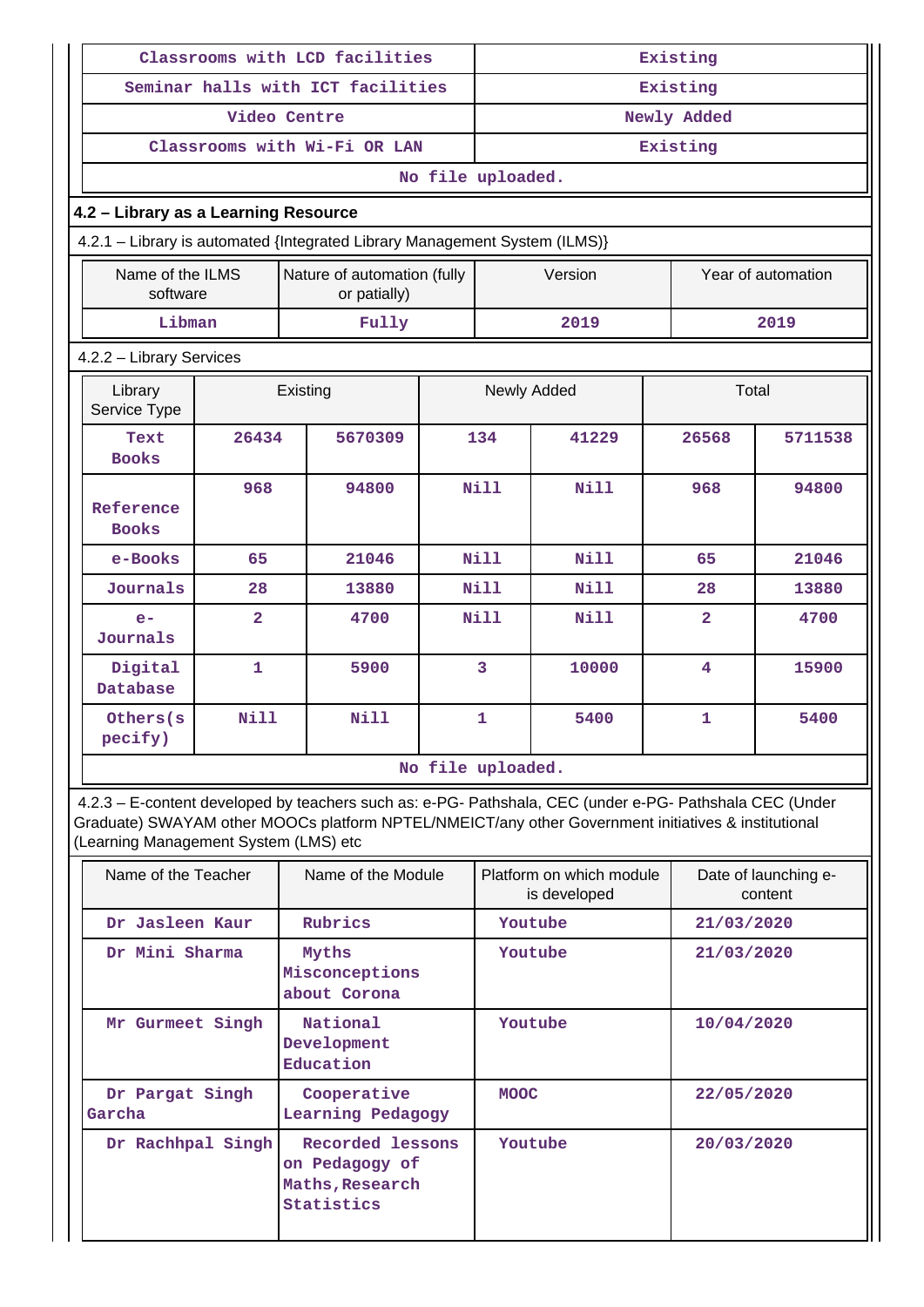| Dr Manu Chadha                                                                                                                                                                                                                                                           |                                                                                                                                                                                                                                                                                                                                                                                                                                                                                                                                                                   |                                                                         |  | Causes and<br>Symptoms of Covid                                                                       |                |               | Youtube                                   |                    |                                                                                                                      | 19/03/2020 |  |
|--------------------------------------------------------------------------------------------------------------------------------------------------------------------------------------------------------------------------------------------------------------------------|-------------------------------------------------------------------------------------------------------------------------------------------------------------------------------------------------------------------------------------------------------------------------------------------------------------------------------------------------------------------------------------------------------------------------------------------------------------------------------------------------------------------------------------------------------------------|-------------------------------------------------------------------------|--|-------------------------------------------------------------------------------------------------------|----------------|---------------|-------------------------------------------|--------------------|----------------------------------------------------------------------------------------------------------------------|------------|--|
| Dr Guneet Toor                                                                                                                                                                                                                                                           |                                                                                                                                                                                                                                                                                                                                                                                                                                                                                                                                                                   |                                                                         |  | Novel corona<br>virus                                                                                 |                |               | Youtube                                   |                    |                                                                                                                      | 20/03/2020 |  |
|                                                                                                                                                                                                                                                                          | Dr Jagjit Singh                                                                                                                                                                                                                                                                                                                                                                                                                                                                                                                                                   |                                                                         |  | Lessons on<br>Pedagogy of Punjabi                                                                     |                | Youtube       |                                           |                    | 26/03/2020                                                                                                           |            |  |
| Dr Ramandeep Kaur                                                                                                                                                                                                                                                        |                                                                                                                                                                                                                                                                                                                                                                                                                                                                                                                                                                   | Lessons on<br>Pedadogy of Maths<br>and Assessment of<br>LearningYoutube |  |                                                                                                       | Youtube        |               |                                           | 26/03/2020         |                                                                                                                      |            |  |
|                                                                                                                                                                                                                                                                          | View File                                                                                                                                                                                                                                                                                                                                                                                                                                                                                                                                                         |                                                                         |  |                                                                                                       |                |               |                                           |                    |                                                                                                                      |            |  |
| 4.3 - IT Infrastructure                                                                                                                                                                                                                                                  |                                                                                                                                                                                                                                                                                                                                                                                                                                                                                                                                                                   |                                                                         |  |                                                                                                       |                |               |                                           |                    |                                                                                                                      |            |  |
| 4.3.1 - Technology Upgradation (overall)                                                                                                                                                                                                                                 |                                                                                                                                                                                                                                                                                                                                                                                                                                                                                                                                                                   |                                                                         |  |                                                                                                       |                |               |                                           |                    |                                                                                                                      |            |  |
| <b>Total Co</b><br>Computer<br>Office<br>Available<br><b>Type</b><br>Internet<br>Computer<br>Departme<br>Browsing<br>Centers<br><b>Bandwidt</b><br>Lab<br>mputers<br>centers<br>nts<br>h (MBPS/<br>GBPS)                                                                 |                                                                                                                                                                                                                                                                                                                                                                                                                                                                                                                                                                   |                                                                         |  |                                                                                                       |                |               |                                           | <b>Others</b>      |                                                                                                                      |            |  |
| Existin<br>g                                                                                                                                                                                                                                                             | 53                                                                                                                                                                                                                                                                                                                                                                                                                                                                                                                                                                | 1                                                                       |  | 1                                                                                                     | $\overline{2}$ | 1             | 1                                         | 1                  | 10                                                                                                                   | 0          |  |
| Added                                                                                                                                                                                                                                                                    | $\mathbf{O}$                                                                                                                                                                                                                                                                                                                                                                                                                                                                                                                                                      | $\mathbf{0}$                                                            |  | $\Omega$                                                                                              | $\mathbf{0}$   | $\Omega$      | $\Omega$                                  | $\mathbf{0}$       | $\Omega$                                                                                                             | $\Omega$   |  |
| Total                                                                                                                                                                                                                                                                    | 53                                                                                                                                                                                                                                                                                                                                                                                                                                                                                                                                                                | 1                                                                       |  | 1                                                                                                     | $\overline{a}$ | 1             | 1                                         | 1                  | 10                                                                                                                   | 0          |  |
| 4.3.2 – Bandwidth available of internet connection in the Institution (Leased line)                                                                                                                                                                                      |                                                                                                                                                                                                                                                                                                                                                                                                                                                                                                                                                                   |                                                                         |  |                                                                                                       |                |               |                                           |                    |                                                                                                                      |            |  |
|                                                                                                                                                                                                                                                                          |                                                                                                                                                                                                                                                                                                                                                                                                                                                                                                                                                                   |                                                                         |  |                                                                                                       |                | 10 MBPS/ GBPS |                                           |                    |                                                                                                                      |            |  |
| 4.3.3 - Facility for e-content                                                                                                                                                                                                                                           |                                                                                                                                                                                                                                                                                                                                                                                                                                                                                                                                                                   |                                                                         |  |                                                                                                       |                |               |                                           |                    |                                                                                                                      |            |  |
|                                                                                                                                                                                                                                                                          |                                                                                                                                                                                                                                                                                                                                                                                                                                                                                                                                                                   |                                                                         |  | Name of the e-content development facility                                                            |                |               |                                           | recording facility | Provide the link of the videos and media centre and                                                                  |            |  |
|                                                                                                                                                                                                                                                                          |                                                                                                                                                                                                                                                                                                                                                                                                                                                                                                                                                                   | classroom                                                               |  | Youtube videos of lessons of BEd MEd<br>on college channel, Video<br>Camer, Projector, separate Smart |                |               |                                           | 11JZtNZv0QhM-YLyw  | https://www.youtube.com/channel/UC7q4qi                                                                              |            |  |
| 4.4 - Maintenance of Campus Infrastructure                                                                                                                                                                                                                               |                                                                                                                                                                                                                                                                                                                                                                                                                                                                                                                                                                   |                                                                         |  |                                                                                                       |                |               |                                           |                    |                                                                                                                      |            |  |
| component, during the year                                                                                                                                                                                                                                               |                                                                                                                                                                                                                                                                                                                                                                                                                                                                                                                                                                   |                                                                         |  |                                                                                                       |                |               |                                           |                    | 4.4.1 – Expenditure incurred on maintenance of physical facilities and academic support facilities, excluding salary |            |  |
|                                                                                                                                                                                                                                                                          | Assigned Budget on<br>academic facilities                                                                                                                                                                                                                                                                                                                                                                                                                                                                                                                         |                                                                         |  | Expenditure incurred on<br>maintenance of academic<br>facilities                                      |                |               | Assigned budget on<br>physical facilities |                    | Expenditure incurredon<br>maintenance of physical<br>facilites                                                       |            |  |
|                                                                                                                                                                                                                                                                          | 325000                                                                                                                                                                                                                                                                                                                                                                                                                                                                                                                                                            |                                                                         |  | 187180                                                                                                |                |               | 3140445                                   |                    | 2579313                                                                                                              |            |  |
| 4.4.2 – Procedures and policies for maintaining and utilizing physical, academic and support facilities - laboratory,<br>library, sports complex, computers, classrooms etc. (maximum 500 words) (information to be available in<br>institutional Website, provide link) |                                                                                                                                                                                                                                                                                                                                                                                                                                                                                                                                                                   |                                                                         |  |                                                                                                       |                |               |                                           |                    |                                                                                                                      |            |  |
|                                                                                                                                                                                                                                                                          | The facilities and infrastructure is planned as per the norms and<br>requirements of NCTE and Panjab University, Chandigarh. . The management has a<br>separate department to maintain the infrastructure of all the institutions<br>under its administration. . There is a supervisor appointed to look after the<br>development and maintenance work. . The building is white washed / painted<br>every alternative year. . There is a workshop to handle the dilapidated work.<br>The institute has a contract mechanism under which electric work, wood work, |                                                                         |  |                                                                                                       |                |               |                                           |                    |                                                                                                                      |            |  |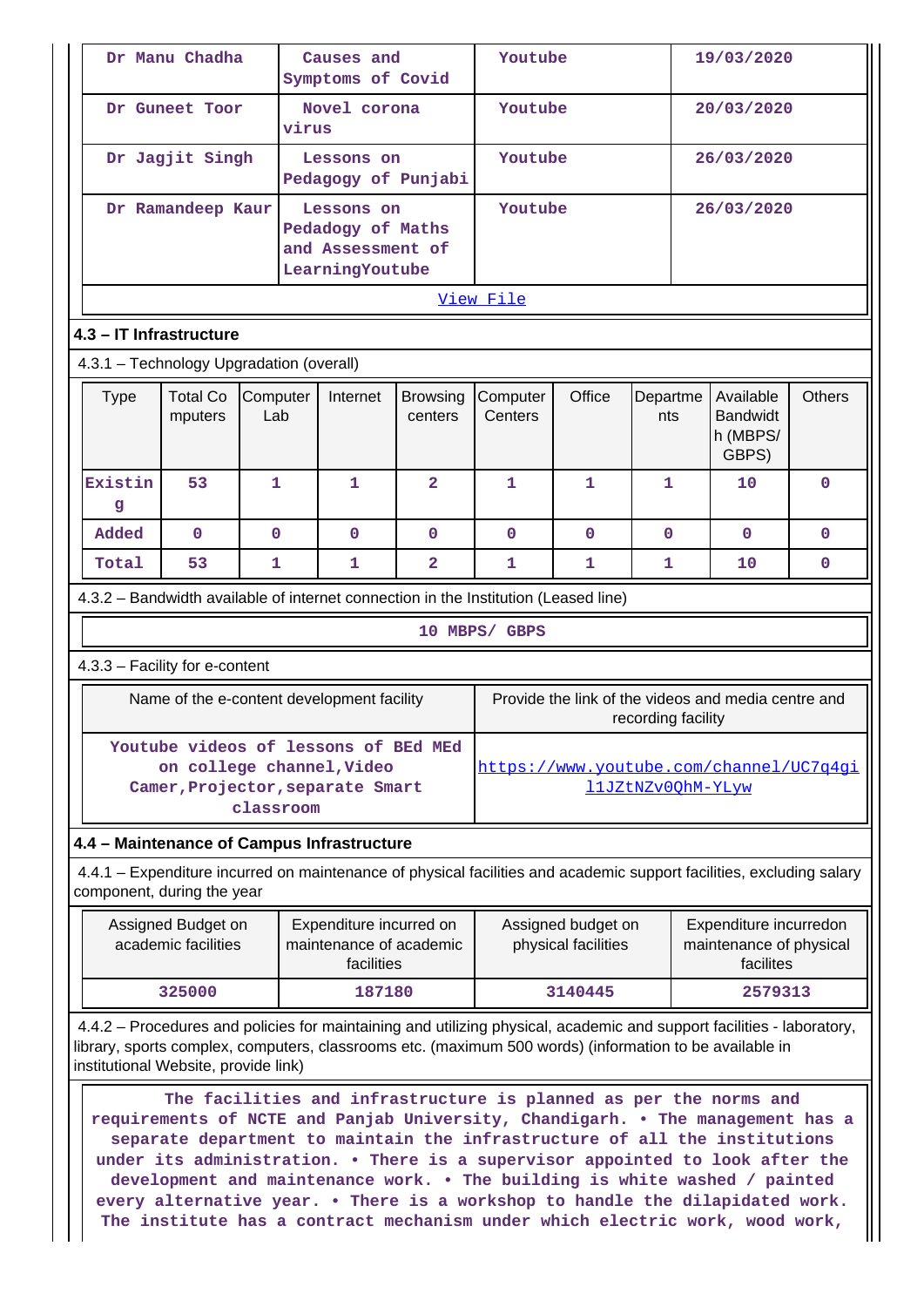**sanitary work etc. are accomplished. • The college building is fully insured against any kind accidental damages. The hardware and software purchased from the market are maintained under the Maintenance Contract Agreement (AMC) i.e. Intercom, Photostat, Fax, Computers, Water Coolers etc. are covered under the maintenance agreements. • The institution regularly spends a portion of its budget for the proper upkeep and maintenance of its infrastructure. Termite treatment is carried out from time to time. Library : Library has modern facilities including internet connectivity and a media room. Purchase of new books is done in the beginning of each academic year also as when the need arises, by procuring the list of books from each department. This is followed by giving purchase order, delivery, giving accession no., labelling, indexation arranging according to the subjects in bookracks. Books are given special accession nos. Lending library allows the students to keep the book for a year. Library timings are from 9 am to 4 pm on all working dys. At the end of the academic year, stock verification is done. Maintenance of damaged books is done by the binding section. Sports : Each academic year seeks fresh enrolment of students for indoor/outdoor tournaments. Practices for indoor/outdoor tournaments are held in the mornings/evenings respectively. Students receive their sports allowances as per rules. Sports equipment purchase is done as per the requirements. All the details of team's financial aspects are recorded. ICT related services: For ICT maintenance a technical personnel is appointed on campus and to manage ICT a system administrator is appointed. A periodic check of all the devices and maintenance of software is carried out as and when the need arises. If the system requires any repairs, a maintenance slip is filled and given to the office. The technical personnel do the needful. Other facilities Periodical servicing of facilities like Water filters, A.C.s, Fire extinguishers, LCDs, etc. are done as per the academic calendar. All classrooms washroom upkeep is regularly carried out by special supporting staff, the supervision of which is done by the committee in charge. Regular building maintenance is carried out at periodic intervals. Classrooms are wide and spacious, well-lit and ventilated. The classrooms are dusted and swept regularly after the completion of all the lectures at the end of the day by the cleaning staff. Repairs and maintenance of the furniture as well as electrical appliances is been done as and when the need arises.**

<http://www.ghgcollegesadhar.org/index/2/>

# **CRITERION V – STUDENT SUPPORT AND PROGRESSION**

### **5.1 – Student Support**

5.1.1 – Scholarships and Financial Support

|                                         | Name/Title of the scheme                                      | Number of students | Amount in Rupees |  |  |  |  |
|-----------------------------------------|---------------------------------------------------------------|--------------------|------------------|--|--|--|--|
| Financial Support<br>from institution   | Student Aid Fund                                              | 16                 | 50574            |  |  |  |  |
| Financial Support<br>from Other Sources |                                                               |                    |                  |  |  |  |  |
| a) National                             | Post Matric<br>Scholarship, Merit<br>Cum Means<br>Scholarship | 30                 | 562925           |  |  |  |  |
| b) International                        | Nishkam Sikh<br>Welfare Council                               | 11                 | 316000           |  |  |  |  |
| View File                               |                                                               |                    |                  |  |  |  |  |

 5.1.2 – Number of capability enhancement and development schemes such as Soft skill development, Remedial coaching, Language lab, Bridge courses, Yoga, Meditation, Personal Counselling and Mentoring etc.,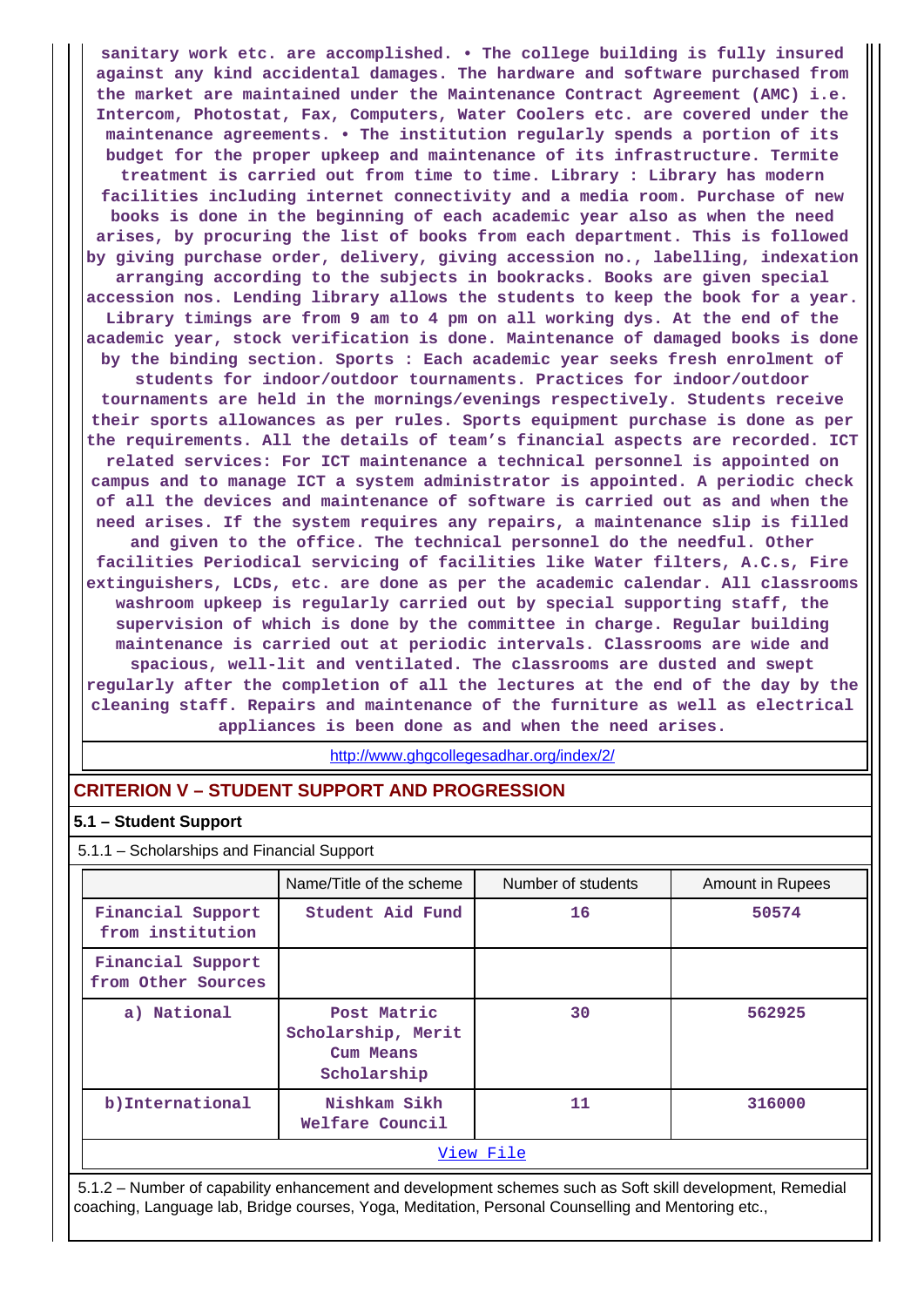| Name of the capability<br>enhancement scheme |                                                                                                                                          | Date of implemetation<br>Number of students<br>enrolled |     |  |                                   | Agencies involved                                |  |  |  |
|----------------------------------------------|------------------------------------------------------------------------------------------------------------------------------------------|---------------------------------------------------------|-----|--|-----------------------------------|--------------------------------------------------|--|--|--|
| Resume writing<br>and Interview<br>Skills    |                                                                                                                                          | 10/03/2020                                              | 105 |  |                                   | Principals of<br>Schools of<br>Neighboring Areas |  |  |  |
| Communication and<br>Language Skills         |                                                                                                                                          | 15/01/2020                                              | 93  |  |                                   | Language Teachers<br>and Mentors                 |  |  |  |
| Yoga and Games                               |                                                                                                                                          | 23/09/2019                                              | 190 |  |                                   | Physical<br>Education<br>Instructor              |  |  |  |
| Mentoring                                    |                                                                                                                                          | 25/07/2019                                              | 190 |  | Institution and<br>Mentor faculty |                                                  |  |  |  |
| Finishing School<br>Program                  |                                                                                                                                          | 23/12/2019                                              | 55  |  |                                   | Mentors and<br>Community Mentors                 |  |  |  |
| Resume Writing                               |                                                                                                                                          | 03/02/2020                                              | 12  |  |                                   | Career<br>counselling<br>incharge                |  |  |  |
| Personal<br>Counselling                      |                                                                                                                                          | 22/10/2019                                              | 15  |  |                                   | Mentors                                          |  |  |  |
|                                              | No file uploaded.                                                                                                                        |                                                         |     |  |                                   |                                                  |  |  |  |
|                                              | 5.1.3 – Students benefited by guidance for competitive examinations and career counselling offered by the<br>institution during the year |                                                         |     |  |                                   |                                                  |  |  |  |
| Year                                         | Name of the<br>Number of<br>Number of<br>Number of                                                                                       |                                                         |     |  |                                   | Number of                                        |  |  |  |

| <b>Year</b> | Name or the<br>scheme                                | Number of<br>benefited<br>students for<br>competitive<br>examination | Number of<br>benefited<br>students by<br>career<br>counseling<br>activities | Number of<br>students who<br>have passedin<br>the comp. exam | Number of<br>studentsp placed |  |  |  |  |  |
|-------------|------------------------------------------------------|----------------------------------------------------------------------|-----------------------------------------------------------------------------|--------------------------------------------------------------|-------------------------------|--|--|--|--|--|
| 2020        | Teacher<br>Eligibility<br><b>Test (CTET</b><br>PTET) | 85                                                                   | 80                                                                          | 11                                                           | 10                            |  |  |  |  |  |
| 2019        | <b>NET</b>                                           | 15                                                                   | 75                                                                          | 5                                                            | 5                             |  |  |  |  |  |
| View File   |                                                      |                                                                      |                                                                             |                                                              |                               |  |  |  |  |  |

 5.1.4 – Institutional mechanism for transparency, timely redressal of student grievances, Prevention of sexual harassment and ragging cases during the year

| Total grievances received | Number of grievances redressed | Avg. number of days for grievance<br>redressal |
|---------------------------|--------------------------------|------------------------------------------------|
|                           |                                |                                                |

# **5.2 – Student Progression**

5.2.1 – Details of campus placement during the year

| On campus                                  |                                       |                              | Off campus                                  |                                       |                              |
|--------------------------------------------|---------------------------------------|------------------------------|---------------------------------------------|---------------------------------------|------------------------------|
| Nameof<br>organizations<br>visited         | Number of<br>students<br>participated | Number of<br>stduents placed | Nameof<br>organizations<br>visited          | Number of<br>students<br>participated | Number of<br>stduents placed |
| Jatindera<br>Greenfield S<br>chool, Ghuman | 25                                    | 5                            | <b>Bank</b><br>insurance, 1<br>udhianaExcel | 12                                    | $12 \overline{ }$            |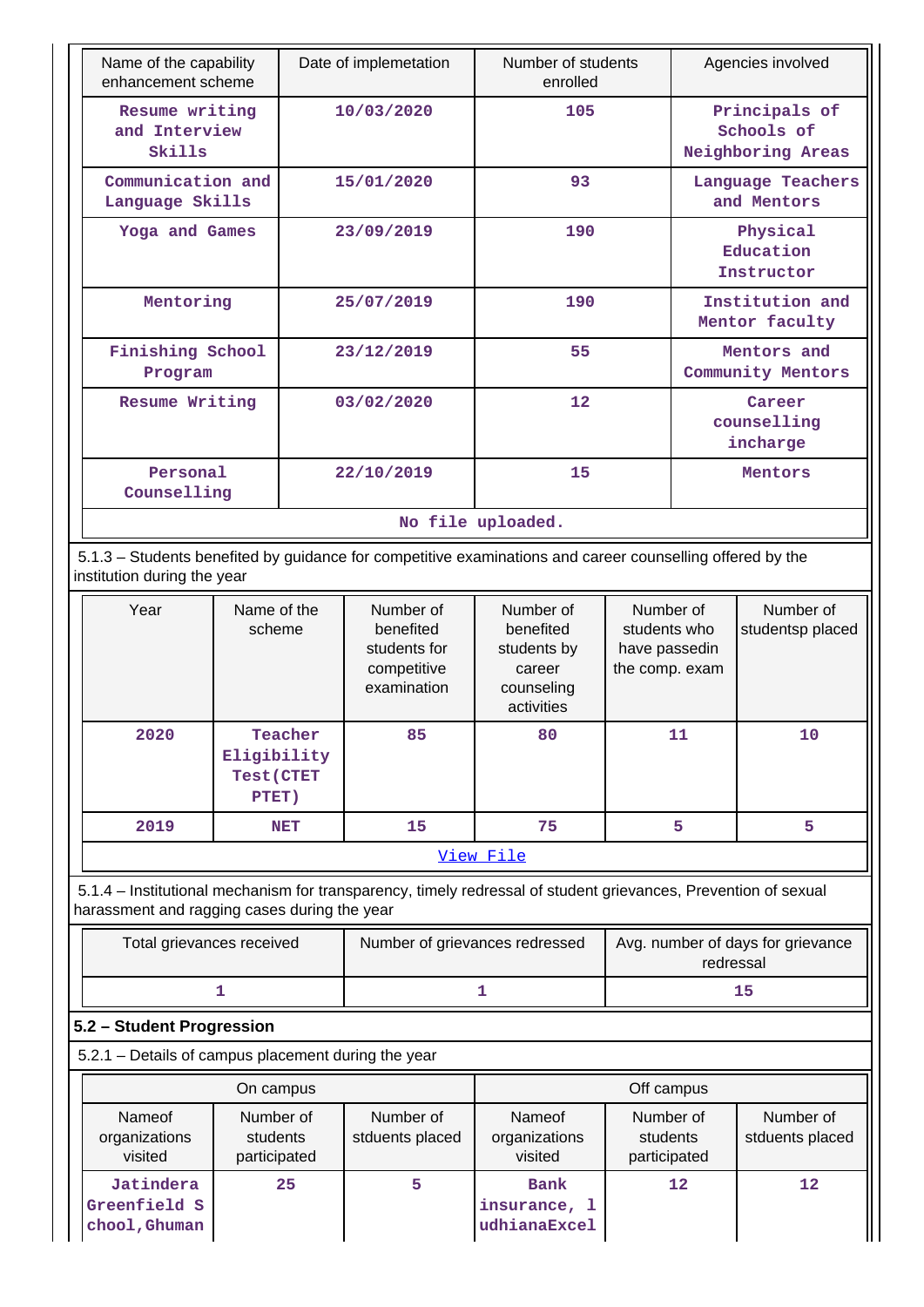| , Swami Ganga<br>Giri, Raikot |                                                                               |                | lent public<br>school<br>Kadiana<br>kalan ludhia<br>na, DGSG<br><b>PUBLIC</b><br><b>SCHOOL</b><br><b>SHIMLAPURI</b><br><b>LUDHIANA</b><br>Near gill<br>canal, G. N.<br>P. School Lu<br>dhiana, Jatin<br>dera<br>Greenfield<br>school,<br>Gurusar sudh<br>ar, Jatindera<br>Greenfield<br>school,<br>Gurusar<br>sudhar,<br>View File |                                                                                                                                                                                                                                                                                                                                             |                                            |
|-------------------------------|-------------------------------------------------------------------------------|----------------|------------------------------------------------------------------------------------------------------------------------------------------------------------------------------------------------------------------------------------------------------------------------------------------------------------------------------------|---------------------------------------------------------------------------------------------------------------------------------------------------------------------------------------------------------------------------------------------------------------------------------------------------------------------------------------------|--------------------------------------------|
|                               | 5.2.2 - Student progression to higher education in percentage during the year |                |                                                                                                                                                                                                                                                                                                                                    |                                                                                                                                                                                                                                                                                                                                             |                                            |
| Year                          | Number of                                                                     | Programme      | Depratment                                                                                                                                                                                                                                                                                                                         | Name of                                                                                                                                                                                                                                                                                                                                     | Name of                                    |
|                               | students<br>enrolling into<br>higher education                                | graduated from | graduated from                                                                                                                                                                                                                                                                                                                     | institution joined                                                                                                                                                                                                                                                                                                                          | programme<br>admitted to                   |
| 2020                          | 22                                                                            | <b>B</b> Ed    | Education<br>No file uploaded.                                                                                                                                                                                                                                                                                                     | G.H.G.<br>Khalsa<br>College,<br>Gurusar Sadh<br>ar, Science<br>college jagr<br>aon, pearl<br>academy<br>hambran, Scd<br>.govt<br>college Ludh<br>iana, Sanmati<br>govt sci<br>college jagr<br>aon.Dreamwor<br>1d<br>immigration<br>mullanpur, Sw<br>ami ganga<br>giri Janta<br>girls<br>college<br>Raikot<br>, pearl<br>academy<br>hambran. | MSc, MEd<br>and<br>MA, Beauty<br>Wellness. |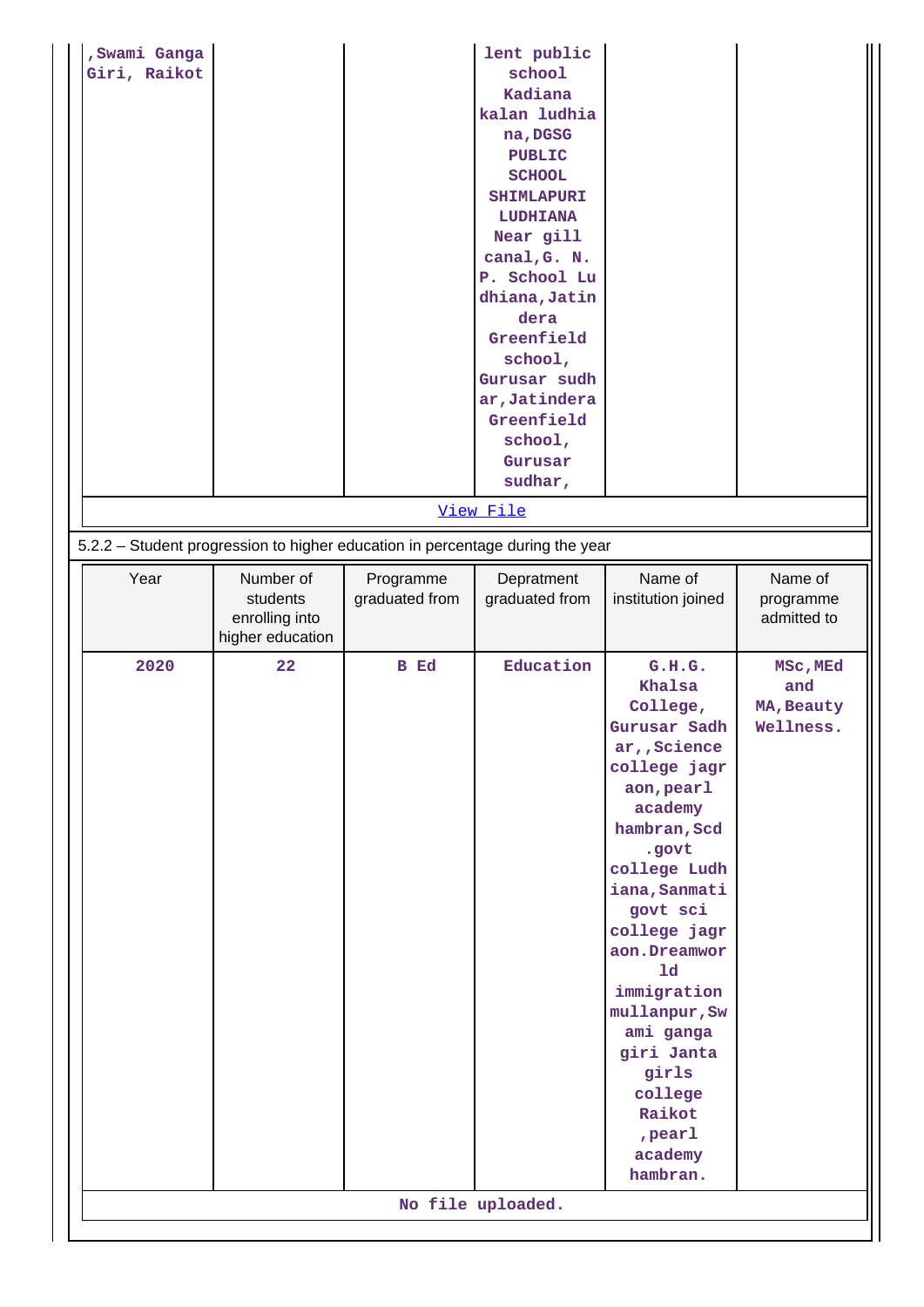5.2.3 – Students qualifying in state/ national/ international level examinations during the year (eg:NET/SET/SLET/GATE/GMAT/CAT/GRE/TOFEL/Civil Services/State Government Services) Items **Number of students selected/ qualifying NET** 5 Any Other 10 Any Other 1 [View File](https://assessmentonline.naac.gov.in/public/Postacc/Qualifying/7162_Qualifying_1607497193.xlsx) 5.2.4 – Sports and cultural activities / competitions organised at the institution level during the year Activity **Activity Level** Level **Number of Participants Youth Festival(Zonal and Interzonal 1** Panjab University 10  **Skill in Teaching Competition 1 Panjab University 9 On the spot Teaching Aid Preparation Competition 1 Panjab University 9 Annual Athletic Championship Evening and Education Colleges 1** Panjab University 10

**No file uploaded.**

# **5.3 – Student Participation and Activities**

 5.3.1 – Number of awards/medals for outstanding performance in sports/cultural activities at national/international level (award for a team event should be counted as one)

| Year              | Name of the<br>award/medal | National/<br>Internaional | Number of<br>awards for<br>Sports | Number of<br>awards for<br>Cultural | Student ID<br>number | Name of the<br>student |
|-------------------|----------------------------|---------------------------|-----------------------------------|-------------------------------------|----------------------|------------------------|
| 2020              | nil                        | National                  | Nill                              | Nill                                | 00                   | 00                     |
| No file uploaded. |                            |                           |                                   |                                     |                      |                        |

 5.3.2 – Activity of Student Council & representation of students on academic & administrative bodies/committees of the institution (maximum 500 words)

 **• Central Student Council is formed every year which helps in active involvement in decision making in all major activities and functions.• Central student council which includes class representatives of B.Ed. and M.Ed. also put forward their queries and problems during meetings with the Principal and faculty.• Central Student Council solves the problems of teacher trainees with the help of Principal and faculty. • Central student council is a part of the IQAC and participate in strategic decision making.• The Principal, Faculty and the Central Student Council meet once in a fortnight to discuss the progress of students in academics. The college council meets once in three months to discuss various matters on the college particularly on student progression. The suggestions and feedback from the officials helps in amendment and improvement of policy decisions and take measures to improve academic performance of the students.• Staff meetings, meetings with central student councils, help in bringing to forefront the various problems encountered in conduct of programmes and implementation of policies and Inspirational Talks, Leadership development through Central Student Council. The Central Student Council played a vital role in motivating their peers in creating awareness among the masses in dealing with Covid and pandemic conditions.The student council is encouraged to**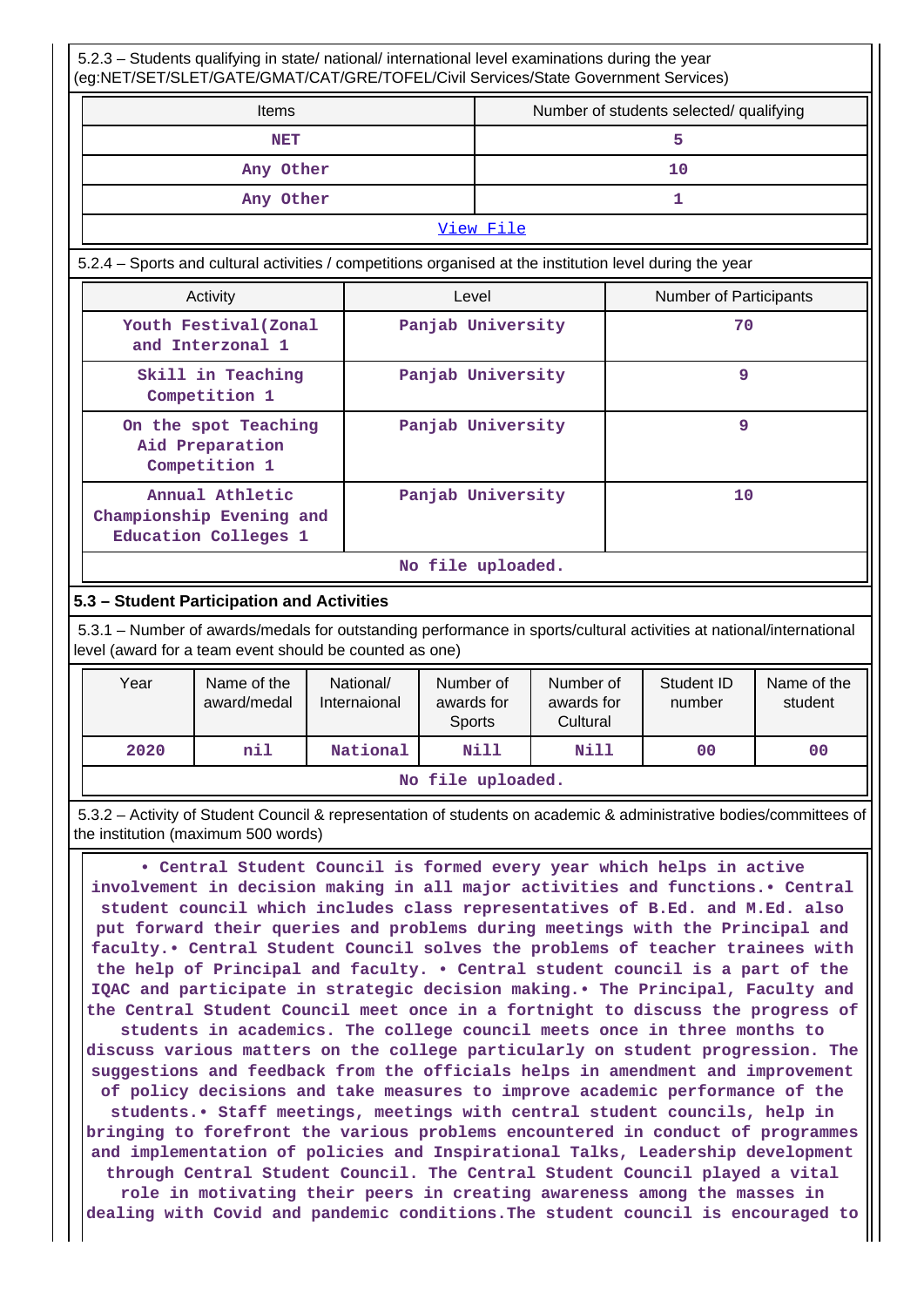**organize various co-curricular activities in the college. This fosters in them leadership, creativity, discipline and improves organizational skills Students are also made a part of the extension and outreach activities in the college Student representative are involved in the managing committee in the sport arena, students not only organize inter-class tournaments but also actively participate in the same. The college team represents the college at various inter-collegiate events class tournaments but also actively participate in the same. The college team represents the college at various inter-collegiate**

**events.**

### **5.4 – Alumni Engagement**

5.4.1 – Whether the institution has registered Alumni Association?

 **Yes**

 **Formal Alumni association was formed on May 18, 2003 under the Patronage of Dr. J.S.Brar. Alumni Association Membership was renewed in the year 2014.The college has a strong Alumni Association which is functional not only in India but also in USA and Canada.The alumni association of the college organizes annual meetings during which the old students of the college, who are employed as teacher/heads/administrators or living abroad, also suggest improvement in the functioning of the college programmes (curricular as well as extracurricular) during formal or informal meetings. Every year alumni association gives scholarships to the needy students from Alumni Association fund**

5.4.2 – No. of enrolled Alumni:

**1110** 

5.4.3 – Alumni contribution during the year (in Rupees) :

**36277**

5.4.4 – Meetings/activities organized by Alumni Association :

 **Annual Alumni meet of the college was held on November 09, 2019. More than 150 Alumni attended the event to relive college years and reconnect with their alma mater. A cultural programme was also organized on the occasion.Major activities of alumni association are: • Students were provided financial aid from the Students Aid Fund of the College and from Alumni Association fund. • The alumni contribute books to the book-bank of the college. • Alumni facilitate linkages with the community. • Alumni facilitate linkages with other academic institutions where they are working. • Participate as delegate, resource person in seminar and workshops in the college. • Provide valuable feedback, suggestions regarding working of the college and regarding requirements of teaching profession.**

**CRITERION VI – GOVERNANCE, LEADERSHIP AND MANAGEMENT**

### **6.1 – Institutional Vision and Leadership**

 6.1.1 – Mention two practices of decentralization and participative management during the last year (maximum 500 words)

 **• The institution continues to strive for excellence in all its endeavors with decentralization and participatory approach. The College has a coordination committee comprising of President, Vice-President, Secretary and other management members to provide leadership for the effective administration. It monitors the developmental activities, transaction of teaching and learning activities, class results, financial transactions, Human resource management etc • The management of the institution always strives to put best efforts for quality sustenance and enhancement and takes various measures for the same. The**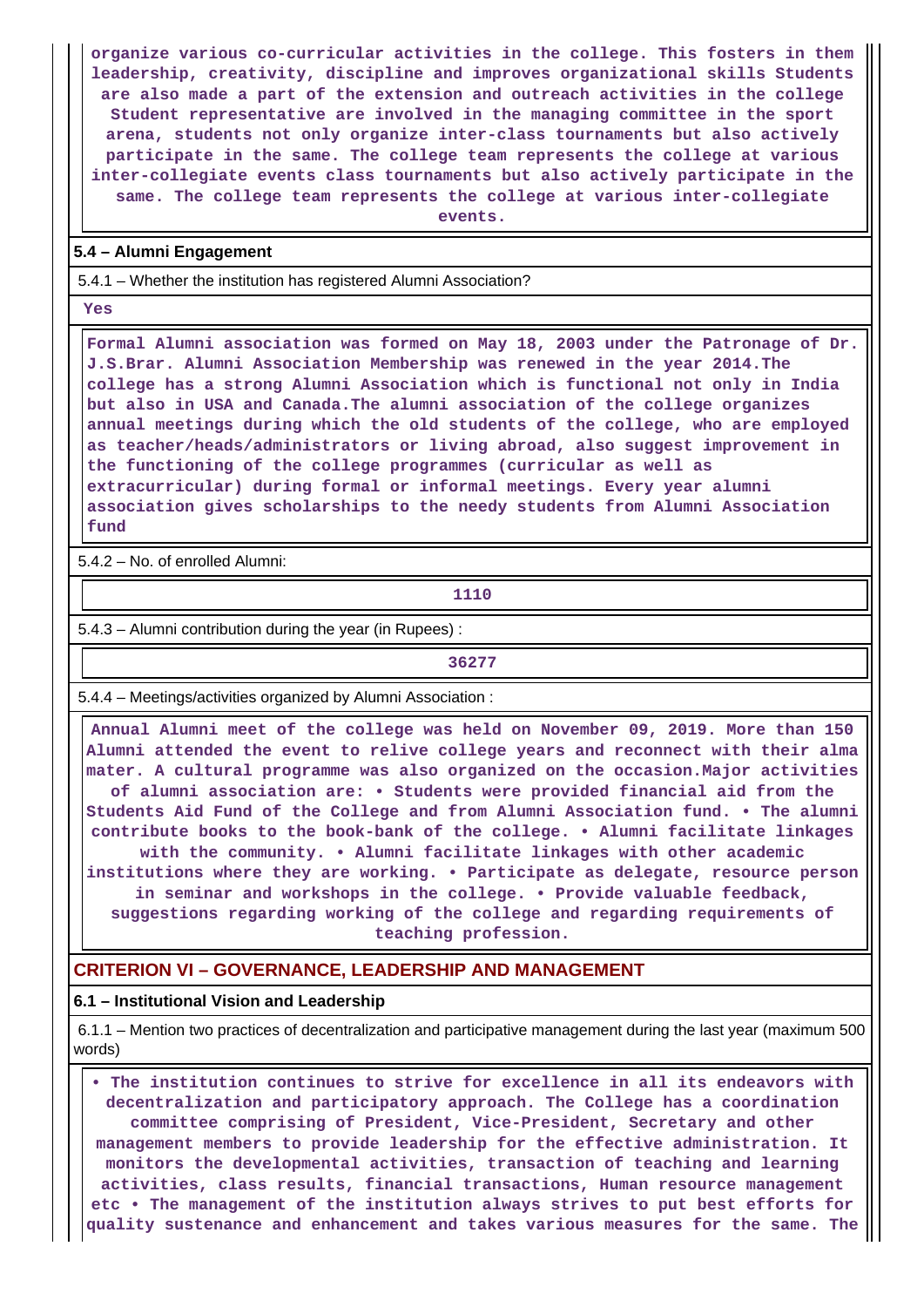**management participates actively and monitors and guides the Principal and faculty in undertaking developmental activities of the institution and also maintaining its tradition of providing quality education. • Enterprise Resource Planning Software has been installed in the institution for integrating data and information regarding administration and academic aspect. • The management reviews the activities of the institution by informal visits and is also formally invited for meetings, functions or any other get together. Committees : Various committees are formed for the smooth functioning of the college. The Coordinators of the committees are given responsible freedom to conduct academic, co-curricular and extra-curricular activities for the holistic development of the students with consultation of the committee members and after obtaining the approval of the Principal. • Principal holds regular meetings to identify responsibilities keeping in view the abilities, competencies and work load of the staff. Principal ensures that each faculty member is equally involved in all college activities • In the beginning of every session, a meeting of staff and principal is organized to review the activities of the previous session. • Important duties and responsibilities are assigned committee wise according to the events and activities to be held in current year. Minutes of meeting are recorded. • The internal administration of the college works smoothly. There is democratic and human environment prevailing in the campus. There is a good rapport between the Principal and the Staff members. • Central student council which includes class representatives of B.Ed. and M.Ed. also put forward their queries and problems during meetings with the Principal and faculty. • Central Student Council is formed every year which helps in active involvement in decision making in all major activities and functions Central Student Council solves the problems of teacher trainees with the help of Principal and faculty. • Central student council is a part of the IQAC and participates in strategic decision making. The mentoring facility: The faculty meets the students formally twice a month for mentoring. Besides that students can also meet teachers whenever required. The teachers are given the freedom to mentor not only for academics/career purpose but also emotional,**

**domestic problem and issues faced by students.**

6.1.2 – Does the institution have a Management Information System (MIS)?

# *Yes*

### **6.2 – Strategy Development and Deployment**

6.2.1 – Quality improvement strategies adopted by the institution for each of the following (with in 100 words each):

| <b>Strategy Type</b>  | Details                                                                                                                                                                                                                                                                                                                                                                                                                                                                                                                                                                                                                                     |
|-----------------------|---------------------------------------------------------------------------------------------------------------------------------------------------------------------------------------------------------------------------------------------------------------------------------------------------------------------------------------------------------------------------------------------------------------------------------------------------------------------------------------------------------------------------------------------------------------------------------------------------------------------------------------------|
| Admission of Students | The institution is an affiliated<br>college and follows the guidelines of<br>Panjab University. The University<br>releases the academic calendar for the<br>new session one month prior to its<br>commencement. Annual Academic Calendar<br>is made available to the students at<br>the time of admissions to ensure<br>maximum participation according to<br>interest and abilities of the students.<br>• : The college prospectus is made<br>available to the students at the time<br>of admissions. The prospectus has<br>detailed information about the college<br>history, its achievements,<br>infrastructure, rules and regulations, |
|                       | outline of the courses and curriculum.<br>• Fully online admission system from                                                                                                                                                                                                                                                                                                                                                                                                                                                                                                                                                              |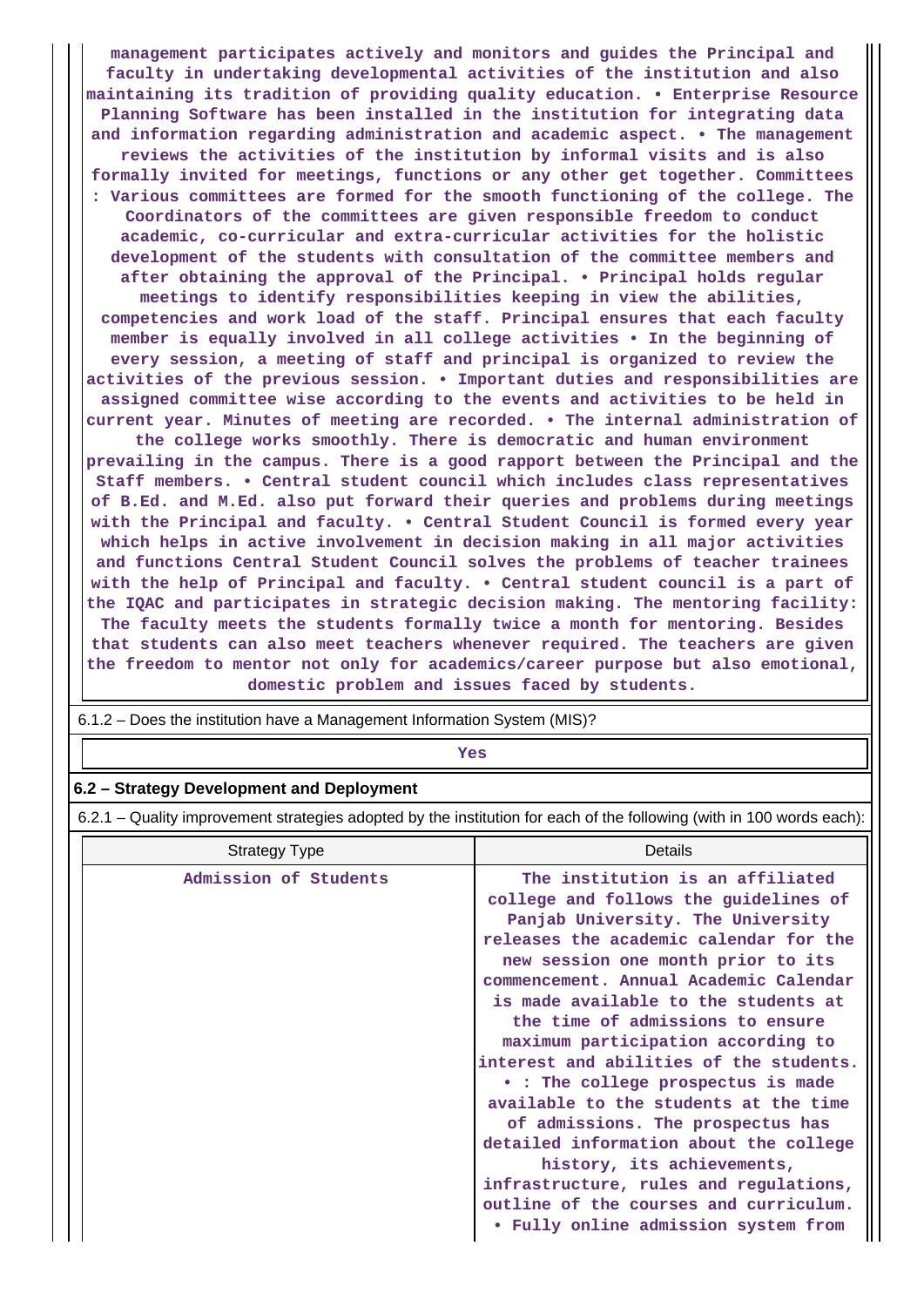|                                                               | application to the counselling process<br>has ensured a transparent process and<br>students have been admitted on the<br>basis of merit in the state level<br>entrance test.                                                                                                                                                                                                                                                                                                                                                                                                                                                                                                                                                                                                                                                                                                                                                                                                                                                                                                                                                                                                                                                                                                                                                                |
|---------------------------------------------------------------|---------------------------------------------------------------------------------------------------------------------------------------------------------------------------------------------------------------------------------------------------------------------------------------------------------------------------------------------------------------------------------------------------------------------------------------------------------------------------------------------------------------------------------------------------------------------------------------------------------------------------------------------------------------------------------------------------------------------------------------------------------------------------------------------------------------------------------------------------------------------------------------------------------------------------------------------------------------------------------------------------------------------------------------------------------------------------------------------------------------------------------------------------------------------------------------------------------------------------------------------------------------------------------------------------------------------------------------------|
| Industry Interaction / Collaboration                          | The college has been assigned the<br>Mentor status under UGC Paramarsh<br>Scheme and has signed MOU with 5<br>colleges to provide guidance and<br>assistance to these colleges for NAAC<br>assessment. Links and Collaborations<br>with NCERT NCTE, CTE, CDC, Panjab<br>University, Chandigarh, to organize<br>international and national seminars,<br>workshops, faculty development<br>programmes. . Association with more<br>than 40 practicing schools, DIET, CTE,<br>AIAER, GERA helps us in realization of<br>paradigm shift made by the state in<br>secondary school curriculum which<br>enable faculty to train our would be<br>teachers in a desired manner. . The<br>excellent rapport with our practice<br>teaching schools helps our student<br>teachers to experience directly the<br>functioning of a full-fledged school.<br>This makes the internship programme<br>effective and fruitful. The College had<br>signed a MOU with Bombay Teachers'<br>Training College, Mumbai with the<br>objective to draw benefits from<br>increased collaboration, cooperation<br>and interaction for producing quality<br>teachers from both the colleges. Three<br>faculty members visited Mumbai to<br>commemorate the birth anniversary of<br>Guru Nanak Dev ji and foster exchange<br>of ideas and thoughts with Sindhi<br>community |
| Library, ICT and Physical<br>Infrastructure / Instrumentation | Library : Library has modern<br>facilities including internet<br>connectivity and a media room. Purchase<br>of new books is done in the beginning<br>of each academic year also as when the<br>need arises, by procuring the list of<br>books from each department. This is<br>followed by giving purchase order,<br>delivery, giving accession no.,<br>labelling, indexation arranging<br>according to the subjects in bookracks.<br>Books are given special accession nos.<br>Lending library allows the students to<br>keep the book for a year. Library<br>timings are from 9 am to 4 pm on all<br>working dys. At the end of the academic<br>year, stock verification is done.<br>Maintenance of damaged books is done by                                                                                                                                                                                                                                                                                                                                                                                                                                                                                                                                                                                                              |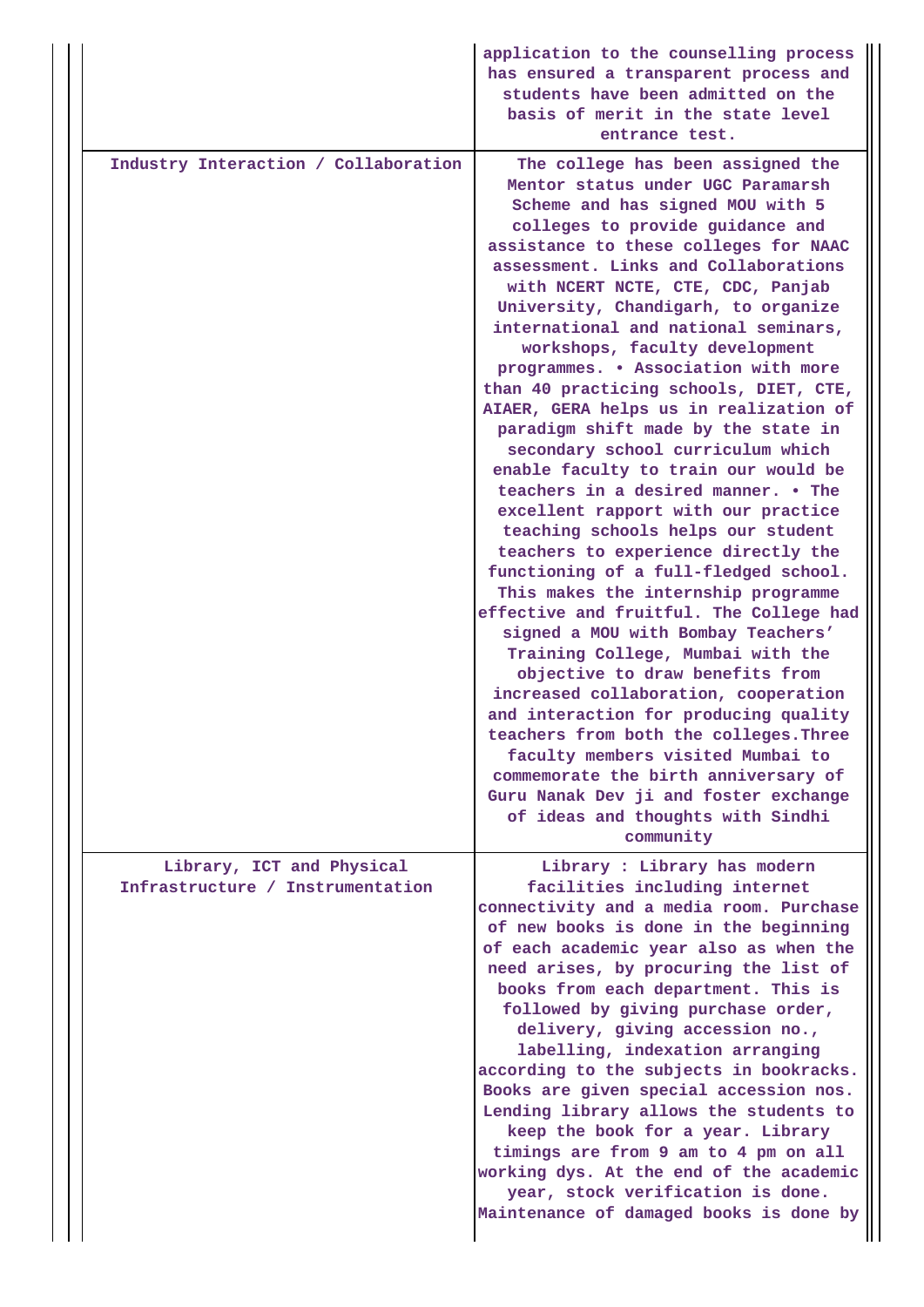|                            | the binding section. ICT related<br>services: For ICT maintenance a<br>technical personnel is appointed on<br>campus and to manage ICT a system<br>administrator is appointed. A periodic<br>check of all the devices and<br>maintenance of software is carried out<br>as and when the need arises. If the<br>system requires any repairs, a<br>maintenance slip is filled and given to<br>the office. The technical personnel do<br>the needful. Other facilities<br>Periodical servicing of facilities like<br>Water filters, A.C.s, Fire<br>extinguishers, LCDs, etc. are done as<br>per the academic calendar. The building<br>is white washed / painted every<br>alternative year. . There is a workshop<br>to handle the dilapidated work. The<br>institute has a contract mechanism<br>under which electric work, wood work,<br>sanitary work etc. are accomplished. .<br>The college building is fully insured<br>against any kind accidental damages.<br>The hardware and software purchased<br>from the market are maintained under<br>the Maintenance Contract Agreement<br>(AMC) i.e. Intercom, Photostat, Fax,<br>Computers, Water Coolers etc. are<br>covered under the maintenance<br>agreements. . The institution regularly<br>spends a portion of its budget for the<br>proper upkeep and maintenance of its<br>infrastructure. Termite treatment is |
|----------------------------|------------------------------------------------------------------------------------------------------------------------------------------------------------------------------------------------------------------------------------------------------------------------------------------------------------------------------------------------------------------------------------------------------------------------------------------------------------------------------------------------------------------------------------------------------------------------------------------------------------------------------------------------------------------------------------------------------------------------------------------------------------------------------------------------------------------------------------------------------------------------------------------------------------------------------------------------------------------------------------------------------------------------------------------------------------------------------------------------------------------------------------------------------------------------------------------------------------------------------------------------------------------------------------------------------------------------------------------------------------------------|
| Examination and Evaluation | carried out from time to time.<br>Semester examinations are conducted<br>by the affiliating university. College<br>conducts internal assessment of<br>students according to the university<br>guidelines. Class tests/surprise tests,<br>student seminars, interactive sessions,<br>practical examinations, debates etc are<br>conducted by departments to evaluate<br>the students. Examination sub-<br>committees and tabulation sub-<br>committees have been formed by the<br><b>Teachers. Council for effective</b><br>implementation of the evaluation<br>reforms of the university. Due to<br>Pandemic the college conducted house<br>exams through Google forms for<br>Objective and Google links for sending<br>Pdf for subjective. Viva voce for<br>Internal assessment was conducted on<br>virtual mode through Zoom platform and<br>submission of files through email. The<br>University too conducted the semester<br>end exam for Exit classes on virtual                                                                                                                                                                                                                                                                                                                                                                                                 |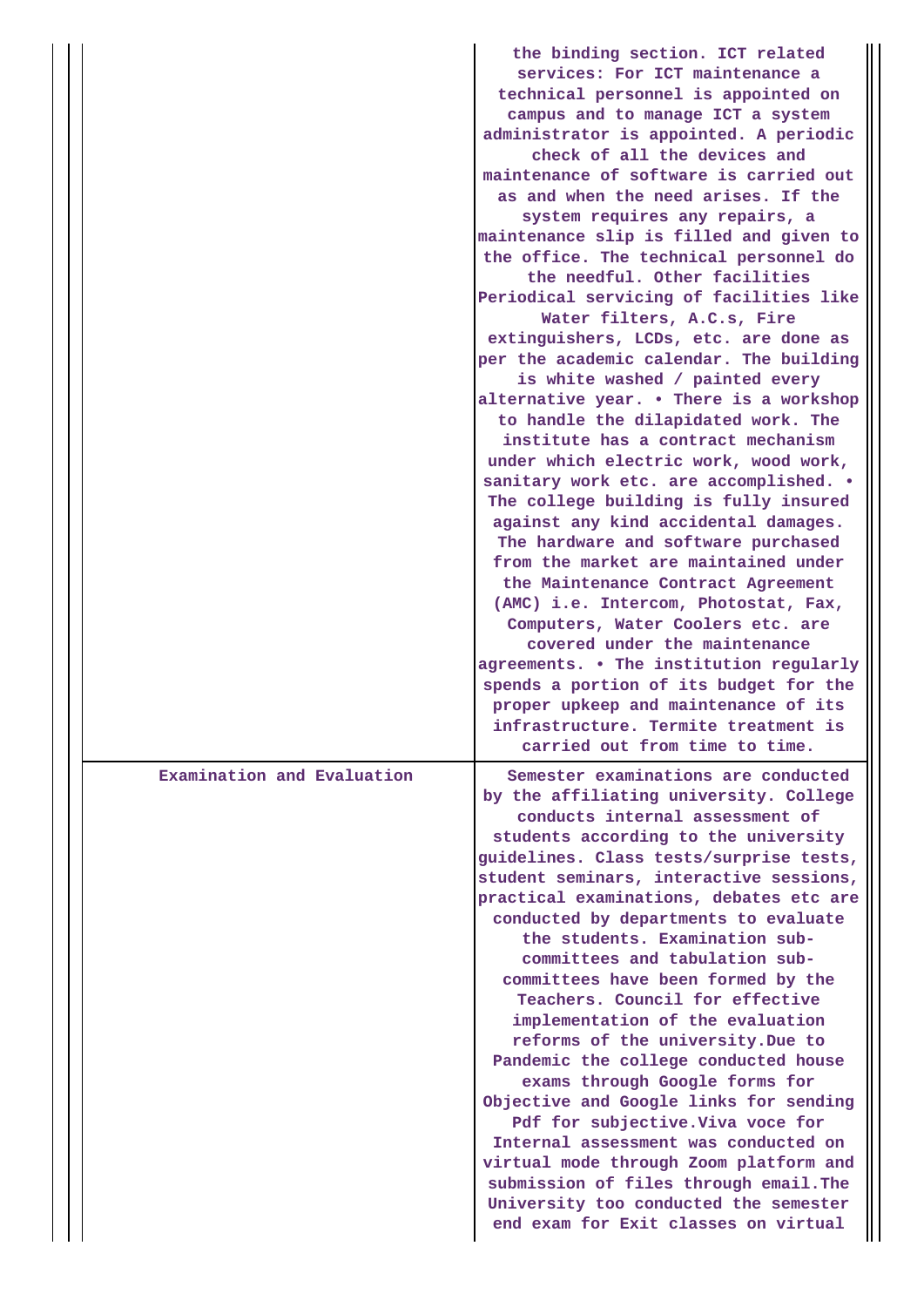|                          | mode.                                                                                                                                                                                                                                                                                                                                                                                                                                                                                                                                                                                                                                                                                                                                                                                                                                                                                                                                                                                                                                                                       |
|--------------------------|-----------------------------------------------------------------------------------------------------------------------------------------------------------------------------------------------------------------------------------------------------------------------------------------------------------------------------------------------------------------------------------------------------------------------------------------------------------------------------------------------------------------------------------------------------------------------------------------------------------------------------------------------------------------------------------------------------------------------------------------------------------------------------------------------------------------------------------------------------------------------------------------------------------------------------------------------------------------------------------------------------------------------------------------------------------------------------|
| Curriculum Development   | Curriculum designing and development<br>is decided by the affiliating<br>university. Principal and Faculty<br>members interact with the university<br>and provide their views related to<br>curriculum development. Although<br>University frames the syllabus but the<br>faculty is in a position to facilitate<br>the students with extra sessional work<br>and remedial teaching based on feedback<br>collected and analyzed. Add on<br>courses, value based and skill<br>development courses can be formalised.                                                                                                                                                                                                                                                                                                                                                                                                                                                                                                                                                         |
| Teaching and Learning    | The teachers adopt interactive<br>methods of teaching like group<br>discussion, heuristic method, project<br>method, problem solving method,<br>demonstrations, e-learning method.<br>Collaborative teaching learning<br>approach, etc. are used in the college<br>to provide sufficient scope for<br>effective learning. Various models of<br>teaching are used for effective<br>teaching  The college ensures<br>integration of traditional as well as<br>latest learning methodologies to impart<br>instruction and providing various<br>learning experiences to the prospective<br>teachers. • Individual attention is paid<br>to each student by providing on the<br>spot feedback regarding the response<br>and performance of the learner. .<br>Students are given assignments as well<br>as project work concerning teaching<br>methodology subjects. Due to pandemic<br>The teaching mode was shifted from<br>Blended mode to purely online mode<br>through Zoom Platform and Pdf notes<br>through Whatsapp and uploading Pdf and<br>videos on MOODLE and Youtube. |
| Research and Development | Encouraging joint research by faculty<br>members, which has resulted in their<br>national and international joint<br>publications. Encouraging faculty<br>members to undertake major and minor<br>research projects and disbursement of<br>received research funds for purchase of<br>items without delay. Faculty members<br>are presently undertaking major and<br>minor research projects funded by UGC<br>and University bodies. College has a<br>fully functional Research Cell in order<br>to promote research activities among<br>the students and the staff. It regularly<br>publishes a Bi-annual Peer Reviewed<br>journal which houses articles papers of                                                                                                                                                                                                                                                                                                                                                                                                         |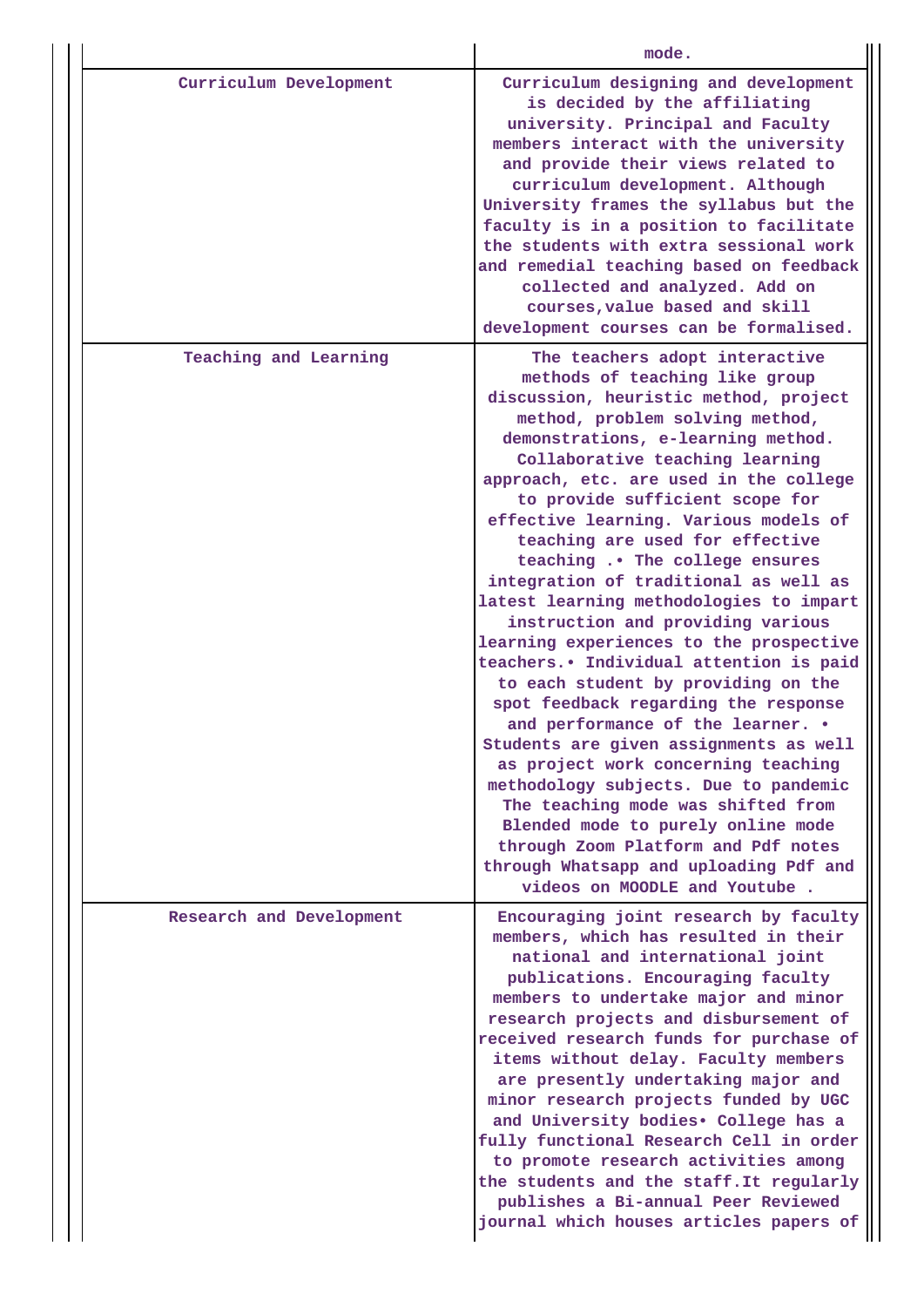|                           | educational importance.                                                                                                                                                                                                                                                                                                                                                                                                                                                                                                                                                                                                                                                                                                                                                                                                                                                                                                                                                           |
|---------------------------|-----------------------------------------------------------------------------------------------------------------------------------------------------------------------------------------------------------------------------------------------------------------------------------------------------------------------------------------------------------------------------------------------------------------------------------------------------------------------------------------------------------------------------------------------------------------------------------------------------------------------------------------------------------------------------------------------------------------------------------------------------------------------------------------------------------------------------------------------------------------------------------------------------------------------------------------------------------------------------------|
| Human Resource Management | .Due to pandemic the faculty<br>undertook to virtual mode of teaching<br>so as to make best use of the time and<br>energy resources. Faculty was given<br>enough facilities and opportunities to<br>develop their IT skills and switch to<br>online teaching learning confidently.<br>Students are encouraged to participate<br>in seminars, special lectures, field<br>tours, quiz, debate etc to increase<br>their skill and experience. Details can<br>be found in the the college website .<br>College organized national seminars,<br>international conference, workshop and<br>special lectures to enrich students and<br>staff in the academic year 2019-2020 to<br>cope with Covid 19 and pandemic crisis<br>• Faculty members are encouraged to<br>participate in trainings, workshops and<br>staff development programmes .<br>Different sub-committees are nominated<br>by Teachers' Council to ensure academic<br>and administrative experience of<br>faculty members |

6.2.2 – Implementation of e-governance in areas of operations:

| E-governace area              | <b>Details</b>                                                                                                                                                                                                                                                                                                                                                                                                                                                                                                                                                                                                                                                                                                                                                        |
|-------------------------------|-----------------------------------------------------------------------------------------------------------------------------------------------------------------------------------------------------------------------------------------------------------------------------------------------------------------------------------------------------------------------------------------------------------------------------------------------------------------------------------------------------------------------------------------------------------------------------------------------------------------------------------------------------------------------------------------------------------------------------------------------------------------------|
| Student Admission and Support | Applications are submitted for<br>admission to BEd and MEd course through<br>the online admission portal<br>.Centralized Admission is done through<br>State Level Entrance Test. . A help<br>desk is set up in the college during<br>Summer break to facilitate the<br>aspirants for preparing and applying<br>for the course. . Merit list prepared<br>by University is uploaded on the<br>admission website . Online counselling<br>is scheduled based on the merit list of<br>candidates • E-mail ids and contact<br>numbers of all members of Anti Ragging<br>Committee, Anti Ragging Squad and<br>Internal Complaints Committee have been<br>uploaded to the college website and<br>students can communicate to the members<br>through e-mail or telephonically. |
| Examination                   | Faculty members of this college<br>follow table marking and perform their<br>evaluation duties as examiner, head<br>examiner, scrutinizer, reviewer as and<br>when appointed by the university. Prior<br>to the University exams the students<br>are made to take house exams to ensure<br>their eligibility for University Exams.<br>This year due to Pandemic the house<br>exams were conducted online through                                                                                                                                                                                                                                                                                                                                                      |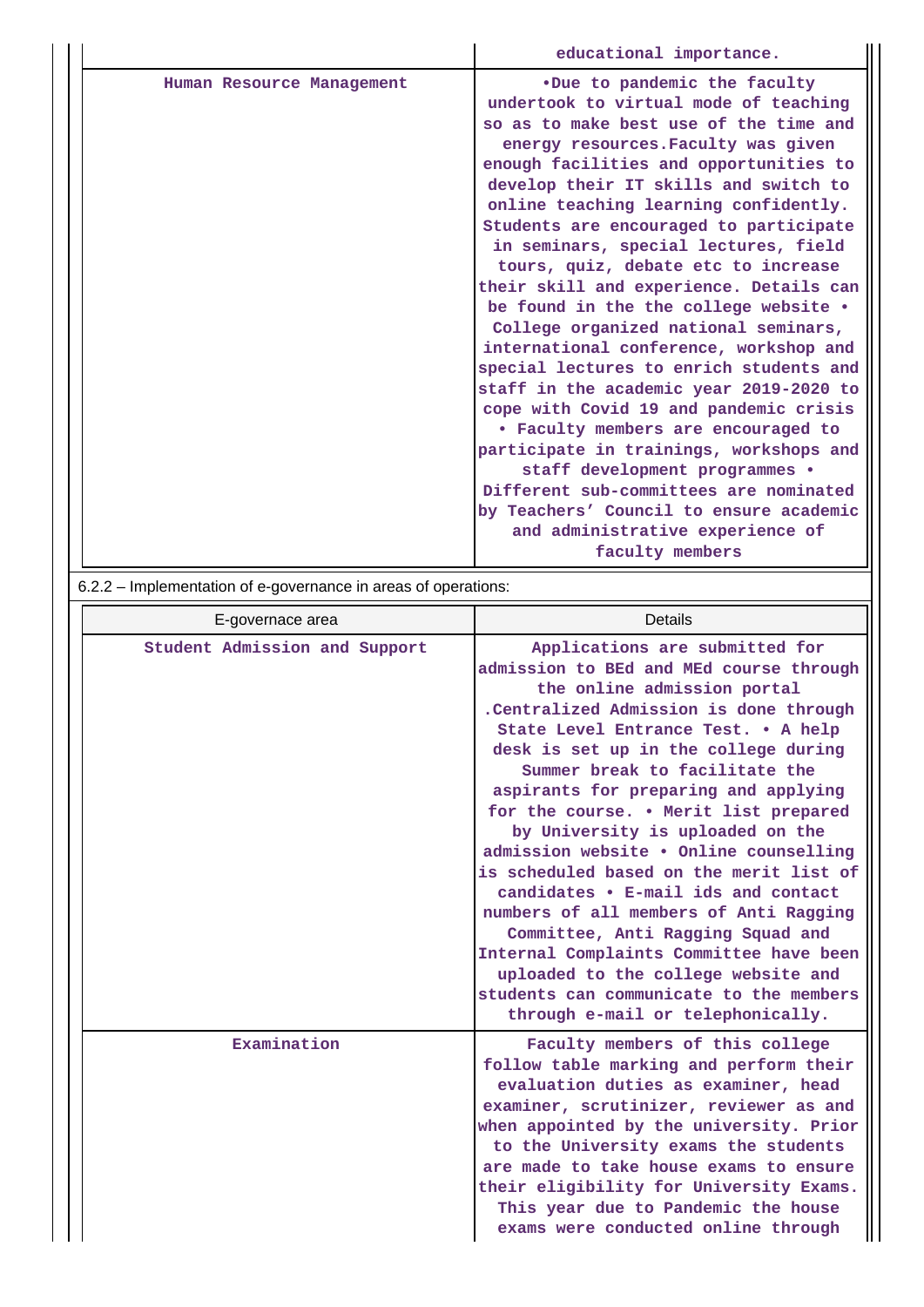|                          | google form (objective) and through<br>google link(subjective) and internal<br>assessment viva voce and practicals<br>were conducted through Zoom Platform.<br>Final exams of Exit classes of BEd and<br>MEd were also conducted through online<br>mode.                                                                                                                                                                                                                                                                                                                                                                                                                                                                                                                                                                                                                                              |
|--------------------------|-------------------------------------------------------------------------------------------------------------------------------------------------------------------------------------------------------------------------------------------------------------------------------------------------------------------------------------------------------------------------------------------------------------------------------------------------------------------------------------------------------------------------------------------------------------------------------------------------------------------------------------------------------------------------------------------------------------------------------------------------------------------------------------------------------------------------------------------------------------------------------------------------------|
| Planning and Development | College has a functional in house<br>ERP,. It includes students' database,<br>faculty, hostel and staff database,<br>feedback system, evaluation and<br>attendance system etc. ? Library has<br>been digitalized through OPAC<br>system. With its INFLIBNET NList<br>Programme, the library users have an<br>open access to various Indian and<br>international ebooks and ejournals<br>through elibrary.                                                                                                                                                                                                                                                                                                                                                                                                                                                                                             |
| Administration           | The various academic and<br>administrative bodies of the college<br>are headed by the Principal. The<br>Principal delegates duties and<br>responsibilities to these bodies for<br>effective administration. The<br>administration of the college is<br>decentralized in the hierarchical<br>manner . Governing body assigns<br>administrative powers to the Principal.<br>. Principal forms various staff<br>committees for supervision and conduct<br>of various college activities. . A<br>Central Student Council is formed which<br>comprises of two class representatives<br>from each house (One male and one<br>female) which assists the Principal and<br>the Faculty in the college functioning.<br>. Meetings are held with the Class<br>Representatives regarding<br>administrative activities. Suggestions<br>of faculty and students are sought<br>while taking administrative decisions |
| Finance and Accounts     | The accounts of the institutions are<br>audited regularly. There is internal<br>and external audit system of the<br>account. The college has an inbuilt<br>system of the internal audit of the<br>accounts. The college has a bursar who<br>looks after each and every bill of the<br>expenditure. All the bills are duly<br>checked and attested by the concerned<br>persons. The college accounts are<br>regularly verified by the chartered<br>accountant of the institute. All the<br>records of the accounts are properly<br>maintained and updated frequently by<br>the college. The university and<br>government rules are strictly followed.                                                                                                                                                                                                                                                  |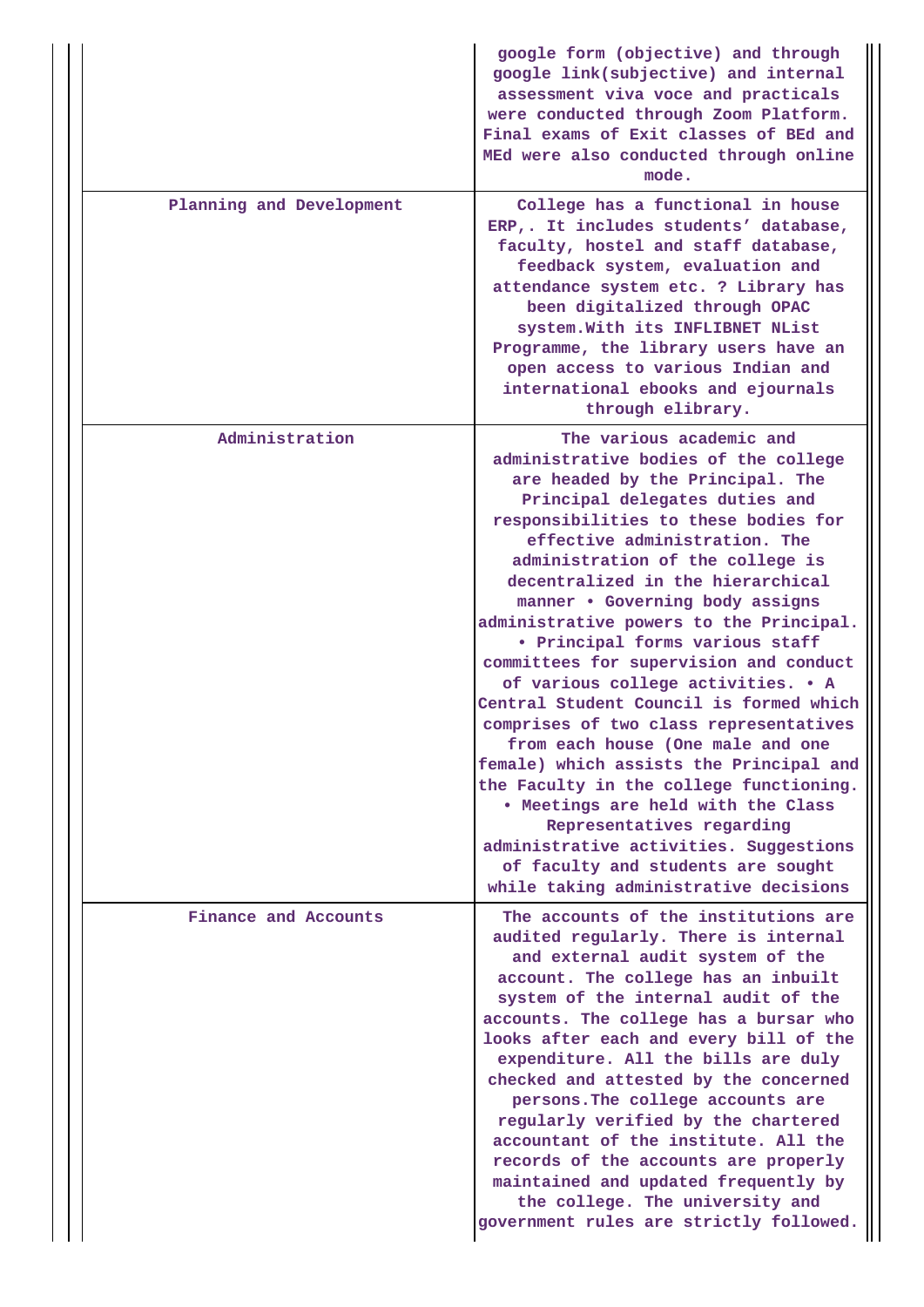**There are various external agencies which verify the college accounts especially the grants received from state government and UGC. Receipt of admission fees is completely online. Salary of faculty members and staff is transferred directly to the bank account.. Payment for the work orders is done through PFMS according to government guidelines.**

# **6.3 – Faculty Empowerment Strategies**

 6.3.1 – Teachers provided with financial support to attend conferences / workshops and towards membership fee of professional bodies during the year

| Year                                                                                                                                                            | Name of Teacher           | Name of conference/<br>workshop attended<br>for which financial<br>support provided     | Name of the<br>professional body for<br>which membership<br>fee is provided | Amount of support |  |
|-----------------------------------------------------------------------------------------------------------------------------------------------------------------|---------------------------|-----------------------------------------------------------------------------------------|-----------------------------------------------------------------------------|-------------------|--|
| 2019                                                                                                                                                            | Dr Sarbjit<br>Kaur        | Sindhiyat and<br>Ideology of Sri<br>Guru Nanak Dev<br>ji:Leading to a<br>Virtuous World | Faculty<br>exchange under<br>MOU with BTTC<br>Mumbai                        | 7540              |  |
| 2019                                                                                                                                                            | Dr Manu<br>Chadha         | Sindhiyat and<br>Ideology of Sri<br>Guru Nanak Dev<br>ji:Leading to a<br>Virtuous World | Faculty<br>exchange under<br>MOU with BTTC<br>Mumbai                        | 7540              |  |
| 2019                                                                                                                                                            | Dr Pargat<br>Singh Garcha | Sindhivat and<br>Ideology of Sri<br>Guru Nanak Dev<br>ji:Leading to a<br>Virtuous World | Faculty<br>exchange under<br>MOU with BTTC<br>Mumbai                        | 7540              |  |
| 2019                                                                                                                                                            | Dr Jasleen<br>Kaur        | Sindhiyat and<br>Ideology of Sri<br>Guru Nanak Dev<br>ji:Leading to a<br>Virtuous World | Faculty<br>exchange under<br>MOU with BTTC<br>Mumbai                        | 7540              |  |
| View File                                                                                                                                                       |                           |                                                                                         |                                                                             |                   |  |
| 6.3.2 - Number of professional development / administrative training programmes organized by the College for<br>teaching and non teaching staff during the year |                           |                                                                                         |                                                                             |                   |  |

| Year | Title of the<br>professional<br>development<br>programme<br>organised for<br>teaching staff | Title of the<br>administrative<br>training<br>programme<br>organised for<br>non-teaching<br>staff | From date  | To Date    | Number of<br>participants<br>(Teaching<br>staff) | Number of<br>participants<br>(non-teaching<br>staff) |
|------|---------------------------------------------------------------------------------------------|---------------------------------------------------------------------------------------------------|------------|------------|--------------------------------------------------|------------------------------------------------------|
| 2019 | Artistry<br>in.<br>Teaching:<br>Exploring<br>the<br>Unexplored                              | <b>ERP</b><br>Training                                                                            | 03/09/2019 | 04/09/2019 | 20                                               | 5                                                    |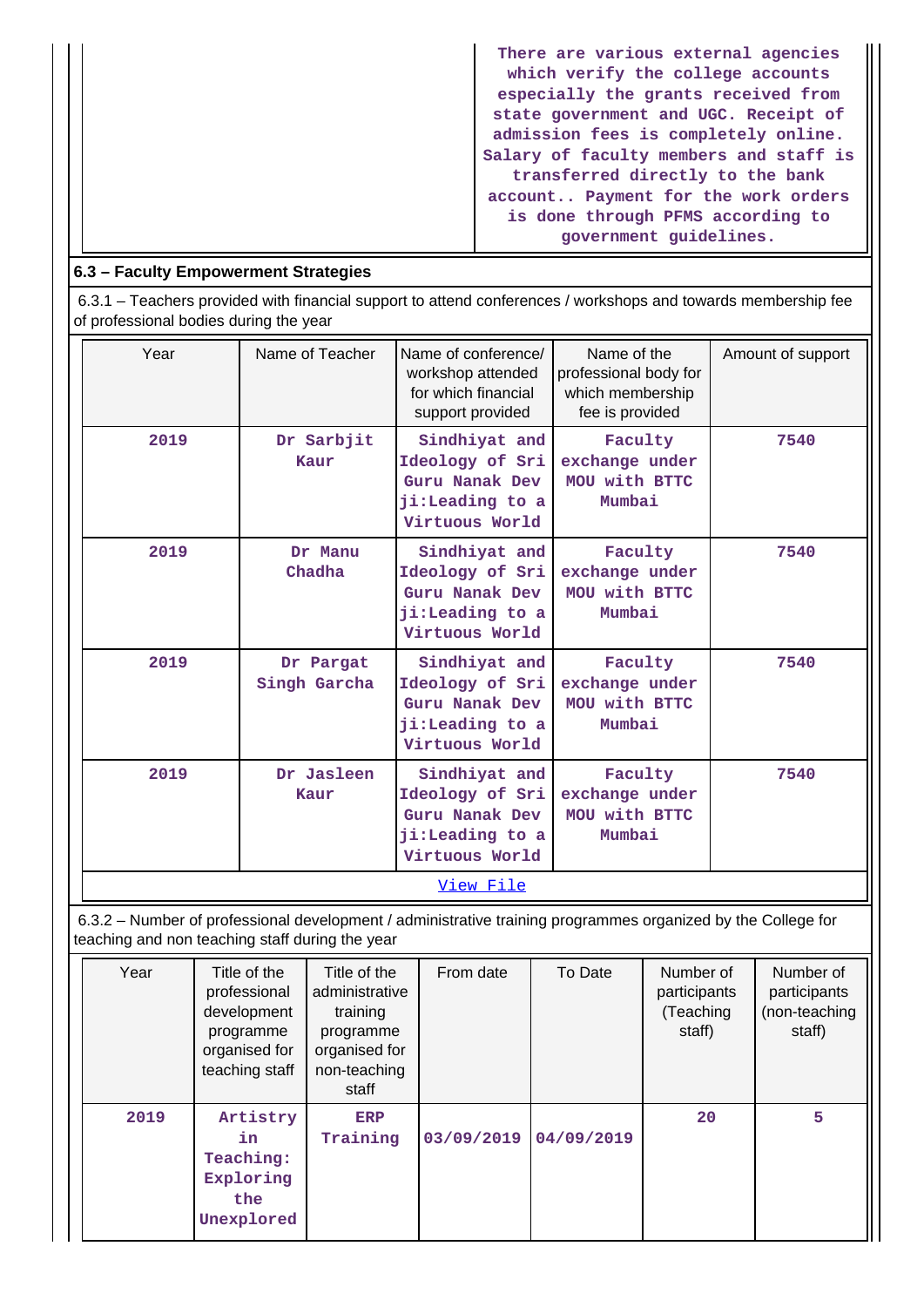| 2020                                                                                                                                                                                       | <b>NAAC-RAF</b>                  | Compilat<br>ion of<br>records      | 28/02/2020        | 28/02/2020 |            | 20 | 5        |  |   |
|--------------------------------------------------------------------------------------------------------------------------------------------------------------------------------------------|----------------------------------|------------------------------------|-------------------|------------|------------|----|----------|--|---|
| 2019                                                                                                                                                                                       | Teacher<br>Training<br>Programme | <b>NA</b>                          | 25/09/2019        | 25/09/2019 |            | 20 | Nill     |  |   |
|                                                                                                                                                                                            |                                  |                                    | No file uploaded. |            |            |    |          |  |   |
| 6.3.3 - No. of teachers attending professional development programmes, viz., Orientation Programme, Refresher<br>Course, Short Term Course, Faculty Development Programmes during the year |                                  |                                    |                   |            |            |    |          |  |   |
| Title of the<br>professional<br>development<br>programme                                                                                                                                   |                                  | Number of teachers<br>who attended | From Date         |            | To date    |    | Duration |  |   |
| 5 days<br>National<br>Workshop on<br>Research<br>Methodology<br>organized by<br>Indra Gandhi<br>National Tribal<br>University,<br>Amarkantak<br>(M.P.)                                     |                                  | 1                                  | 25/05/2020        |            | 30/05/2020 |    |          |  | 5 |
| MOOC's and E-<br>learning<br>Technologies"<br>organized by<br>MDU, Rohtak,<br>Haryana (Under<br>PMMMMTT, MHRD,<br>GOI)                                                                     |                                  | $\overline{\mathbf{3}}$            | 10/04/2020        |            | 15/04/2020 |    | 5        |  |   |
| Managing<br>online classes<br>and Co-creating<br>MOOCS"<br>organized by<br>Ramaunjan<br>College,<br>University of<br>Delhi                                                                 |                                  | 3                                  | 20/04/2020        |            | 06/05/2020 |    | 15       |  |   |
| Skill<br>Development<br>through<br>Communication<br>Skills<br>organized by<br>Khalsa College,<br>Ludhiana                                                                                  |                                  | 6                                  | 27/04/2020        |            | 01/05/2020 |    | 5        |  |   |
| Training for<br>community<br>volunteer and<br>coordinator of<br>OER for COVID                                                                                                              |                                  | 1                                  | 08/04/2020        |            | 21/04/2020 |    | 21       |  |   |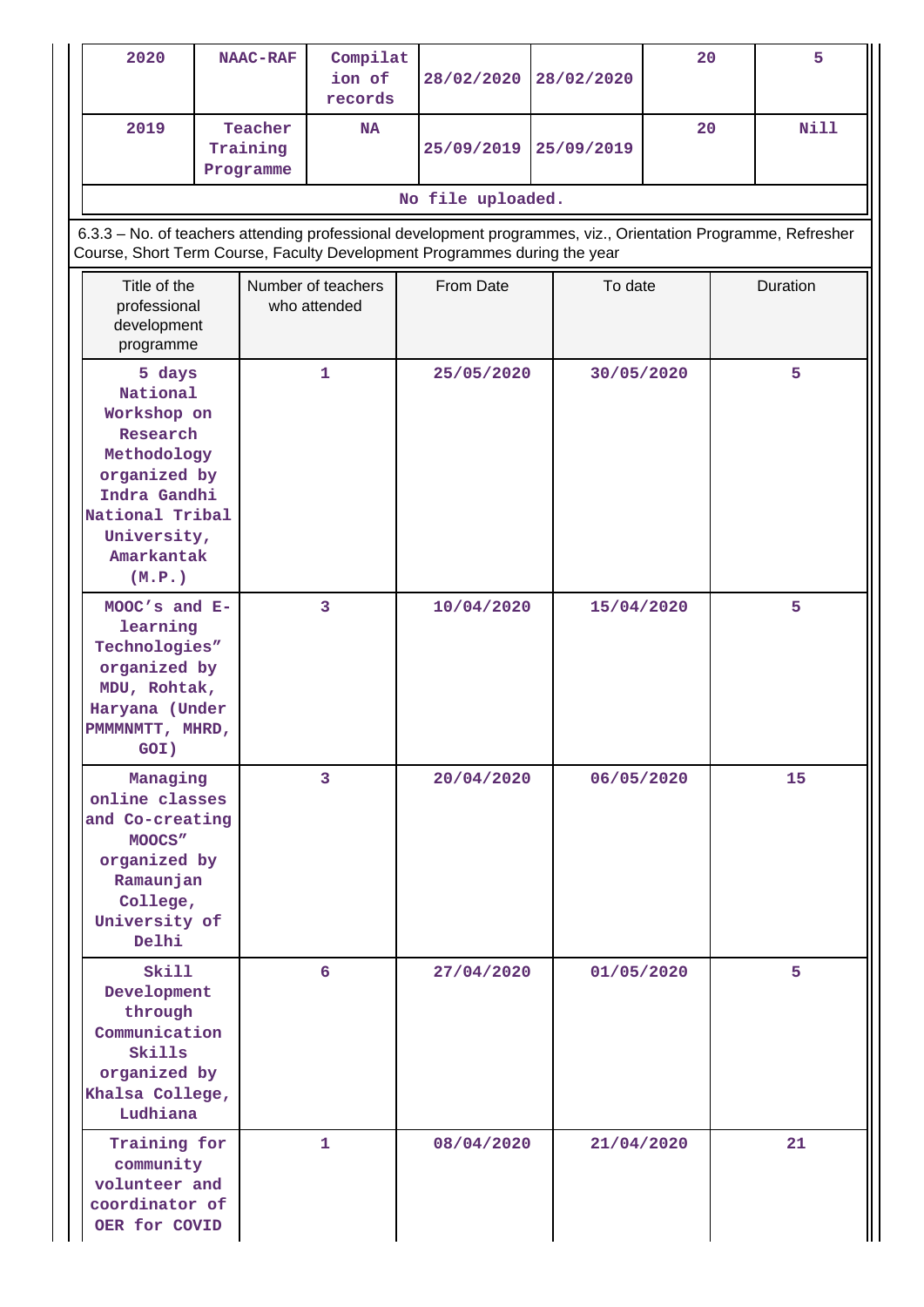| work organized<br>by UNESCO                                                                                                                                                                                                                                                                            |              |            |            |             |
|--------------------------------------------------------------------------------------------------------------------------------------------------------------------------------------------------------------------------------------------------------------------------------------------------------|--------------|------------|------------|-------------|
| Orientation<br>Course at UGC-<br>HRDC Punjabi<br>University,<br>Patiala                                                                                                                                                                                                                                | $\mathbf{1}$ | 03/03/2020 | 23/03/2020 | 21          |
| National<br>Workshop on<br>"Development of<br>MOOCs Analysis<br>of Data using<br>Statistical<br>Software"<br>organized by<br>Dept. of<br>Education.<br>Panjabi<br>University<br>Patiala                                                                                                                | $\mathbf{1}$ | 01/06/2019 | 14/06/2019 | 14          |
| National<br>Workshop<br>Learning<br>Management<br>Systems<br>organized by<br>SNDT Women<br>University<br>Dept. of ET                                                                                                                                                                                   | $\mathbf{1}$ | 29/07/2019 | 04/08/2019 | $7^{\circ}$ |
| Cooperative<br>learning<br>strategies from<br>May 22- June<br>18,2020<br>organized by<br><b>UNESCO OE4BW</b>                                                                                                                                                                                           | 8            | 22/05/2020 | 18/06/2020 | 28          |
| 5 Days online<br>international<br>faculty<br>development<br>programme on<br>emerging trends<br>in teaching<br>technology<br>organized by<br>Shri Guru Teg<br>Bahadur Khalsa<br>College,<br>Jabalpur (M.P.)<br>in<br>collaboration<br>with Council<br>for Teacher<br>Education<br>Foundation,<br>Nagpur | 4            | 16/05/2020 | 20/05/2020 | 5           |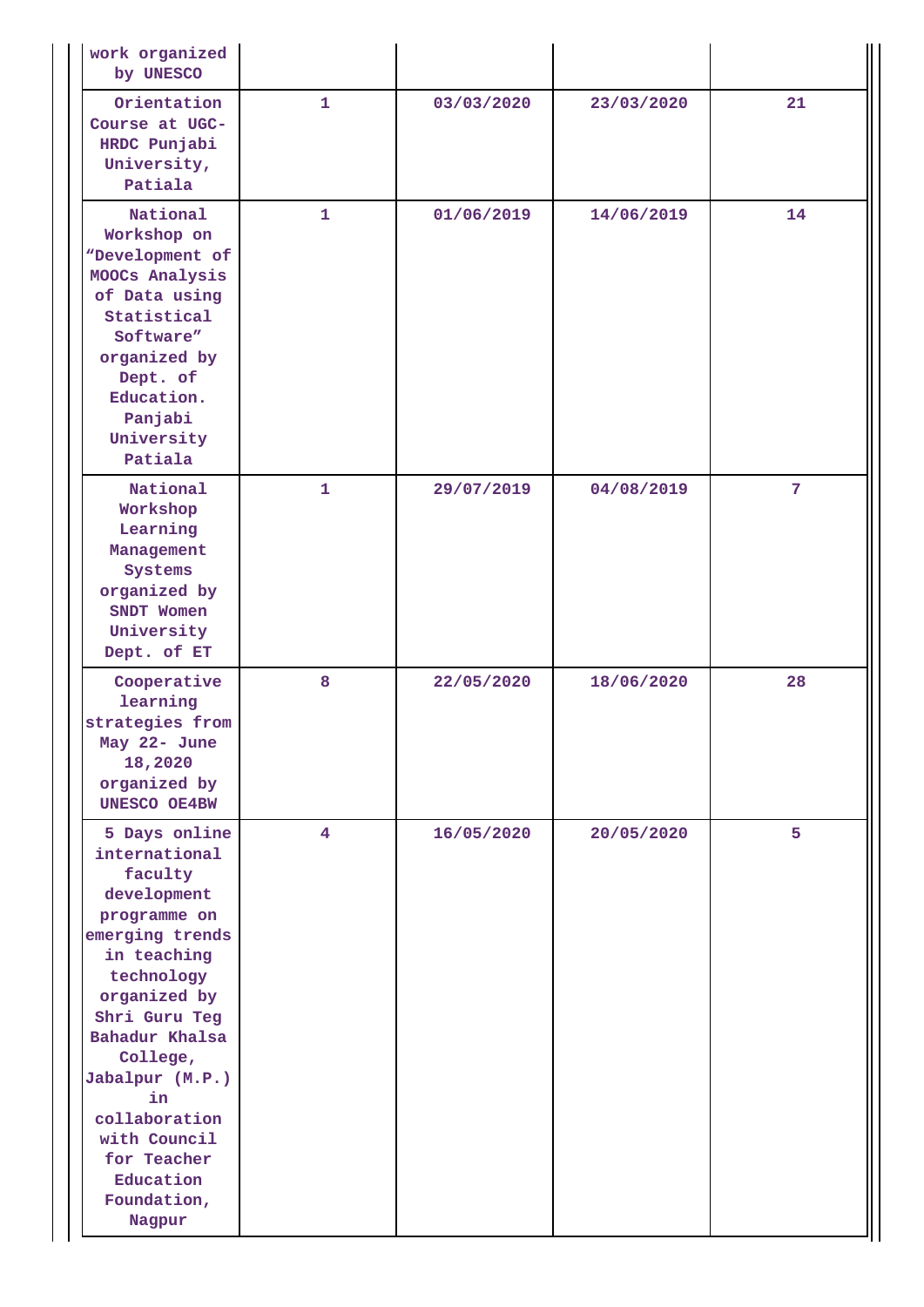| View File                                                                                                                                            |                                                                                                                                                                                                                                                                                                                                                                                                                                                                                                                                                                                                                                                                                                                                                                                                                                                                                                                                                                                                                                                                                                                                                                                                                                                                                                                                                         |                                                                                                                                                                                                  |                 |              |                                                                         |  |  |  |  |
|------------------------------------------------------------------------------------------------------------------------------------------------------|---------------------------------------------------------------------------------------------------------------------------------------------------------------------------------------------------------------------------------------------------------------------------------------------------------------------------------------------------------------------------------------------------------------------------------------------------------------------------------------------------------------------------------------------------------------------------------------------------------------------------------------------------------------------------------------------------------------------------------------------------------------------------------------------------------------------------------------------------------------------------------------------------------------------------------------------------------------------------------------------------------------------------------------------------------------------------------------------------------------------------------------------------------------------------------------------------------------------------------------------------------------------------------------------------------------------------------------------------------|--------------------------------------------------------------------------------------------------------------------------------------------------------------------------------------------------|-----------------|--------------|-------------------------------------------------------------------------|--|--|--|--|
| 6.3.4 - Faculty and Staff recruitment (no. for permanent recruitment):                                                                               |                                                                                                                                                                                                                                                                                                                                                                                                                                                                                                                                                                                                                                                                                                                                                                                                                                                                                                                                                                                                                                                                                                                                                                                                                                                                                                                                                         |                                                                                                                                                                                                  |                 |              |                                                                         |  |  |  |  |
| Teaching                                                                                                                                             |                                                                                                                                                                                                                                                                                                                                                                                                                                                                                                                                                                                                                                                                                                                                                                                                                                                                                                                                                                                                                                                                                                                                                                                                                                                                                                                                                         |                                                                                                                                                                                                  |                 | Non-teaching |                                                                         |  |  |  |  |
| Permanent                                                                                                                                            | <b>Full Time</b>                                                                                                                                                                                                                                                                                                                                                                                                                                                                                                                                                                                                                                                                                                                                                                                                                                                                                                                                                                                                                                                                                                                                                                                                                                                                                                                                        |                                                                                                                                                                                                  | Permanent       |              | <b>Full Time</b>                                                        |  |  |  |  |
| 17                                                                                                                                                   | 17                                                                                                                                                                                                                                                                                                                                                                                                                                                                                                                                                                                                                                                                                                                                                                                                                                                                                                                                                                                                                                                                                                                                                                                                                                                                                                                                                      |                                                                                                                                                                                                  | 14              |              | 14                                                                      |  |  |  |  |
| 6.3.5 - Welfare schemes for                                                                                                                          |                                                                                                                                                                                                                                                                                                                                                                                                                                                                                                                                                                                                                                                                                                                                                                                                                                                                                                                                                                                                                                                                                                                                                                                                                                                                                                                                                         |                                                                                                                                                                                                  |                 |              |                                                                         |  |  |  |  |
| Teaching                                                                                                                                             |                                                                                                                                                                                                                                                                                                                                                                                                                                                                                                                                                                                                                                                                                                                                                                                                                                                                                                                                                                                                                                                                                                                                                                                                                                                                                                                                                         | Non-teaching                                                                                                                                                                                     | <b>Students</b> |              |                                                                         |  |  |  |  |
| Medical assistance,<br>Insurance, Provident<br>Fund, · Residential<br>quarters, Gratuity and<br>leave encashment as<br>retiral benefits.             |                                                                                                                                                                                                                                                                                                                                                                                                                                                                                                                                                                                                                                                                                                                                                                                                                                                                                                                                                                                                                                                                                                                                                                                                                                                                                                                                                         | Loan facility, Medical<br>assistance, Insurance,<br>Provident Fund,<br>Residential<br>quarters, Gratuity and<br>leave encashment as<br>retiral benefit, uniform<br>to class IV<br>employeesntial |                 |              | Scholarships from<br>Student Aid Fund, Alumni<br>Fund, Insurance Scheme |  |  |  |  |
| 6.4 - Financial Management and Resource Mobilization                                                                                                 |                                                                                                                                                                                                                                                                                                                                                                                                                                                                                                                                                                                                                                                                                                                                                                                                                                                                                                                                                                                                                                                                                                                                                                                                                                                                                                                                                         |                                                                                                                                                                                                  |                 |              |                                                                         |  |  |  |  |
| 6.4.1 – Institution conducts internal and external financial audits regularly (with in 100 words each)                                               |                                                                                                                                                                                                                                                                                                                                                                                                                                                                                                                                                                                                                                                                                                                                                                                                                                                                                                                                                                                                                                                                                                                                                                                                                                                                                                                                                         |                                                                                                                                                                                                  |                 |              |                                                                         |  |  |  |  |
|                                                                                                                                                      | The accounts of the institutions are audited regularly. There is internal and<br>external audit system of the account. The college has an inbuilt system of the<br>internal audit of the accounts. The college has a bursar who looks after each<br>and every bill of the expenditure. All the bills are duly checked and attested<br>by the concerned persons. The college accounts are regularly verified by the<br>chartered accountant of the institute. In case of any discrepancy found at any<br>level, it is rectified immediately. All the records of the accounts are<br>properly maintained and updated frequently by the college. The university and<br>government rules are strictly followed. There are various external agencies<br>which verify the college accounts especially the grants received from state<br>government and UGC. The following are auditors who audit the accounts. . Deputy<br>Controller (Finance and Accounts) Ludhiana . Internal Audit Association,<br>Amritsar • Accounts General (Audit), Chandigarh (Pb.) • DPI Colleges (Pb.), SCO<br>66-67, Sec17-D, Chandigarh. The above mentioned authorities check the official<br>records at least once a year. The audit reports are prepared which mention the<br>objections raised by the auditors. There is no pending objection regarding<br>college accounts. |                                                                                                                                                                                                  |                 |              |                                                                         |  |  |  |  |
| 6.4.2 - Funds / Grants received from management, non-government bodies, individuals, philanthropies during the<br>year(not covered in Criterion III) |                                                                                                                                                                                                                                                                                                                                                                                                                                                                                                                                                                                                                                                                                                                                                                                                                                                                                                                                                                                                                                                                                                                                                                                                                                                                                                                                                         |                                                                                                                                                                                                  |                 |              |                                                                         |  |  |  |  |
| Name of the non government<br>funding agencies /individuals                                                                                          |                                                                                                                                                                                                                                                                                                                                                                                                                                                                                                                                                                                                                                                                                                                                                                                                                                                                                                                                                                                                                                                                                                                                                                                                                                                                                                                                                         | Funds/ Grnats received in Rs.                                                                                                                                                                    |                 |              | Purpose                                                                 |  |  |  |  |
| <b>NA</b>                                                                                                                                            |                                                                                                                                                                                                                                                                                                                                                                                                                                                                                                                                                                                                                                                                                                                                                                                                                                                                                                                                                                                                                                                                                                                                                                                                                                                                                                                                                         | $\mathbf 0$                                                                                                                                                                                      |                 |              | <b>NA</b>                                                               |  |  |  |  |
|                                                                                                                                                      |                                                                                                                                                                                                                                                                                                                                                                                                                                                                                                                                                                                                                                                                                                                                                                                                                                                                                                                                                                                                                                                                                                                                                                                                                                                                                                                                                         | No file uploaded.                                                                                                                                                                                |                 |              |                                                                         |  |  |  |  |
| 6.4.3 - Total corpus fund generated                                                                                                                  |                                                                                                                                                                                                                                                                                                                                                                                                                                                                                                                                                                                                                                                                                                                                                                                                                                                                                                                                                                                                                                                                                                                                                                                                                                                                                                                                                         |                                                                                                                                                                                                  |                 |              |                                                                         |  |  |  |  |
|                                                                                                                                                      |                                                                                                                                                                                                                                                                                                                                                                                                                                                                                                                                                                                                                                                                                                                                                                                                                                                                                                                                                                                                                                                                                                                                                                                                                                                                                                                                                         | 7705367                                                                                                                                                                                          |                 |              |                                                                         |  |  |  |  |
| 6.5 - Internal Quality Assurance System                                                                                                              |                                                                                                                                                                                                                                                                                                                                                                                                                                                                                                                                                                                                                                                                                                                                                                                                                                                                                                                                                                                                                                                                                                                                                                                                                                                                                                                                                         |                                                                                                                                                                                                  |                 |              |                                                                         |  |  |  |  |
| 6.5.1 - Whether Academic and Administrative Audit (AAA) has been done?                                                                               |                                                                                                                                                                                                                                                                                                                                                                                                                                                                                                                                                                                                                                                                                                                                                                                                                                                                                                                                                                                                                                                                                                                                                                                                                                                                                                                                                         |                                                                                                                                                                                                  |                 |              |                                                                         |  |  |  |  |
| <b>Audit Type</b>                                                                                                                                    | External                                                                                                                                                                                                                                                                                                                                                                                                                                                                                                                                                                                                                                                                                                                                                                                                                                                                                                                                                                                                                                                                                                                                                                                                                                                                                                                                                |                                                                                                                                                                                                  |                 |              | Internal                                                                |  |  |  |  |
|                                                                                                                                                      | Yes/No                                                                                                                                                                                                                                                                                                                                                                                                                                                                                                                                                                                                                                                                                                                                                                                                                                                                                                                                                                                                                                                                                                                                                                                                                                                                                                                                                  | Agency                                                                                                                                                                                           |                 | Yes/No       | Authority                                                               |  |  |  |  |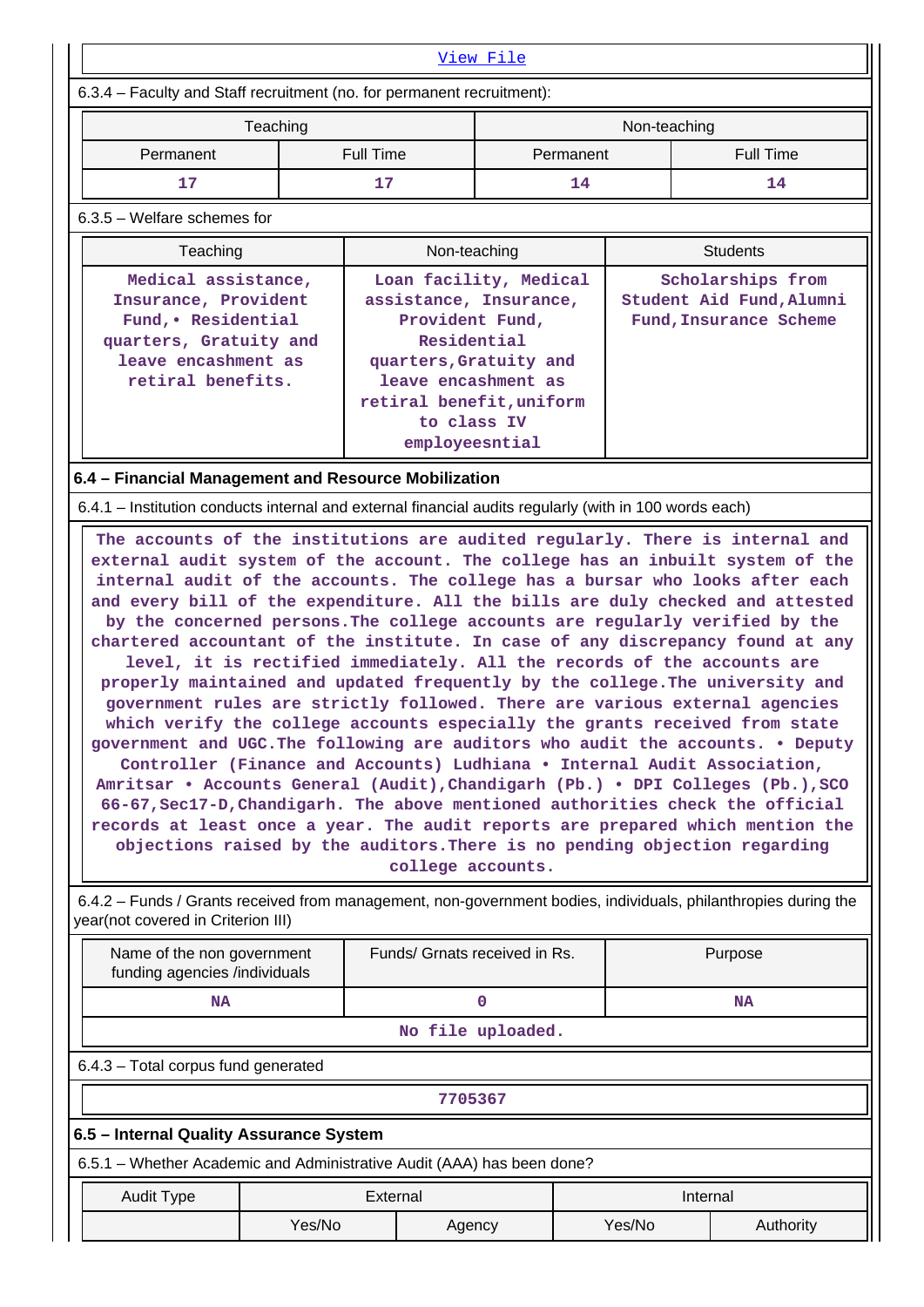| Academic       | Yes        | Panjab Univer<br>sity, NAAC, UGC, N<br><b>CTE</b>                                                                                                                                                        | <b>Yes</b> | Faculty<br>Members   |
|----------------|------------|----------------------------------------------------------------------------------------------------------------------------------------------------------------------------------------------------------|------------|----------------------|
| Administrative | <b>Yes</b> | Deputy<br>Controller<br>(Finance and<br>Accounts)<br>Ludhiana .<br>Internal Audit<br>Association,<br>Amritsar .<br>Accounts<br>General (Audit)<br>, Chandigarh<br>$(Pb.) \bullet DPI$<br>Colleges (Pb.), | Yes        | Governing<br>Council |

#### 6.5.2 – Activities and support from the Parent – Teacher Association (at least three)

 **The interactions of teachers with parents during parent-teacher meetings come up with new suggestions related to the overall development of the students. Teachers have been able to communicate with parents to prevent drop-out of students. Faculty members maintain attendance record of students. If a student shows poor attendance, then parents are informed about the same by faculty members and Principal and subsequently meetings are arranged by the college authority with the parents. In almost all cases, parents provide essential support and care to ensure proper attendance of their ward. Joint effort of parents and faculty members has ensured good representation of students in various curricular and co-curricular fields. Parent teacher meetings of weak students are timely organized, remedial teaching and other strategies are employed for the improvement of low achievers Thus the college believes in the academic, social, moral and cultural development of students by acquiring inputs from all stakeholders.**

6.5.3 – Development programmes for support staff (at least three)

 **Loan facility,Medical assistance,Insurance,Provident Fund, ,Gratuity and leave encashment as retiral benefit • Residential quarters and uniforms to class IV employees.• Each non teaching staff is allocated a teaching staff member as a Mentor who regularly monitors his families progress like their children's education, family health well-being etc.**

### 6.5.4 – Post Accreditation initiative(s) (mention at least three)

 **• Curriculum lab was made to keep the teachers and students abreast about changes in curriculum and teaching methodologies all over the globe,to provide students and teachers with up to date curriculum materials. Encouraging teacher for revising and develop curriculum. Syllabi of different boards, to begin with CBSE and Punjab board syllabi for classes 6 to 10 has been procured. Soft copies of textbooks of CBSE (NCERT) classes 6 to 10. Proposal has been put forward for purchase of hard copies of text books for class 6 to 10 of Punjab and CBSE board. Teaching Practice Lesson Plan Diaries, Micro Teaching Plan diary, Practical File, Assignment, Project Survey, Action Research, Books of School Curriculum etc. The curriculum lab will be open to use for all students, faculty, and staff during regular college hours. The staff and students will be allowed free access to the material on issue and return basis. Syllabi and text books of other national and international boards will be added, next in line is ICSE and Cambridge board ,Digital Library of Schools. • Blogs have been created by the various teachers prior to NAAC inspection. Workshop in preparing econtent was attended at Punjabi University in June 2019. E-Lessons in Micro**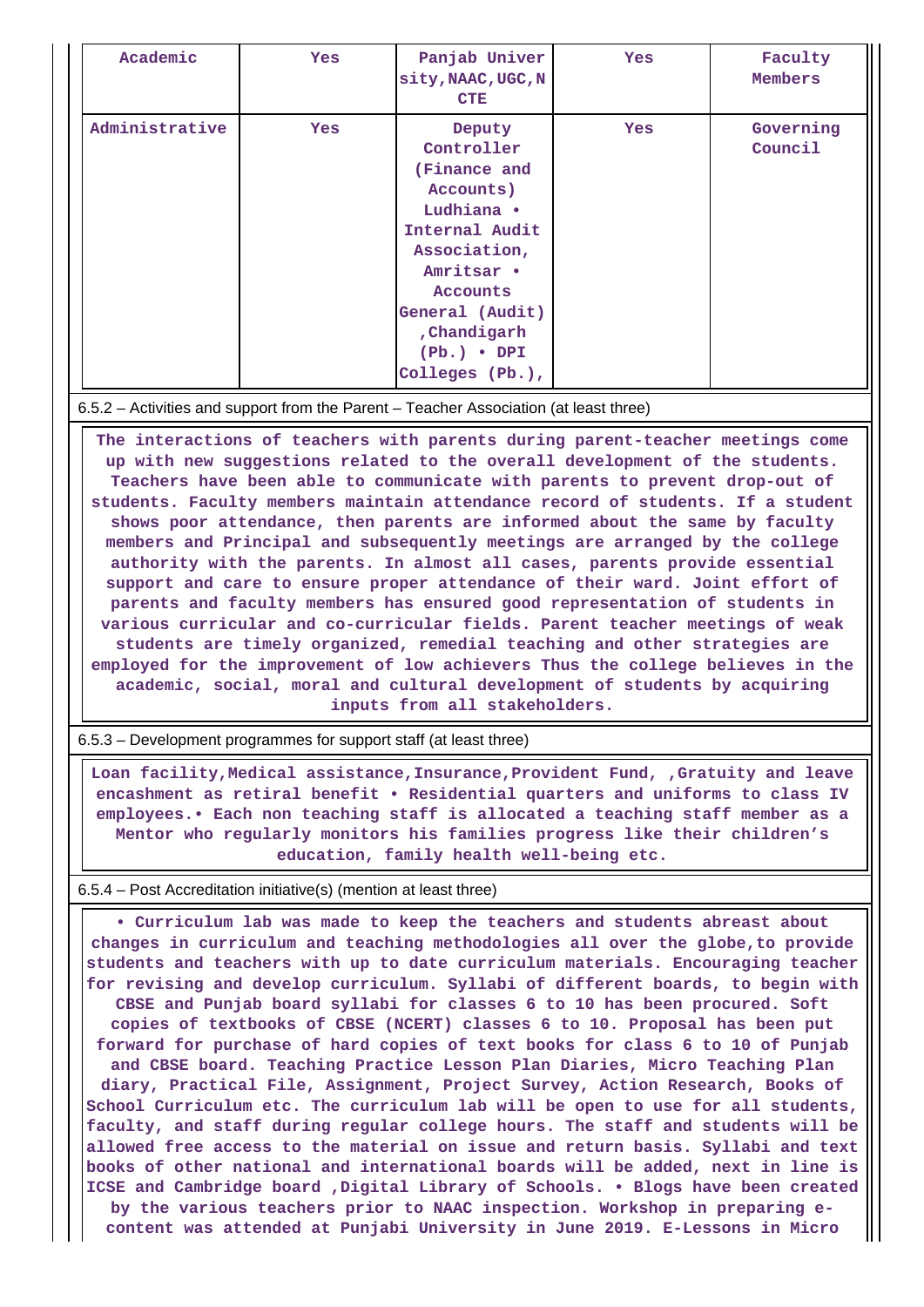**teaching, Models of Teaching have been developed and uploaded on YouTube. Online course on LMS from SNDT, Mumbai was attended from July 29 to Aug 4, 2019. Workshop on preparing E-content, updating blogs has been conducted. LMS has been implemented on B.Ed. and M.Ed. students in this semester. Recording studio has been set up. • Adopted Village Budhel and conducted rallies and sensitization programmes and lectures for Village folk and Youth in the month of Dec2018 and Jan2019.The theme of the programme is Youth against Disease and Dirt. Adopted Village Dhaliwal (Patti), Village Sudhar to sensitise the village folk about health and hygiene, to counsel the parents about the benefits of education. Career counseliing is being given to students through career talks in schools and freelancing. Meeting with the sarpanch of the village Mr. Satwant Singh on 19 July 2019 in the college campus. Meeting with the panchayat members to discuss the objectives and awareness about health and hygeine to the villagers on 26 July 2019. An interaction session with village women was conducted on August 6, 2019 to discuss facts about sanitation and poor hygiene. Another session was conducted on Aug 21, 2019 to discuss the impact of poor hygiene practices and how it can be controlled (open defecation). Another meeting with the panchayat members has been conducted on August 28, 2019 to discuss the issues of sanitation with adolescent girls of the village.**

| <i>,</i> |                                                                                          |                            |                      |                    |                           |  |  |  |  |
|----------|------------------------------------------------------------------------------------------|----------------------------|----------------------|--------------------|---------------------------|--|--|--|--|
|          | a) Submission of Data for AISHE portal                                                   |                            | <b>Yes</b>           |                    |                           |  |  |  |  |
|          | b) Participation in NIRF                                                                 |                            | <b>No</b>            |                    |                           |  |  |  |  |
|          | c)ISO certification                                                                      |                            |                      | <b>No</b>          |                           |  |  |  |  |
|          | d)NBA or any other quality audit                                                         |                            |                      | Yes                |                           |  |  |  |  |
|          | 6.5.6 - Number of Quality Initiatives undertaken during the year                         |                            |                      |                    |                           |  |  |  |  |
| Year     | Name of quality<br>initiative by IQAC                                                    | Date of<br>conducting IQAC | <b>Duration From</b> | <b>Duration To</b> | Number of<br>participants |  |  |  |  |
| 2019     | Swachhta<br>Pakhwada                                                                     | 25/07/2019                 | 01/08/2019           | 15/08/2019         | 105                       |  |  |  |  |
| 2019     | Fit India<br>Movement                                                                    | 23/08/2019                 | 29/08/2019           | 29/08/2019         | 100                       |  |  |  |  |
| 2019     | <b>Buddy Day</b><br>Programme                                                            | 12/11/2019                 | 14/11/2019           | 14/11/2019         | 90                        |  |  |  |  |
| 2020     | <b>Awareness</b><br>lecture on<br>the topic<br>"Drug<br>Addiction<br>Among the<br>Youth" | 17/02/2020                 | 20/02/2020           | 20/02/2020         | 105                       |  |  |  |  |
| 2020     | Free<br>Medical<br>Check-up<br>Camp and a<br><b>Blood</b><br>Donation<br>Camp            | 25/02/2020                 | 27/02/2020           | 29/02/2020         | 180                       |  |  |  |  |
| 2020     | National<br>seminar Cum<br>Workshop on<br><b>NAAC:</b><br><b>Revised Accr</b>            | 21/01/2020                 | 27/02/2020           | 27/02/2020         | 150                       |  |  |  |  |

6.5.5 – Internal Quality Assurance System Details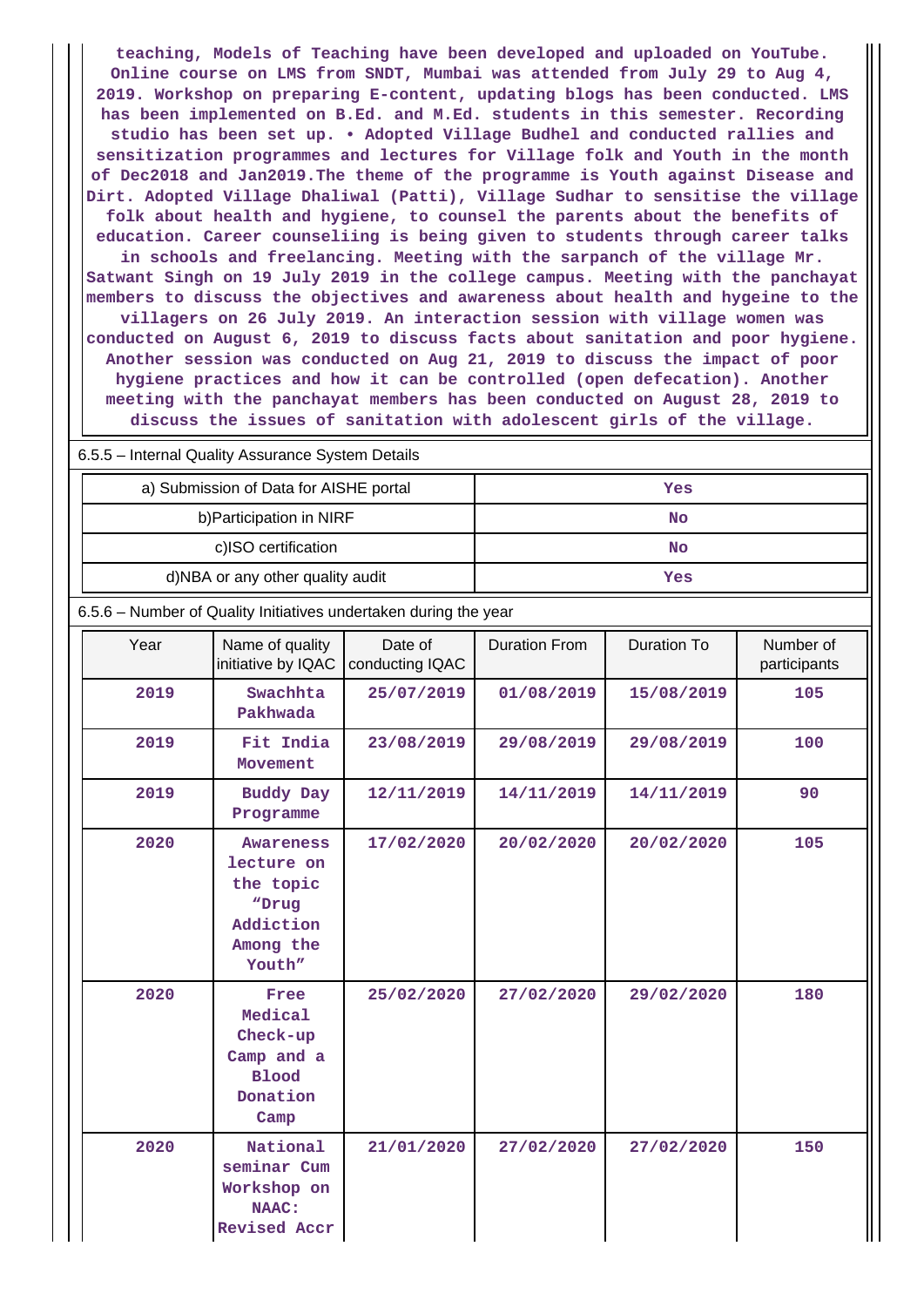|                                                                                                                      | editation<br>Framework                                      |  |            |            |  |                        |      |
|----------------------------------------------------------------------------------------------------------------------|-------------------------------------------------------------|--|------------|------------|--|------------------------|------|
| 2019                                                                                                                 | Seminar on<br>the<br>Philosophy<br>of Guru<br>Nanak Dev Ji  |  | 10/12/2019 | 27/12/2019 |  | 27/12/2019             | 160  |
| 2019                                                                                                                 | Extensions<br>lectures                                      |  | 16/12/2019 | 22/12/2019 |  | 26/12/2019             | 85   |
| 2019                                                                                                                 | <b>Extensions</b><br>lectures on<br><b>Balanced</b><br>diet |  | 05/09/2019 | 11/09/2019 |  | 11/09/2019             | 180  |
| 2019                                                                                                                 | Artistry<br>in teaching-<br>Exploring<br>the<br>unexplored  |  | 26/08/2019 | 03/09/2019 |  | 04/09/2019             | 105  |
|                                                                                                                      |                                                             |  |            | View File  |  |                        |      |
| <b>CRITERION VII - INSTITUTIONAL VALUES AND BEST PRACTICES</b>                                                       |                                                             |  |            |            |  |                        |      |
| 7.1 - Institutional Values and Social Responsibilities                                                               |                                                             |  |            |            |  |                        |      |
| 7.1.1 - Gender Equity (Number of gender equity promotion programmes organized by the institution during the<br>year) |                                                             |  |            |            |  |                        |      |
| Title of the<br>programme                                                                                            | Period from                                                 |  | Period To  |            |  | Number of Participants |      |
|                                                                                                                      |                                                             |  |            |            |  | Female                 | Male |
| Gender<br>Sensitization,<br>Plans Policies<br>Initiatives for<br>Gender Equality                                     | 20/01/2020                                                  |  |            | 14/03/2020 |  | 72                     | 21   |
| Poster making<br>24/12/2019<br>for Role of<br>Education in<br>gender issues                                          |                                                             |  |            | 24/12/2019 |  | 42                     | 13   |
| Gender<br>Equality &<br>Women<br>Empowerment                                                                         | 09/03/2020                                                  |  |            | 09/03/2020 |  | 80                     | 25   |
| Gender<br>Identities and<br>Socialization<br>Practices                                                               | 20/02/2020                                                  |  |            | 20/02/2020 |  | 72                     | 21   |
| 7.1.2 - Environmental Consciousness and Sustainability/Alternate Energy initiatives such as:                         |                                                             |  |            |            |  |                        |      |

Percentage of power requirement of the University met by the renewable energy sources

**The institution is ecofriendly and is positioned in a pollution free location and a peaceful environment away from the city's hustle and bustle. The institution keeps in view the environmental troubles and it is far ensured that all the rooms are airy and well ventilated, spacious and nicely furnished with enough provision of fans and tube lights. Solar lights and Solar Geysers are**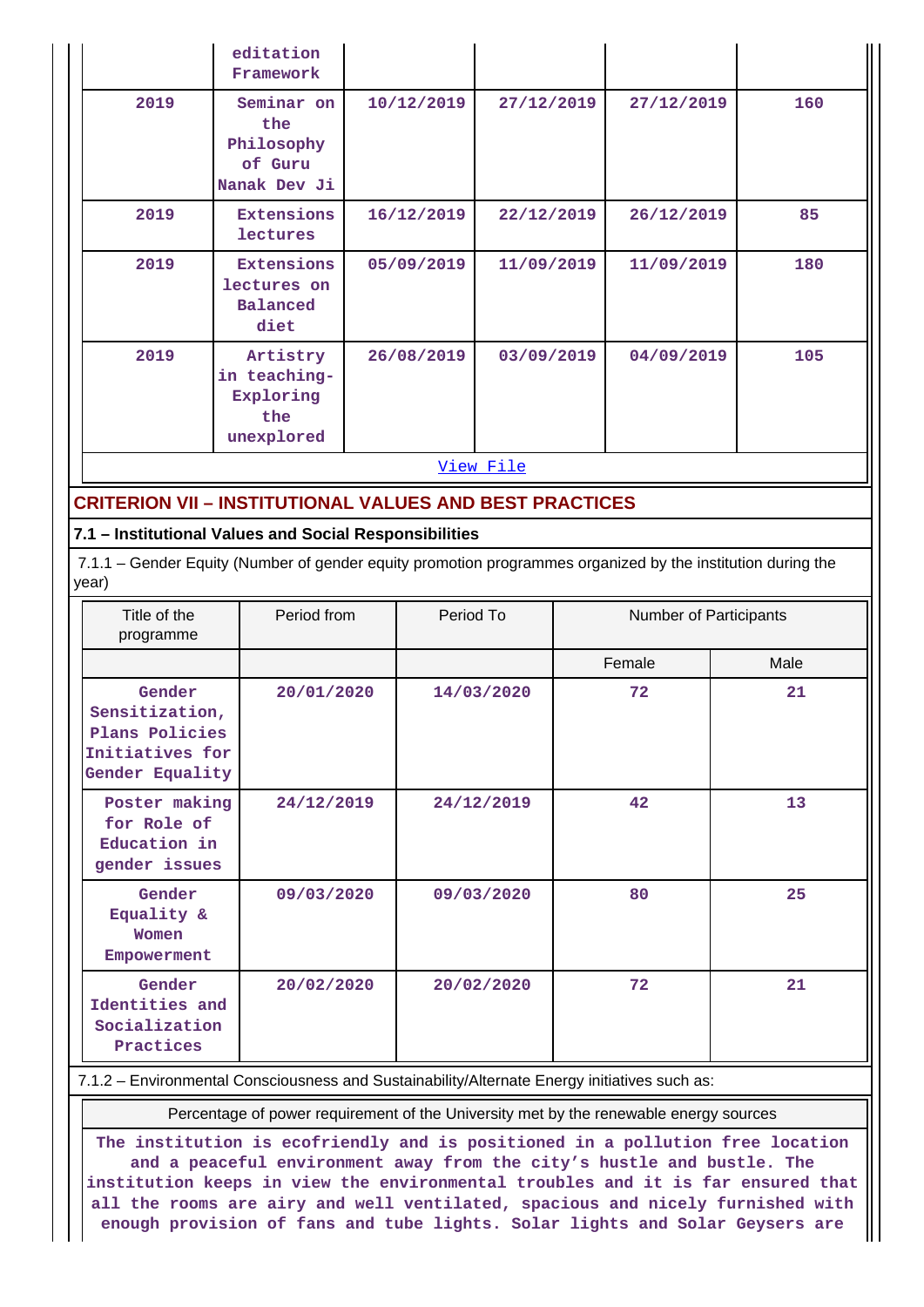**established in the college campus, installation of LED within the school rooms is a step closer to strengthen Energy Conservation. The college has installed a Sanitary Napkin vending machine and an Incinerator to dispose menstrual waste.• A unique event is organized for tree plantation every year, in which 20-30 trees are planted inside the campus, teaching practice schools and surrounding areas.• The institution emphasizes at the minimal use of paper. College students are encouraged to submit online assignments to lessen the use of papers. • An awareness drive is conducted in the form of NSS and numerous extension activities to give expertise concerning cleanliness and preservation of campus and surroundings**

7.1.3 – Differently abled (Divyangjan) friendliness

| Item facilities                                                   | Yes/No     | Number of beneficiaries |
|-------------------------------------------------------------------|------------|-------------------------|
| Physical facilities                                               | <b>Yes</b> | 1                       |
| Provision for lift                                                | <b>No</b>  | Nill                    |
| Ramp/Rails                                                        | <b>Yes</b> | 1                       |
| <b>Braille</b><br>Software/facilities                             | <b>No</b>  | <b>Nill</b>             |
| Rest Rooms                                                        | <b>Yes</b> | Nill                    |
| Scribes for examination                                           | <b>Yes</b> | 1                       |
| Special skill<br>development for<br>differently abled<br>students | <b>Yes</b> | Nill                    |

### 7.1.4 – Inclusion and Situatedness

| Year | Number of<br>initiatives to<br>address<br>locational<br>advantages<br>and disadva<br>ntages | Number of<br>initiatives<br>taken to<br>engage with<br>and<br>contribute to<br>local<br>community | Date           | Duration | Name of<br>initiative                                                                                                                 | <b>Issues</b><br>addressed                                                                                                                                                                          | Number of<br>participating<br>students<br>and staff |
|------|---------------------------------------------------------------------------------------------|---------------------------------------------------------------------------------------------------|----------------|----------|---------------------------------------------------------------------------------------------------------------------------------------|-----------------------------------------------------------------------------------------------------------------------------------------------------------------------------------------------------|-----------------------------------------------------|
| 2020 | $\overline{2}$                                                                              | 3                                                                                                 | 19/07/2<br>019 | 5        | $\mathbf{A}$<br>village<br>adopted<br>by the in<br>stitution<br>towards<br>health,<br>education<br>and sanit<br>ation fac<br>ilities. | to<br>sensitise<br>the<br>village<br>folk<br>about<br>health<br>and<br>hygiene,<br>to<br>counsel<br>the<br>parents<br>about the<br>benefits<br>of educat<br>ion.to<br>discuss<br>facts<br>about san | 20                                                  |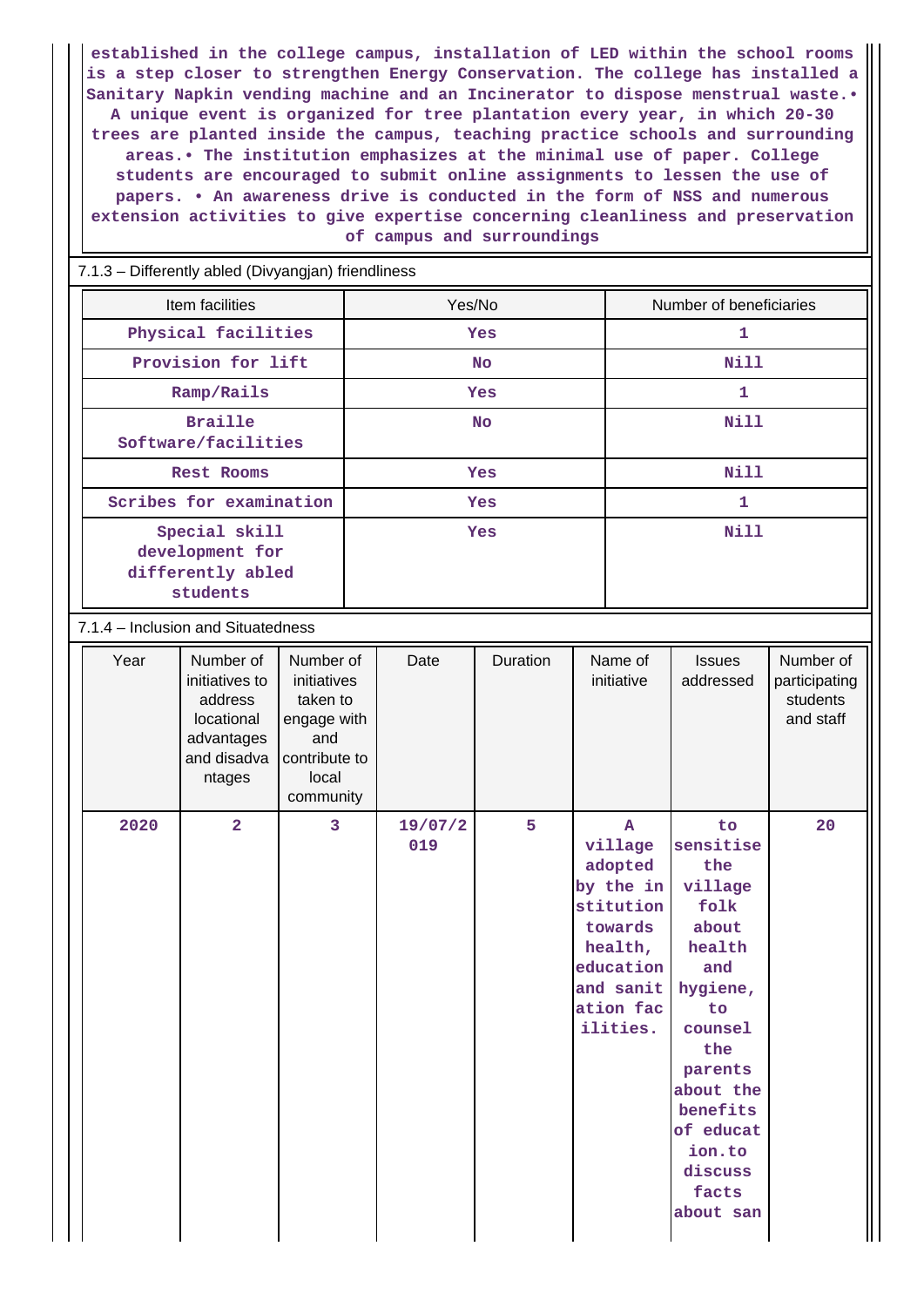| 2020                               | $\mathbf{1}$ | 1 | 29/02/2<br>020                                                                                    | $\mathbf{1}$ | Free<br>Medical                                                                  | itation<br>and poor<br>hygiene.t<br>o discuss<br>the<br>issues of<br>sanitatio<br>n with ad<br>olescent<br>girls of<br>the<br>village<br>Free<br>Medical                                                                                                                                                                           | 25 |
|------------------------------------|--------------|---|---------------------------------------------------------------------------------------------------|--------------|----------------------------------------------------------------------------------|------------------------------------------------------------------------------------------------------------------------------------------------------------------------------------------------------------------------------------------------------------------------------------------------------------------------------------|----|
|                                    |              |   |                                                                                                   |              | Check-up<br>Camp                                                                 | Check-up<br>Camp                                                                                                                                                                                                                                                                                                                   |    |
| 2019                               | $\mathbf{1}$ | 1 | 05/10/2<br>019                                                                                    | $\mathbf{1}$ | <b>Awareness</b><br>campaign<br>on the<br>menace of<br>Stubble<br><b>Burning</b> | Meeting<br>with<br>village<br>people<br>and the<br>farmers<br>were also<br>held to<br>make them<br>aware<br>about the<br>harmful<br>effects<br>of<br>stubble<br>burning<br>which is<br>posing<br>danger to<br>human<br>health<br>and the e<br>nvironmen<br>t.                                                                      | 90 |
|                                    |              |   |                                                                                                   | View File    |                                                                                  |                                                                                                                                                                                                                                                                                                                                    |    |
|                                    |              |   | 7.1.5 - Human Values and Professional Ethics Code of conduct (handbooks) for various stakeholders |              |                                                                                  |                                                                                                                                                                                                                                                                                                                                    |    |
| <b>Title</b><br>Internship booklet |              |   | Date of publication                                                                               | 08/07/2019   |                                                                                  | Follow up(max 100 words)<br>Organization of pre-<br>practice teaching and<br>practice teaching<br>programme blended with<br>internship to enhance<br>students field based<br>learning experiences.<br>Professional development<br>through Pre Internship<br>Programme for 4 weeks,<br>School Internship<br>Programme for 5 months, |    |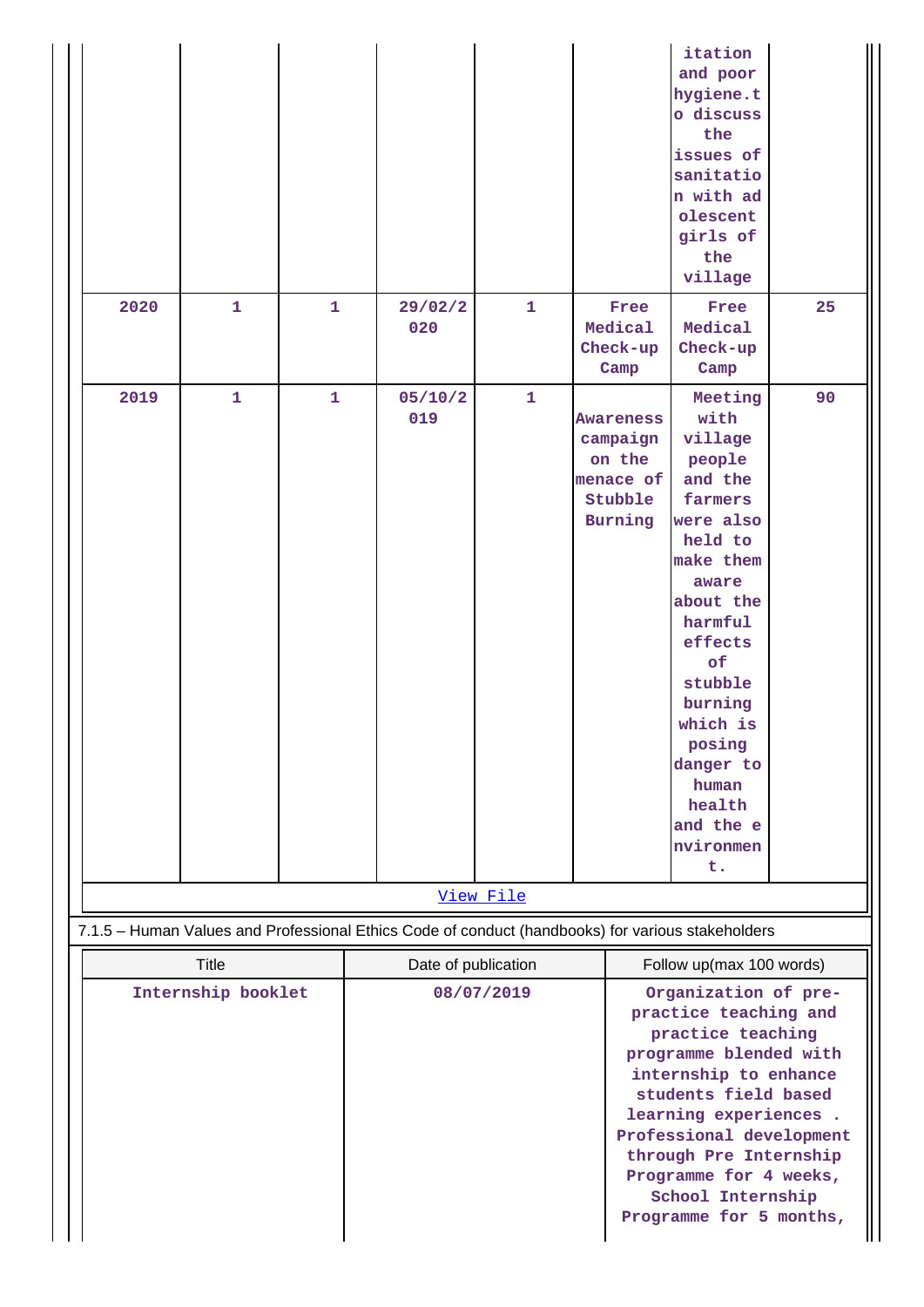|                                                  | Post Internship Programme<br>for 1 week, ICT traning,<br>Stage Experience,<br>Finishing School<br>Programme                                                                                                                                                                                                                                                                                                                                                                                                                                                                                                                                                                                             |
|--------------------------------------------------|---------------------------------------------------------------------------------------------------------------------------------------------------------------------------------------------------------------------------------------------------------------------------------------------------------------------------------------------------------------------------------------------------------------------------------------------------------------------------------------------------------------------------------------------------------------------------------------------------------------------------------------------------------------------------------------------------------|
| Code of Conduct in<br>02/07/2019<br>Prospectus   | Code of conduct, rules<br>and regulations, dress<br>code, academic<br>calendar, dos and donts<br>are published in the<br>prospectus booklet and<br>also put on website.                                                                                                                                                                                                                                                                                                                                                                                                                                                                                                                                 |
| Morning Assembly<br>21/10/2020<br><b>Booklet</b> | Morning assembly is<br>organized by each mentor<br>group in which all the<br>students of the group<br>participate, such an<br>activity instills<br>confidence for public<br>speaking A contribution<br>of all the students in<br>the morning assembly is<br>published in a book form<br>under title "Morning<br>Prayers On every<br>Wednesday the mentor<br>groups organize morning<br>assembly in the Assembly<br>hall of the college where<br>students recite prayers,<br>discuss current news,<br>thoughts and talks on<br>various societal and<br>current issues Morning<br>assembly facilitates<br>spiritual, moral and<br>religious value<br>inculcation and develop<br>insight on current issues |

### 7.1.6 – Activities conducted for promotion of universal Values and Ethics

| Activity                                                                                                                            | <b>Duration From</b> | Duration To | Number of participants |
|-------------------------------------------------------------------------------------------------------------------------------------|----------------------|-------------|------------------------|
| <b>Awareness</b><br>campaign on the<br>menace of Stubble<br>Burning                                                                 | 05/10/2019           | 05/10/2019  | 90                     |
| Naitik Sikhya<br>Exam conducted in<br>the college campus<br>in collaboration<br>with Guru Gobind<br>Singh Study Circle,<br>Ludhiana | 14/10/2019           | 14/10/2019  | 57                     |
| Rashtriya Ekta<br><b>Diwas</b>                                                                                                      | 31/10/2019           | 31/10/2019  | 85                     |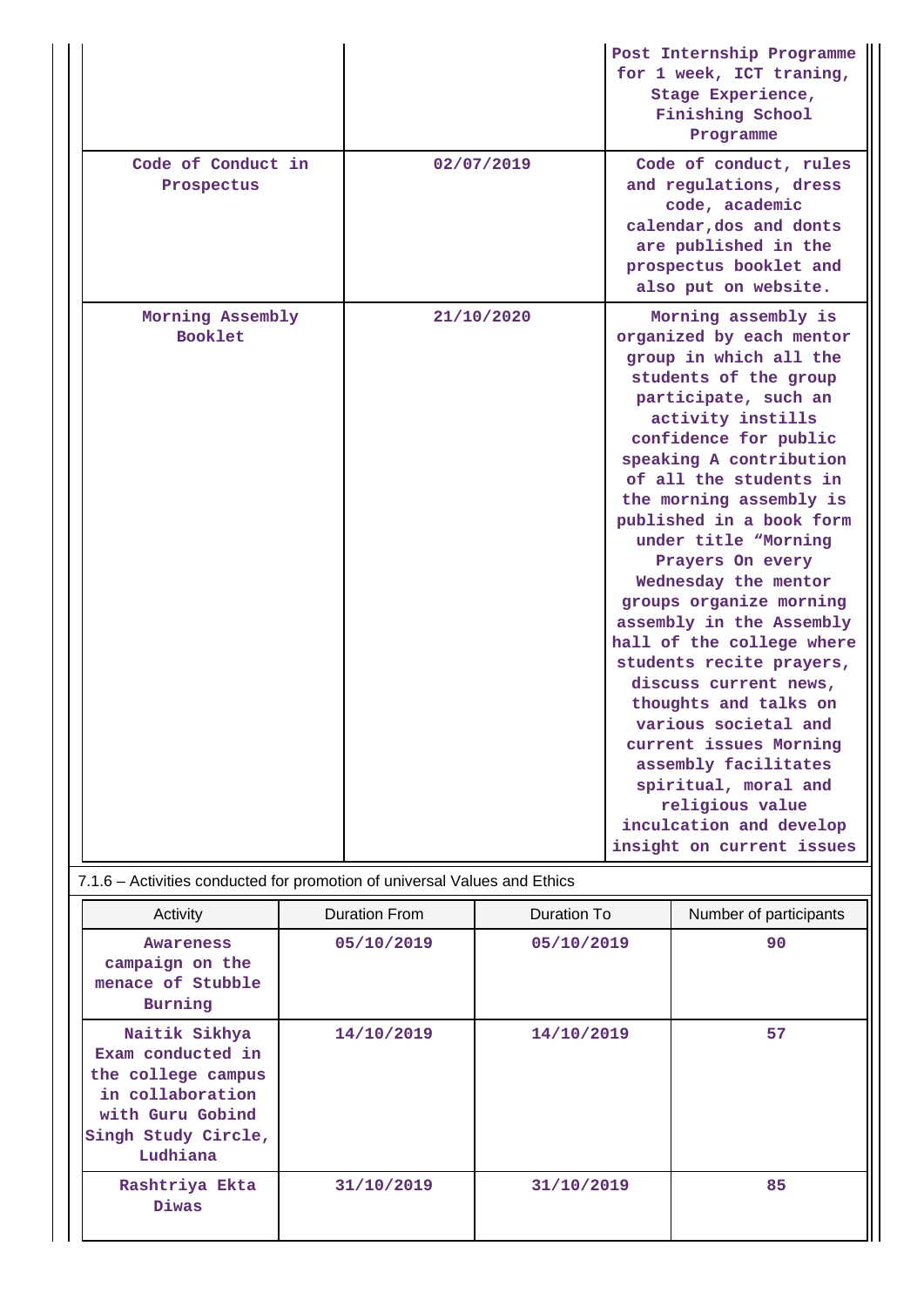| Buddy day<br>programme                                                  | 14/11/2019 | 14/11/2019 | 55 |
|-------------------------------------------------------------------------|------------|------------|----|
| Republic Day<br>Celebration                                             | 26/01/2020 | 26/01/2020 | 85 |
| Awareness lecture<br>on the topic "Drug<br>Addiction Among the<br>Youth | 20/02/2020 | 20/02/2020 | 55 |
| View File                                                               |            |            |    |

7.1.7 – Initiatives taken by the institution to make the campus eco-friendly (at least five)

 **The institution is eco friendly and is located in a pollution free area in a peaceful atmosphere away from the city's hustle and bustle. The institution keeps in view the environmental issues and it is ensured that all the rooms are airy and well ventilated, spacious and well furnished with sufficient provision of fans and tube lights.. • A special event is organized for tree plantation every year, where 20-30 trees are planted in the campus, teaching practice schools and surrounding areas. • The institution emphasizes on the minimum use of paper. Students are motivated to submit online assignments to reduce the use of papers. • An awareness drive is conducted in the form of NSS and various extension activities to give knowledge regarding cleanliness and maintenance of campus and surroundings. • Solar Lights and Solar Geysers have been installed in the college campus, installation of CFL in the classrooms is a step towards Energy Conservation. Paper shredder is used in the office .Rough papers are used for office work and notes.Garbage burning is prohibited and pits are made to collect and decompose the garbage. Composting of leaves and decaying green matter on campus. Incinerators for sanitary pads in the restrooms. The use of plastic straws and cups in the college canteen have been banned from academic year 2019-2020 and included as a clause in the canteen provider's contract.**

### **7.2 – Best Practices**

#### 7.2.1 – Describe at least two institutional best practices

 **a) Finishing School Programme To upgrade the teacher education programme a unique concept of Finishing School Programme has been incorporated in the college curriculum. 'Finishing School Programme' has been introduced by the institution for the development of global competencies among the students and the institute provides a conducive environment. Training in ICT skills are provided, modules related to various domains of knowledge are prepared using ICT. Other modules covered under this programme are- • Soft Skill development • Effective communication Skills • Interpersonal Skill • Resume Writing • Mock Interviews • Continuous and Comprehensive Evaluation Finishing School Programme has been introduced to increase employability skills and over all personality development of the students. It caters to the need and demands of both advanced learners as well as Slow Learners. b) Organization of Weekly Morning Assembly by mentor groups every week and its publication in a form of booklet. A contribution of all the students in the morning assembly is published in a book form under title "Morning Prayers helps in harmonious development of students. On every Wednesday this committee organizes morning assembly in the Assembly hall of the college where students recite prayers,discuss current news, thoughts and talks on various societal and current issues and publication of Morning Assembly Booklet. • The institution tries its best to inculcate the moral and spiritual values among the student teachers through morning assembly. It is compulsory for every student teacher to participate in the morning assembly • Emphasis on Indian Value System through morning assembly, clubs societies and curricular activities • Morning Assembly by each mentor group (starts with religious prayer, then 4-6 speeches by students, news, thought of**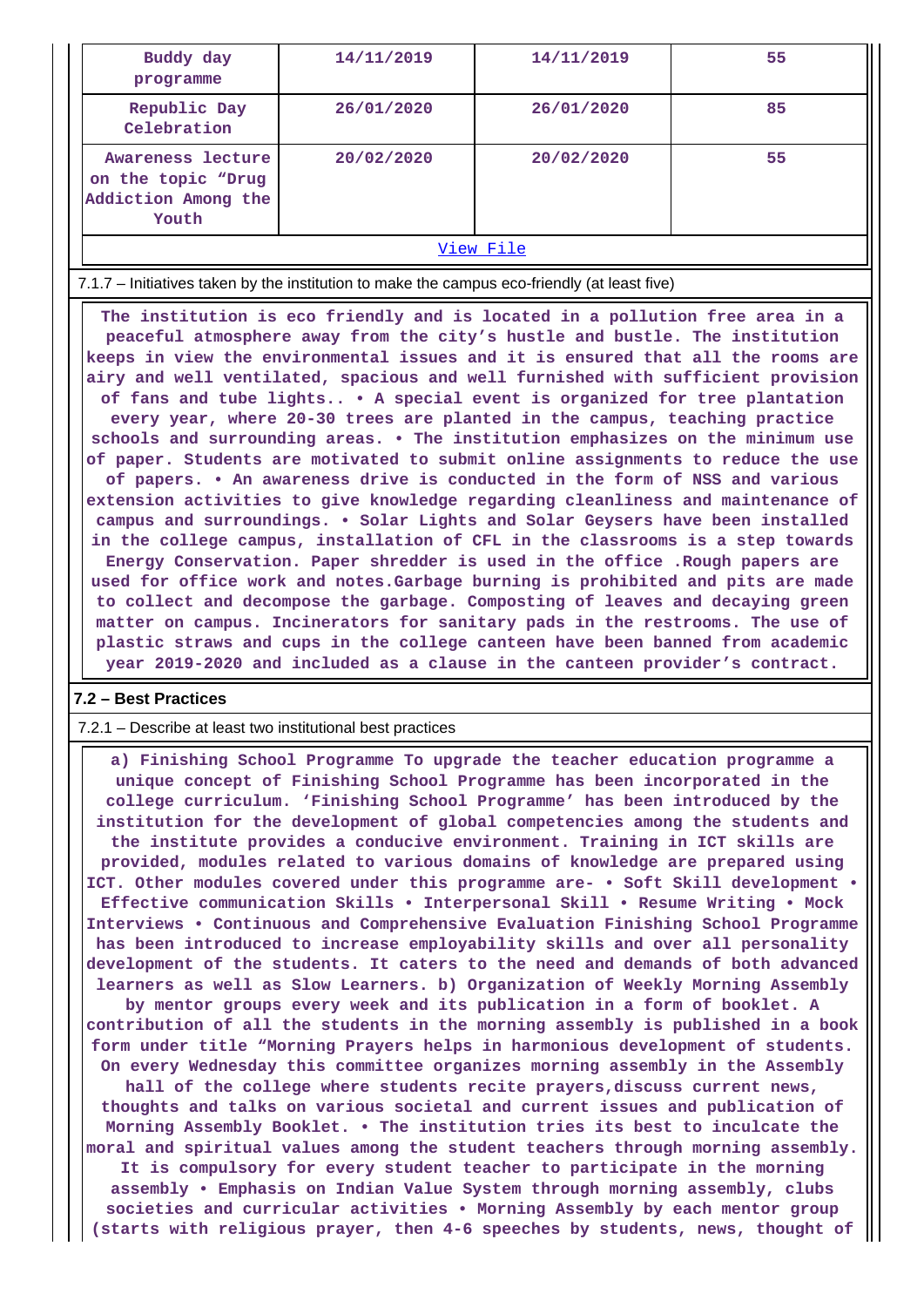**the day, important facts, stories, powerpoint presentations, a teacher's address ends with National Anthem, all students attend in college uniform. In morning assembly videos and presentations related to diversity are highlighted. • All the mentor incharges prepare a cummulative record profile of the students to keep a track of their development.**

 Upload details of two best practices successfully implemented by the institution as per NAAC format in your institution website, provide the link

<http://www.ghgcollegesadhar.org/index/2/>

#### **7.3 – Institutional Distinctiveness**

 7.3.1 – Provide the details of the performance of the institution in one area distinctive to its vision, priority and thrust in not more than 500 words

 **The Governing Council has selflessly strived for the cause of rural education and zealously aimed to produce well-informed, skilled and effective teachers for secondary schools as well as teacher educators for colleges of education.They are mentored, tutored and given equal, free and fair opportunities to participate in all activities on campus so as to meet the needs and demands of changing society and be globally competent. The college Motto, "Mann Neevan, Matt Ucchi" (Simple Living and High Thinking) clearly reflects its goals and mission. The college has achieved many milestones in academic, cultural, sports and professional activities Management and Faculty provide tremendous emotional support to students.Sine more than 70of the students are females, Woman centered mentoring is in place for all students. At times of personal and family bereavement faculty and management visit homes and provide unstinted support. Faculty interacts with parents whenever required. Timely intervention is carried out when faculty feels students may be in danger or unstable in any way. Needy students, or those with unstable homes are provided hostel facility at reduced rates or even free. Days of National importance are celebrated with prayer, talks and student activities. Teachers follow trilingual mode of instruction for the benefit of students.• The faculty practices diversity of instruction by using varied methods of teaching styles as required in different situations. • The diversity of instruction is ensured through varied classroom techniques, use of electronic gadgets in classroom teaching, use of digital learning methods and materials, Online open source learning programmes, Micro learning modules, case studies and writings, discussion forums, quiz makers, peer reviewed assignments etc. • Students are given instructions for practical and field work by optimum utilization of technologically well equipped laboratories i.e ET Laboratory, Method Laboratory and Computer Laboratory • The students are encouraged to adopt these technologies in their practice teaching sessions, student seminars and presentations. • The institution has introduced the concept of simulated learning / peer learning/ micro learning. • In addition the staff also engages in E-Content development. • Broadband with the unlimited internet connection • Computerized library with e-resources • College website with updates • Enrollment in Inflibnet • Language lab • Automated office • Develop power point presentations Student grievances regarding evaluation and results are addressed promptly. The college conducts various activities to ensure student centric learning environment. Curriculum enrichment is ensured through outreach and extension programmes in which faculty and students participate. Field trips, inter-departmental activities and programs organised with collaborative support from organizations of national repute provide invaluable national and even international exposure to our rural students. Our NSS group is vibrant and dynamic fostering leadership and our mission of altruistic and ethical service. At seminars, workshops and conferences, students are given key leadership roles. Sensitivity to the environment and eco consciousness is fostered on our campus in every activity that is pursued.Faculty and Management in the College**